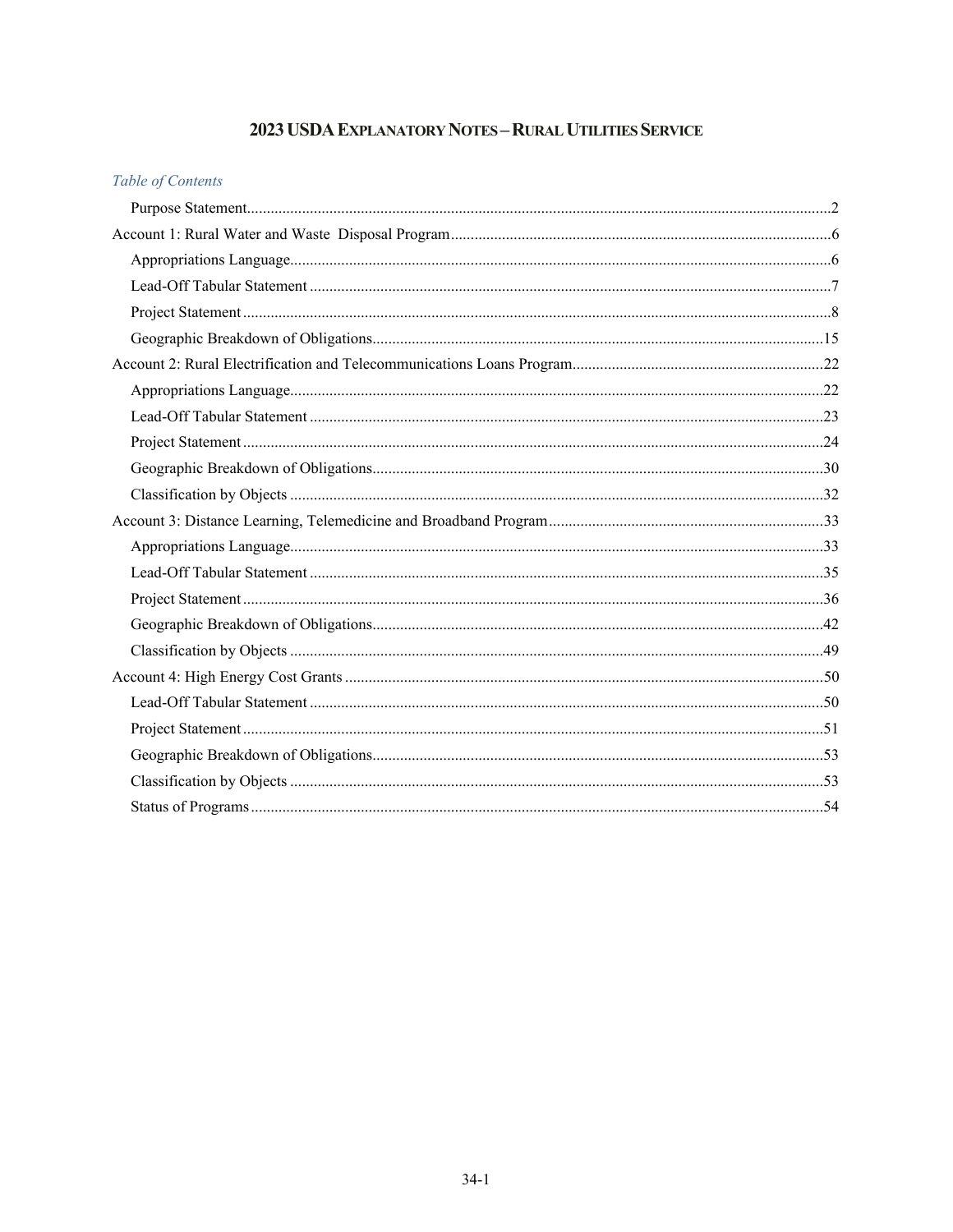# <span id="page-1-0"></span>**PURPOSE STATEMENT**

The USDA Rural Utilities Service (RUS) mission is to enhance the quality of life and improve economic opportunity in rural communities by providing financing for the basic infrastructure of modern life. Electricity, telecommunications, and water and waste systems are essential services for individuals and businesses alike that assist communities with creating wealth, supporting self-sustaining and repopulating communities, and helping to improve rural economies.

Electric Programs:

Direct Loans — Authorized by section 4 of the Rural Electrification Act of 1936 (7 U.S.C. 904) and bear interest at the government's cost of money (or the current Treasury rate). The program's purpose is to finance electric distribution, transmission, and generation systems, and for demand side management, energy efficiency and conservation programs, and renewable energy systems to serve rural areas.

Hardship Rate Direct Loans — Authorized by section 4 of the Rural Electrification Act of 1936 (7 U.S.C. 904) to finance electric system improvements for qualified borrowers that meet thresholds for retail rate disparity and for customer per capita and household incomes, or that have suffered a severe, unavoidable hardship, such as a natural disaster. No private financing is required. Hardship rate loans at a fixed rate of five percent are also offered under section 305 of the Rural Electrification Act of 1936 (7 U.S.C. 935).

Municipal Rate Direct Loans — Authorized by section 305 of the Rural Electrification Act of 1936 (7 U.S.C. 935) to finance the electric system improvements of eligible distribution borrowers. Interest rates are set quarterly based on municipal bond market rates for similar maturities and determined at time of each loan advance. Private financing of 30 percent of the total loan is required for most projects.

Guaranteed Loans — Authorized by section 306 of the Rural Electrification Act of 1936 (7 U.S.C. 936) to finance electric distribution, transmission, and generation systems (including renewable energy), headquarters facilities, and programs for energy efficiency, conservation, and demand side management. The Federal Financing Bank (FFB) is the primary source of guaranteed loans and have interest rates fixed to the prevailing cost of money to the Treasury, plus an administrative fee of one-eighth of one percent. USDA-guaranteed private loans issued through National Rural Utilities Cooperative Financing Corporation, Co Bank or other private lenders carry an interest rate negotiated between the lender and the borrower.

Guarantees for Bonds and Notes Issued for Utility Infrastructure Loans — Authorized by section 313A of the Rural Electrification Act of 1936 (7 U.S.C. 940c-1) as amended by the Agriculture Improvement Act of 2018 (P.L. 115- 334) to guarantee payments on certain bonds or notes issued by qualified cooperative or other non-profit lenders. The note proceeds must be used for financing of eligible utility infrastructure and must be of investment grade. Notes have been obtained through the FFB with interest rates equal to the Treasury rate for notes of similar maturities plus an annual fee of 30 basis points on any unpaid principal balance.

Energy Efficiency and Conservation Loan Program — Authorized by section 317 of the Rural Electrification Act of 1936 (7 U.S.C. 940g), as amended by the Food, Conservation, and Energy Act of 2008 (P.L. 110-246) to finance facilities that generate electricity from solar, wind, hydropower, biomass, or geothermal source for resale to rural and nonrural residents. The interest rate is set to be equal to the average tax-exempt municipal bond rate of similar maturities. Loans for renewable generation projects serving eligible rural areas are also available under section 306 FFB loan guarantees.

Rural Energy Savings Program — Authorized by section 6407 of the Farm Security and Rural Investment Act of 2002 (7 U.S.C. 8107) as added by section 6205 of the Agriculture Act of 2014 (P.L. 113-79) to offer zero-interest loans to eligible borrowers for relending to qualified consumers to implement durable cost-effective energy efficiency measures.

High Energy Cost Grants — Authorized by section 19 of the Rural Electrification Act of 1936 (7 U.S.C. 918a) to fund energy generation, transmission, and distribution facilities, including energy efficiency and conservation programs and renewable energy systems serving rural communities with average home energy costs exceeding 275 percent of the national average. Program funds are also used for RUS grants to the Denali Commission to carry out eligible projects in small remote villages in Alaska and to eligible State entities to establish revolving funds for bulk fuel purchases for certain communities where fuel deliveries by surface transportation is not available year-round.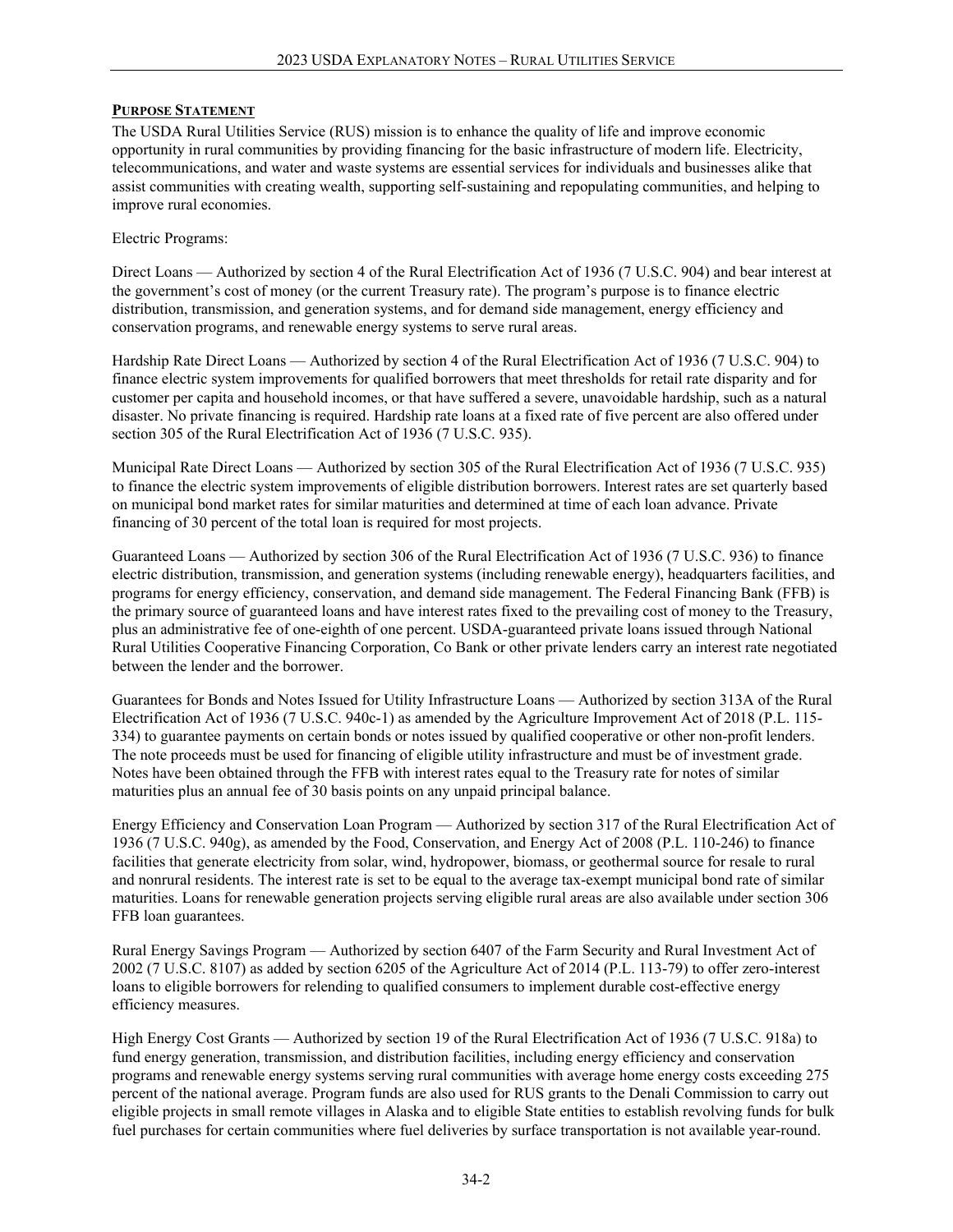Telecommunications Programs:

Hardship (direct loans) — Authorized by section 305(d)(1) of the Rural Electrification Act of 1936 (7 U.S.C. 935(d)(1)) and bear interest at a fixed rate of five percent per year to furnish and improve telecommunications services, including a wide array of telecommunication related services, in rural areas. The program is intended only for borrowers with extremely high investment costs in terms of per subscriber service, have a very low number of subscribers for each mile of telecommunications line constructed and cannot typically afford higher interest rate loans. This low subscriber "density" inherently increases the cost to serve the most sparsely populated rural areas.

Direct Loans (or Treasury rate loans) — Authorized by section 305(d)(2) of the Rural Electrification Act of 1936 (7 U.S.C. 935(d)(2)) and bear interest at the government's cost of money (or the current Treasury rate). The program's purpose is to furnish and improve telecommunications services, including a wide array of telecommunication related services, in rural areas.

Guaranteed Loans — Authorized by section 306 of the Rural Electrification Act of 1936 (7 U.S.C. 936) and are provided to borrowers of a non-government lender or from the Federal Financing Bank (FFB) to furnish and improve telecommunications services, including a wide array of telecommunication related services, in rural areas. The interest rate charged on FFB loans is the Treasury rate plus an administrative fee of one-eighth of 1 percent. The terms of these loans may vary significantly and allow borrowers more flexibility in meeting their financing needs.

Broadband Loans — Authorized in section 601 of the Rural Electrification Act of 1936 (7 U.S.C. 950bb) as added by section 6103 of the Farm Security and Rural Investment Act of 2002 (P.L. 107-171) which established a new direct loan and loan guarantee program, "Access to Broadband Telecommunications Services in Rural Areas", which was reauthorized and modified in the Food, Conservation, and Energy Act of 2008 (P.L.110-246), the Agricultural Act of 2014 (P.L. 113-79), and Agriculture Improvement Act of 2018 (P.L. 115-334). This program provides funding for the cost of constructing, improving, and acquiring facilities and equipment for broadband service in rural communities of 20,000 inhabitants or less. Direct loans are made at the cost of money to the Treasury for the life of the facilities financed.

Community Connect Broadband Grants — Authorized by section 306(a)(20)(E) of the Consolidated Farm and Rural Development Act of 1972 (7 U.S.C. 1926(a)(20)(E)) to fund eligible entities to provide public access to broadband in otherwise un-served communities. Funds must be used to deploy broadband service and offer free broadband service to critical community facilities for two years.

Distance Learning and Telemedicine Loans and Grants — Authorized by sections 2331 to 2335A of the Food, Agriculture, Conservation, and Trade Act of 1990 (7 U.S.C. 950aaa et seq.), as added by section 704 of the Federal Agriculture Improvement and Reform Act of 1996 (P.L. 104-127), to assist rural schools and learning centers to gain access to improved educational resources and assist rural hospitals and health care centers to gain access to improved medical resources. Telemedicine projects are providing new and improved health care services and benefits to rural residents, many in medically underserved areas, by linking to urban medical centers for clinical interactive video consultation, distance training of rural health care providers, and access to medical expertise and library resources. Distance learning projects provide funding for Internet-based educational services in schools and libraries and promote confidence in, and understanding of, the Internet and its benefits to students and young entrepreneurs.

Broadband Pilot Loans and Grants (ReConnect) Program — Funded by section 779 of the Consolidated Appropriations Act, 2018 (P.L. 115-141). The program's purpose is to conduct a new broadband loan and grant pilot program under the Rural Electrification Act of 1936 (7 U.S.C. 901 et seq.) to fund broadband capable infrastructure in rural communities where at least 90 percent of the households to be served are without sufficient access to broadband, defined for this pilot program as 10 Megabits per second (Mbps) downstream, and 1 Mbps upstream, provided that funds shall not be used to overbuild or duplicate broadband expansion efforts of any entity that has received a broadband loan from RUS.

Water and Environmental Programs:

Direct Water and Waste Disposal Loans — Authorized by section 306 of the Consolidated Farm and Rural Development Act of 1972 (7 U.S.C. 1926). The program's purpose is to develop water and wastewater systems,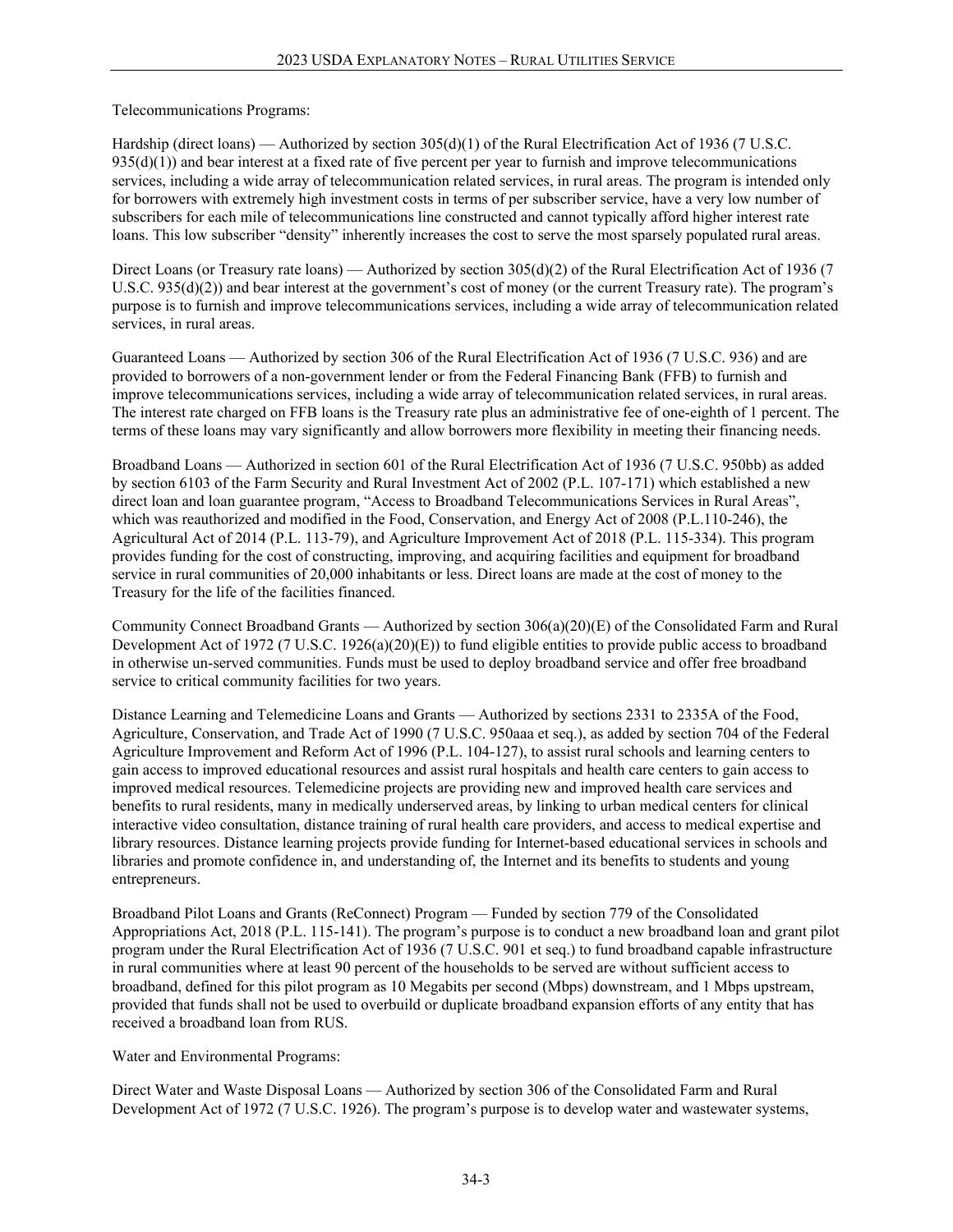including solid waste disposal and storm drainage, in rural areas and in cities and towns with a population of 10,000 or less. Priority is given to communities with populations of 5,500 or less.

Guaranteed Water and Waste Disposal Loans — Authorized by section 306 of the Consolidated Farm and Rural Development Act of 1972 (7 U.S.C. 1926) for the same purpose as direct loans. The loans are made and serviced by private lenders, such as banks, and savings and loan associations with the guarantee for up to 90 percent of an eligible loss incurred by the lender. The Agriculture Improvement Act of 2018 (P.L. 115-334) authorized the program to service eligible rural populations up to 50,000 and prioritize communities of 10,000 or less.

Water and Waste Disposal Grants — Authorized by section 306A of the Consolidated Farm and Rural Development Act of 1972 (7 U.S.C. 1926). The program's purpose is to reduce water and waste disposal costs to a reasonable level for users of the system. Grants may be made, in some instances, up to 75 percent of eligible project costs.

Water and Waste Facility Loans and Grants to alleviate health risks — Authorized by section 306C of the Consolidated Farm and Rural Development Act of 1972 (7 U.S.C. 1926) to assist low-income rural communities whose residents face significant health risks because they do not have access to water supply systems or waste disposal facilities. The grants are available to provide water or waste services to designated Colonias in Arizona, California, New Mexico, and Texas and are also available to Native American tribes with the funds specifically intended to be used for eligible projects benefiting members of federally recognized Native American tribes. Grants may be made up to 100 percent of the eligible project cost and be used in conjunction with loan monies.

Water and Waste System Grants for Alaskan Villages (including technical assistance programs) — Authorized by section 306D of the Consolidated Farm and Rural Development Act of 1972 (7 U.S.C. 1926). The program's purpose is to fund water and waste disposal systems in rural Alaskan Villages. Funds must be used for development and construction of water and wastewater systems to correct dire health and sanitation conditions in those villages.

Special evaluation assistance for rural communities and households program grants (SEARCH) — Authorized by section 306 of the Consolidated Farm and Rural Development Act of 1972 (7 U.S.C. 1926). The program's purpose is to fund feasibility studies, design assistance, and technical assistance to financially distressed communities in rural areas with populations of 2,500 or fewer inhabitants for water and waste disposal projects.

Grants for the construction, refurbishment and servicing of low- or moderate-income individual household water well systems — Authorized by section 306E of the Consolidated Farm and Rural Development Act of 1972 (7 U.S.C. 1926). The program's purpose is to provide funds to non-profit organizations to assist them in establishing loan programs from which homeowners may borrow money to construct or repair household water well systems.

Revolving Loan Fund Grants — Authorized by section 306 of the Consolidated Farm and Rural Development Act of 1972 (7 U.S.C. 1926) to enable qualified state and local government entities, and nonprofits to create a revolving loan fund. The funds can enable applicants to finance certain pre-development costs and short-term capital projects. Loans may be made by the intermediary for up to \$100,000 and a term of 10 years.

Household Water Well System Grants — Authorized by section 306E of the Consolidated Farm and Rural Development Act of 1972 (7 U.S.C. 1926(e)) to help qualified nonprofits and tribes create a revolving loan fund to increase access to clean, reliable water for households in eligible rural areas who own and occupy a home. The 2018 Farm Bill changed program eligibility to include individually-owned household decentralized wastewater systems and changed income eligibility from 100 percent median non-metropolitan household income of the State to 60 percent.

Solid Waste Management Grants — Authorized by section 310B of the Consolidated Farm and Rural Development Act of 1972 (7 U.S.C. 1932) to assist eligible organizations to address solid waste management issues and threats to water resources from solid waste in rural communities. Assistance may be provided to enhance operator skills in operations and maintenance, identify threats to water resources, reduce or eliminate pollution of water resources, improve planning and management of solid waste disposal facilities in rural areas, and reduce the solid waste stream.

Technical Assistance and Training Grants — Authorized by section 306 of the Consolidated Farm and Rural Development Act of 1972 (7 U.S.C. 1926). The program's purpose is to assist private non-profit organizations to provide technical assistance and training to communities and utility systems on issues relating to delivery of water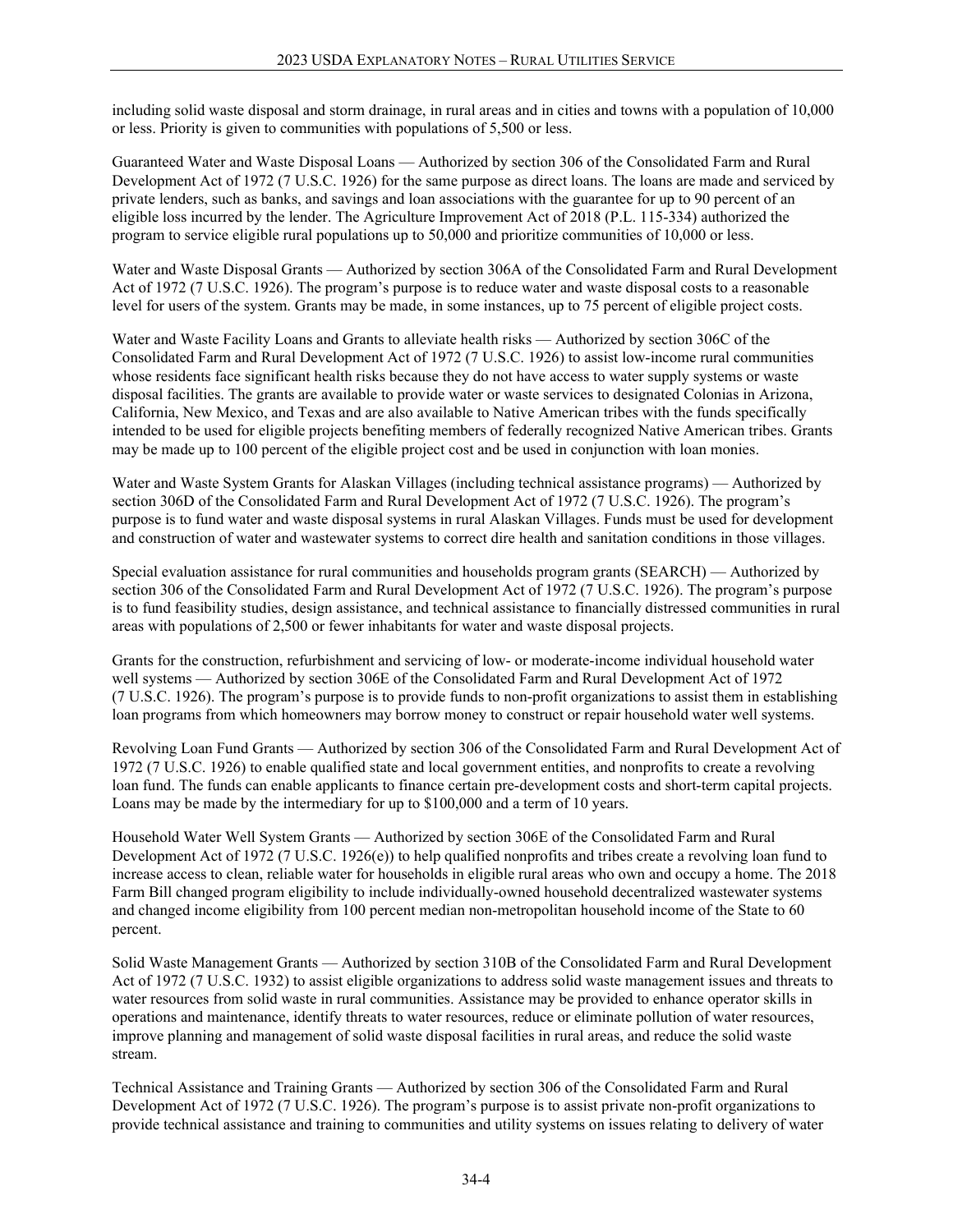and waste disposal service. For water and waste disposal facilities, eligible non-profit organizations help identify and evaluate solutions, improve the operation and maintenance of existing facilities, and prepare loan and grant applications.

All RUS loans are based on extensive feasibility studies that determine a borrower's ability to repay the loan. Rural Development (RD) staff monitor loan repayments that are secured through covenants in loan contracts and mortgage documents with RD. The government obtains a priority position on the assets of the borrower.

RD is comprised of three agencies: Rural Housing Service, Rural Utilities Service, and Business-Cooperative Service. RD's headquarters is located in Washington, DC. As of September 30, 2021, there were 4,615 permanent full-time employees, including 1,277 in the headquarters office and 3,338 in the field offices.

# **OIG and GAO Reports**

# *Table RUS-1. In-Progress OIG Reports*

| ID | Title                                                          |
|----|----------------------------------------------------------------|
|    | 09601-0001-22 Administration of Water and Waste Program Grants |

09601-0001-23 Rural E-Connectivity Pilot Program

# *Table RUS-2. Completed GAO Reports*

| ID        | Date       | <b>Title</b>                                                                                        | <b>Result</b>                                                                                                                                                                                                                                                                                                                                                                                                                          |
|-----------|------------|-----------------------------------------------------------------------------------------------------|----------------------------------------------------------------------------------------------------------------------------------------------------------------------------------------------------------------------------------------------------------------------------------------------------------------------------------------------------------------------------------------------------------------------------------------|
| GAO-19-22 | 03/07/2020 | Tribal Consultation –<br><b>Additional Federal Actions</b><br>Needed for Infrastructure<br>Projects | The Assistant to the Secretary of Agriculture for Rural<br>Development should document in the agency's tribal<br>consultation policy how agency officials are to<br>communicate with tribes about how tribal input from<br>consultation was considered in agency decisions on<br>proposed infrastructure projects. (Recommendation 6)<br>As of February 2021, Rural Development plans to<br>address this recommendation as part of the |
|           |            |                                                                                                     | development of a draft manual, which is underway, to<br>compliment USDA's existing tribal consultation<br>policy guidance.                                                                                                                                                                                                                                                                                                             |

| Table RUS-3. In-Progress GAO Reports |  |  |  |
|--------------------------------------|--|--|--|
|--------------------------------------|--|--|--|

| ID     | Title                                                    |
|--------|----------------------------------------------------------|
| 105265 | Rural Utilities Service's ReConnect Program              |
| 104421 | Tribal Broadband Support from the Universal Service Fund |
| 104611 | <b>Broadband Programs</b>                                |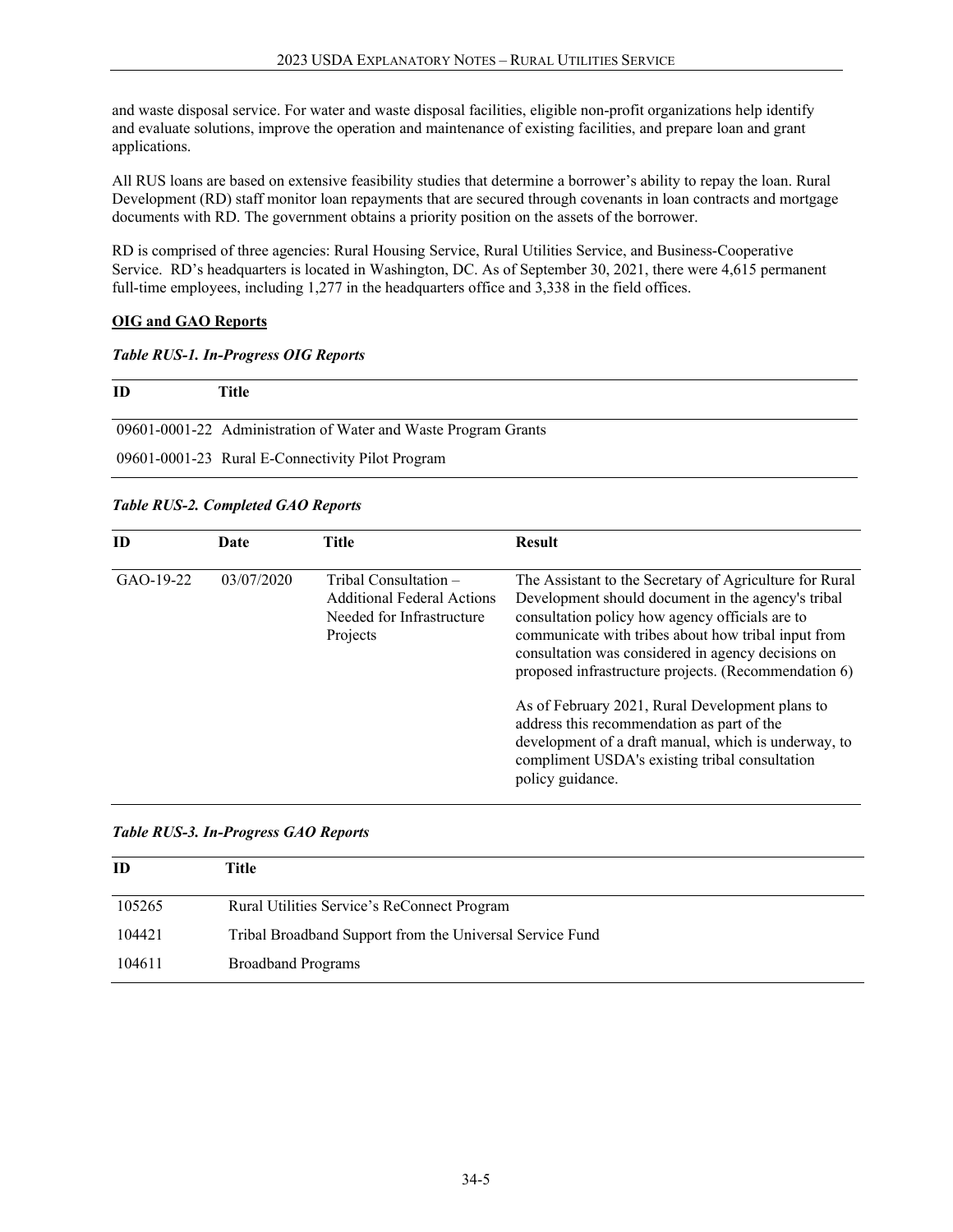### <span id="page-5-0"></span>*ACCOUNT 1: RURAL WATER AND WASTE DISPOSAL PROGRAM*

### <span id="page-5-1"></span>**APPROPRIATIONS LANGUAGE**

The appropriations language follows (new language underscored; deleted matter enclosed in brackets):

Rural Water and Waste Disposal Program Account (including transfers of funds)

For gross obligations for the principal amount of direct and guaranteed loans as authorized by section 306 and described in section 381E(d)(2) of the Consolidated Farm and Rural Development Act, as follows: [\$1,400,000,000]\$1,540,000,000 for direct loans; and \$50,000,000 for guaranteed loans.

For the cost of loan guarantees and grants, including the cost of modifying loans, as defined in section 502 of the Congressional Budget Act of 1974, for rural water, waste water, waste disposal, and solid waste management programs authorized by sections 306, 306A, 306C, 306D, 306E, and 310B and described in sections 306C(a)(2), 306D, 306E, and 381E(d)(2) of the Consolidated Farm and Rural Development Act, [\$716,557,000]\$726,557,000, to remain available until expended, of which not to exceed \$1,000,000 shall be available for the rural utilities program described in section  $306(a)(2)(B)$  of such Act, and of which not to exceed \$5,000,000 shall be available for the rural utilities program described in section 306E of such Act: *Provided*, That not to exceed \$15,000,000 of the amount appropriated under this heading shall be for grants authorized by section 306A(i)(2) of the Consolidated Farm and Rural Development Act in addition to funding authorized by section 306A(i)(1) of such Act: *Provided further*, That \$93,000,000 of the amount appropriated under this heading shall be for loans and grants including water and waste disposal systems grants authorized by section 306C(a)(2)(B) and section 306D of the Consolidated Farm and Rural Development Act, and Federally Recognized Native American Tribes authorized by  $306C(a)(1)$  of such Act, and the Department of Hawaiian Home Lands (of the State of Hawaii): *Provided further*, That funding provided for section 306D of the Consolidated Farm and Rural Development Act may be provided to a consortium formed pursuant to section 325 of Public Law 105–83: *Provided further*, That not more than 2 percent of the funding provided for section 306D of the Consolidated Farm and Rural Development Act may be used by the State of Alaska for training and technical assistance programs and not more than 2 percent of the funding provided for section 306D of the Consolidated Farm and Rural Development Act may be used by a consortium formed pursuant to section 325 of Public Law 105–83 for training and technical assistance programs: *Provided further*, That not to exceed \$40,000,000 of the amount appropriated under this heading shall be for technical assistance grants for rural water and waste systems pursuant to section 306(a)(14) of such Act, unless the Secretary makes a determination of extreme need, of which \$8,000,000 shall be made available for a grant to a qualified nonprofit multi-State regional technical assistance organization, with experience in working with small communities on water and waste water problems, the principal purpose of such grant shall be to assist rural communities with populations of 3,300 or less, in improving the planning, financing, development, operation, and management of water and waste water systems, and of which not less than \$800,000 shall be for a qualified national Native American organization to provide technical assistance for rural water systems for tribal communities: *Provided further*, That not to exceed \$20,157,000 of the amount appropriated under this heading shall be for contracting with qualified national organizations for a circuit rider program to provide technical assistance for rural water systems: *Provided further*, That not to exceed \$4,000,000 of the amounts made available under this heading shall be for solid waste management grants: *Provided further*, That, notwithstanding any other provision of law, not to exceed \$100,000,000 of the amount appropriated under this heading shall be available as the Secretary deems appropriate for grants authorized by section  $306C(a)(1)(A)$  of the Consolidated Farm and Rural Development Act for the purpose of replacement of lead service lines: *Provided further*, That if any funds made available pursuant to the previous proviso remain unobligated after July 31, 2023, such unobligated balances may be used for grant programs funded under this heading: *Provided further*, That not to exceed \$26,499,000 of the amounts appropriated under this heading shall be available as the Secretary deems appropriate for water and waste direct one percent and zero percent loans for distressed communities: *Provided further*, That if the Secretary determines that any portion of the amount made available for one percent and zero percent loans is not needed for such loans, the Secretary may use such amounts for grants authorized by section 306(a)(2) of the Consolidated Farm and Rural Development Act: *Provided further*, That if any funds made available for the direct loan subsidy costs remain unobligated after July 31, 2023, such unobligated balances may be used for grant programs funded under this heading: *Provided furth*er, That \$10,000,000 of the amount appropriated under this heading shall be transferred to, and merged with, the Rural Utilities Service, High Energy Cost Grants Account to provide grants authorized under section 19 of the Rural Electrification Act of 1936 (7 U.S.C. 918a):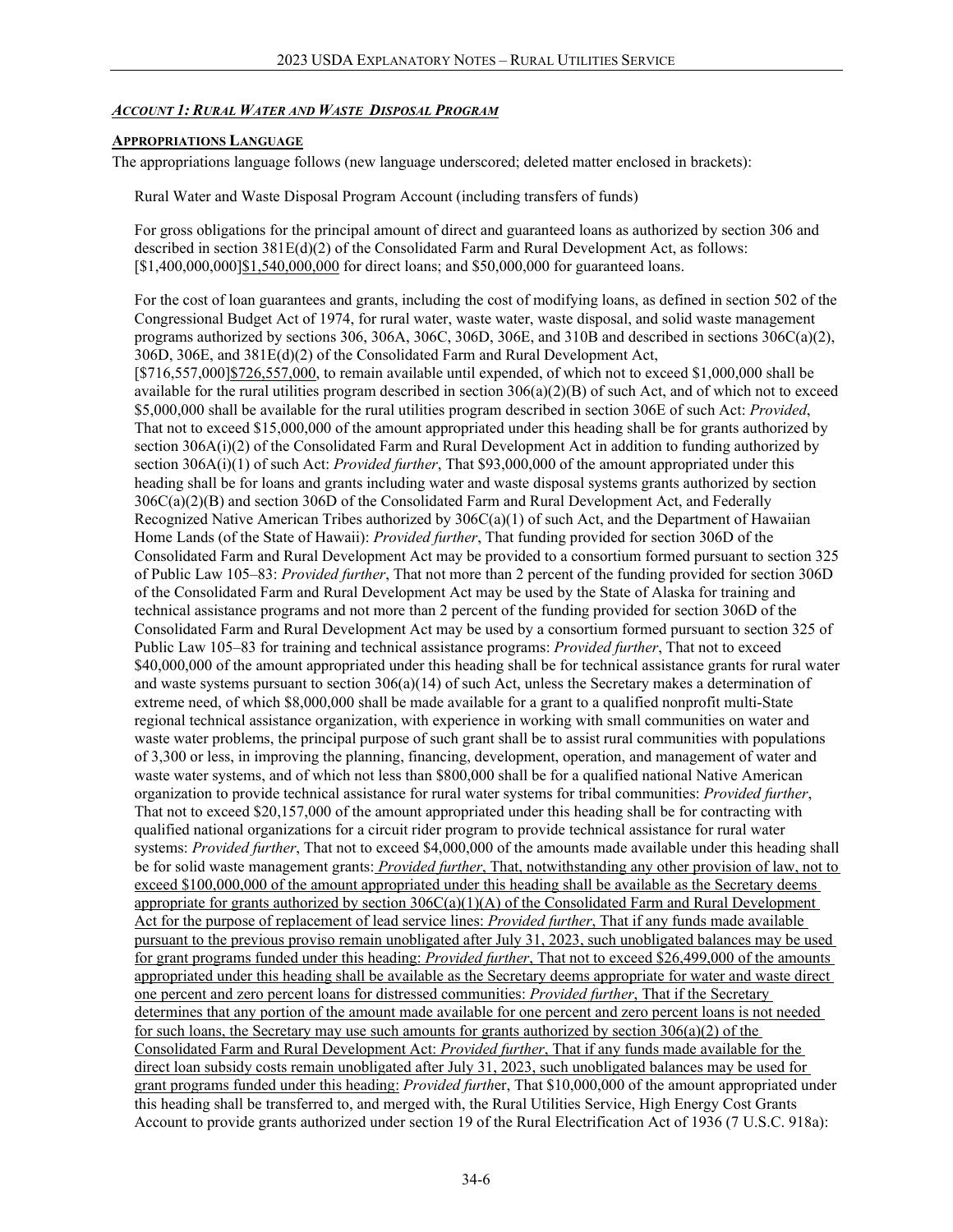*Provided further*, That any prior year balances for high-energy cost grants authorized by section 19 of the Rural Electrification Act of 1936 (7 U.S.C. 918a) shall be transferred to and merged with the Rural Utilities Service, High Energy Cost Grants Account: Provided further, That sections 381E-H and 381N of the Consolidated Farm and Rural Development Act are not applicable to the funds made available under this heading.

Change (line 31 to 43 of paragraph 2). The budget is requesting two new set asides to better serve rural communities. This first new proviso sets aside up to \$100 million to be available until July 30, 2023, for the purpose of replacing lead piping. This proviso helps to provide safe, clean, drinking water to rural communities that still have old lead service pipes for drinking water. The following proviso allows from the amounts available under the heading the use of water and waste budget authority to provide loans at 1 percent and zero percent borrower's interest rates for distressed communities. The proviso also provides that if there are unobligated funds as of June 30, 2023, that the funding will be reverted to the water and waste grants for further obligations.

# <span id="page-6-0"></span>**LEAD-OFF TABULAR STATEMENT**

# *Table RUS-4. Lead-Off Tabular Statement (In dollars)*

| Item                    | Grants        | <b>Loan Level</b> | Subsidy       |
|-------------------------|---------------|-------------------|---------------|
| Estimate, 2022          | \$616,507,000 | \$1,466,666,667   | \$60,000      |
| Change in Appropriation | $+73.551.000$ | $+123,333,333$    | $+26,439,000$ |
| Budget Estimate, 2023   | 690,058,000   | 1,590,000,000     | 26,499,000    |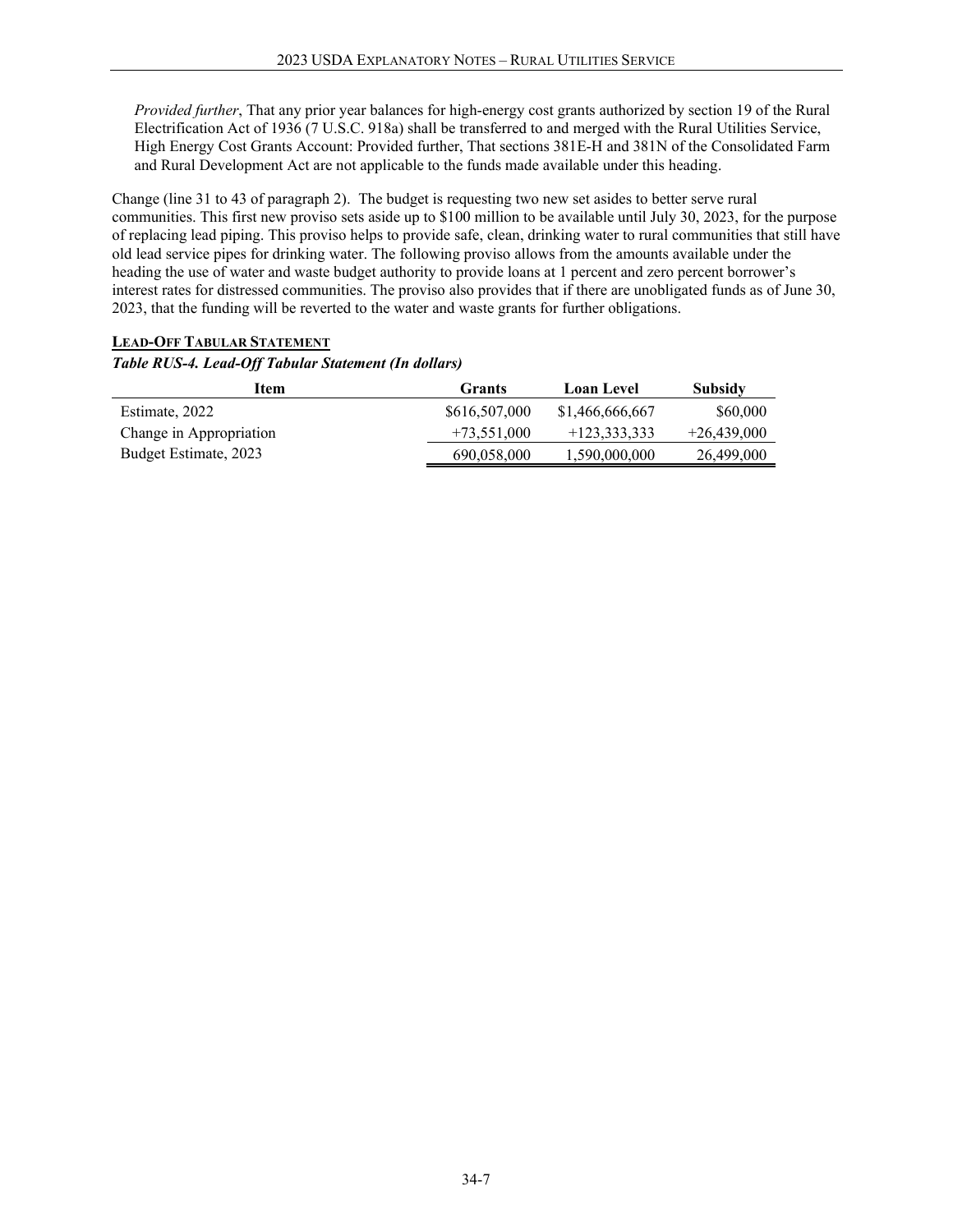# **PROJECT STATEMENT**

*Table RUS-5. Rural Water and Waste Disposal Program Account. Appropriations Project Statement (thousands of dollars)*

<span id="page-7-0"></span>

| Item                                                  | 2020<br>Program<br>Level | 2020<br>Actual<br><b>BA</b> | 2021<br>Program<br>Level | 2021<br>Actual<br>BA | 2022<br>Program<br>Level | 2022<br><b>Estimated</b><br><b>BA</b> | 2023<br>Program<br>Level | 2023<br><b>Estimated</b><br>BA | Program<br>Level Inc.<br>or Dec. | <b>Budget</b><br><b>Authority</b><br>Inc. or Dec. | <b>Chg</b><br><b>Key</b> |
|-------------------------------------------------------|--------------------------|-----------------------------|--------------------------|----------------------|--------------------------|---------------------------------------|--------------------------|--------------------------------|----------------------------------|---------------------------------------------------|--------------------------|
| Discretionary Appropriations:                         |                          |                             |                          |                      |                          |                                       |                          |                                |                                  |                                                   |                          |
| Direct Rural Water and Waste Disposal Loans           | \$1,400,000              | \$63,840                    | \$1,400,000              |                      | \$1,400,000              |                                       | \$1,400,000              |                                |                                  |                                                   | (1)                      |
| Direct Rural Water and Waste Disposal Loans 0%        |                          |                             |                          |                      |                          |                                       | 70,000                   | \$16,962                       | $+\$70,000$                      | $+\$16,962$                                       | (2)                      |
| Direct Rural Water and Waste Disposal Loans 1%        |                          |                             |                          |                      |                          |                                       | 70,000                   | 9,537                          | $+70,000$                        | $+9,537$                                          | (2)                      |
| Guaranteed Rural Water and Waste Disposal Loans       | 50,000                   | 70                          | 50,000                   | \$60                 | 66,667                   | \$60                                  | 50,000                   |                                | $-16,667$                        | $-60$                                             | (3),(4)                  |
| Rural Water and Waste Disposal Grants                 | 443,000                  | 443,000                     | 463,350                  | 463,350              | 463,350                  | 463,350                               | 511,901                  | 511,901                        | $+48,551$                        | $+48,551$                                         | (5)                      |
| Technical Assistance Grants for Rural Waste           |                          |                             |                          |                      |                          |                                       |                          |                                |                                  |                                                   |                          |
| Systems                                               | 30,000                   | 30,000                      | 35,000                   | 35,000               | 35,000                   | 35,000                                | 40,000                   | 40,000                         | $+5,000$                         | $+5,000$                                          | (5)                      |
| Circuit Rider - Technical Assistance Grants for Rural |                          |                             |                          |                      |                          |                                       |                          |                                |                                  |                                                   |                          |
| Waste Systems                                         | 19,570                   | 19,570                      | 20,157                   | 20,157               | 20,157                   | 20,157                                | 20,157                   | 20,157                         |                                  |                                                   | (5)                      |
|                                                       | 18,000                   | 18,000                      | 18,000                   | 18,000               | 18,000                   | 18,000                                | 26,000                   | 26,000                         | $+8,000$                         | $+8,000$                                          | (5)                      |
| WWD Grants, Native American Tribes                    | 25,000                   | 25,000                      | 25,000                   | 25,000               | 25,000                   | 25,000                                | 36,000                   | 36,000                         | $+11,000$                        | $+11,000$                                         | (5)                      |
| WWD grants, Hawaiian Homelands                        | $\overline{\phantom{a}}$ |                             |                          |                      |                          | $\overline{\phantom{a}}$              | 5,000                    | 5,000                          | $+5,000$                         | $+5,000$                                          | (5)                      |
| Water and Waste Disposal Grants, Colonias             | 25,000                   | 25,000                      | 25,000                   | 25,000               | 25,000                   | 25,000                                | 26,000                   | 26,000                         | $+1,000$                         | $+1,000$                                          | (5)                      |
|                                                       | 5,000                    | 5,000                       | 5,000                    | 5,000                | 5,000                    | 5,000                                 | 5,000                    | 5,000                          |                                  |                                                   | (5)                      |
| Water and Wastewater Revolving Funds                  | 1,000                    | 1,000                       | 1,000                    | 1,000                | 1,000                    | 1,000                                 | 1,000                    | 1,000                          |                                  |                                                   | (5)                      |
| Emergency Community Water Assistance Grants,          | 4,000                    | 4,000                       | 4,000                    | 4,000                | 4,000                    | 4,000                                 | 4,000                    | 4,000                          |                                  | $\blacksquare$                                    | (5)                      |
| Appropriated                                          | 15,000                   | 15,000                      | 15,000                   | 15,000               | 15,000                   | 15,000                                | 15,000                   | 15,000                         |                                  |                                                   | (5)                      |
| Section 783: Water and Waste Grants Pilot Program     | 5,000                    | 5,000                       | 5,000                    | 5,000                | 5,000                    | 5,000                                 |                          |                                | $-5,000$                         | $-5,000$                                          | (5)                      |
|                                                       | 2,040,570                | 654,480                     | 2,066,507                | 616,567              | 2,083,174                | 616,567                               | 2,280,058                | 716,557                        | $+196,884$                       | $+99,990$                                         | (5)                      |
| <b>Total Adjusted</b>                                 |                          |                             |                          |                      |                          |                                       |                          |                                |                                  |                                                   |                          |
|                                                       | 2,040,570                | 654,480                     | 2,066,507                | 616,567              | 2,083,174                | 616,567                               | 2,280,058                | 716,557                        | 196,884                          | 99,990                                            |                          |
|                                                       |                          |                             |                          |                      |                          |                                       |                          |                                |                                  |                                                   |                          |
|                                                       | 10,000                   | 10,000                      | 10,000                   | 10,000               | 10,000                   | 10,000                                | 10,000                   | 10,000                         |                                  |                                                   |                          |
|                                                       | 2,050,570                | 664,480                     | 2,076,507                | 626,567              | 2,093,174                | 626,567                               | 2,290,058                | 726,557                        | 196,884                          | 99,990                                            |                          |
| Transfers Out*:                                       |                          |                             |                          |                      |                          |                                       |                          |                                |                                  |                                                   |                          |
|                                                       | $-10,000$                | $-10,000$                   | $-10,000$                | $-10,000$            | $-10,000$                | $-10,000$                             | $-10,000$                | $-10,000$                      |                                  |                                                   |                          |
| Interchange (12x1951) (from SOY balances)             | $-2,009,884$             | $-36,832$                   |                          |                      |                          |                                       |                          |                                |                                  |                                                   |                          |
| Interchange (12x0403) (from SOY balances)             | $-15,368$                | $-15,368$                   |                          |                      |                          |                                       |                          |                                |                                  |                                                   |                          |
|                                                       | $-2,035,252$             | $-62,200$                   | $-10,000$                | $-10,000$            | $-10,000$                | $-10,000$                             | $-10,000$                | $-10,000$                      |                                  |                                                   |                          |
|                                                       | 145,935                  | 57,281                      | 151,725                  | 78,883               | 107,596                  | 55,640                                | 49,280                   | 49,280                         | $-58,316$                        | $-6,360$                                          |                          |
|                                                       | 2,208,698                | 267,250                     | 193,576                  | 197,218              | 258,839                  | 143,865                               | 97.187                   | 108,900                        | $-161,652$                       | $-34,964$                                         |                          |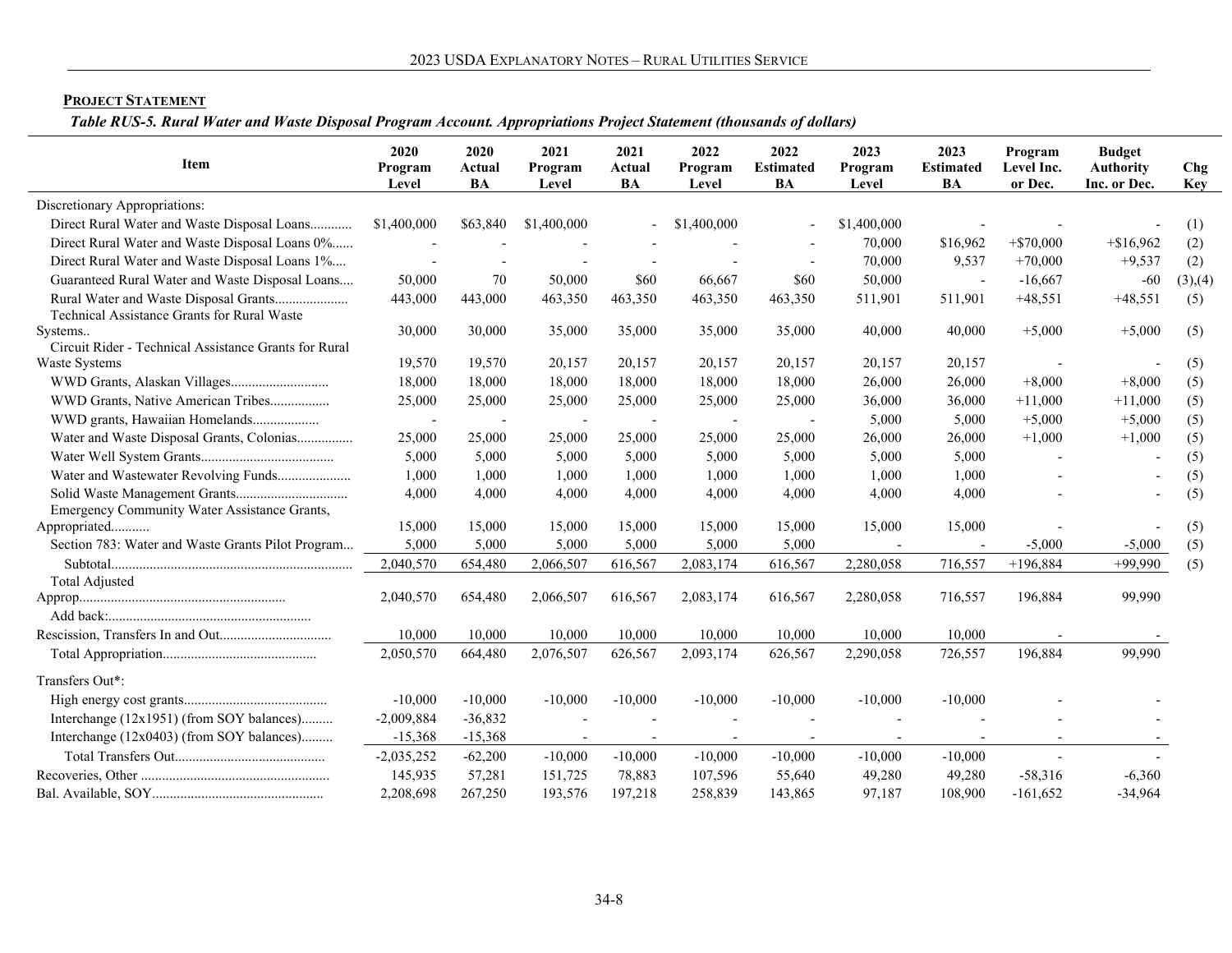2023 USDA EXPLANATORY NOTES – RURAL UTILITIES SERVICE

| Item | 2020<br>Program<br>Level | <b>2020</b><br>Actual<br>BA | 2021<br>Program<br>Level | 2021<br>Actual<br>BA | 2022<br>Program<br>Level | 2022<br><b>Estimated</b><br>BA | 2023<br>Program<br>Level | 2023<br><b>Estimated</b><br>BA | Program<br>Level Inc.<br>or Dec. | <b>Budget</b><br>Authority<br>Inc. or Dec. | Chg<br>Kev |
|------|--------------------------|-----------------------------|--------------------------|----------------------|--------------------------|--------------------------------|--------------------------|--------------------------------|----------------------------------|--------------------------------------------|------------|
|      | 2,369,951                | 926.81                      | 2,411,808                | 892.668              | 2,449,608                | 816,072                        | 2,426,525                | 874,737                        | $-23,083$                        | 58,666                                     |            |
|      | $-277,720$               | $-197,218$                  | $-228.173$               | $-143.865$           | $-307,495$               | $-108,900$                     | $-59,685$                | $-71.398$                      | 247,810                          | 37,502                                     |            |
|      | 2,092,230                | 729,594                     | 2,183,635                | 748,803              | 2,142,113                | 707.171                        | 2,366,840                | 803.339                        | $+224,727$                       | $+96,168$                                  |            |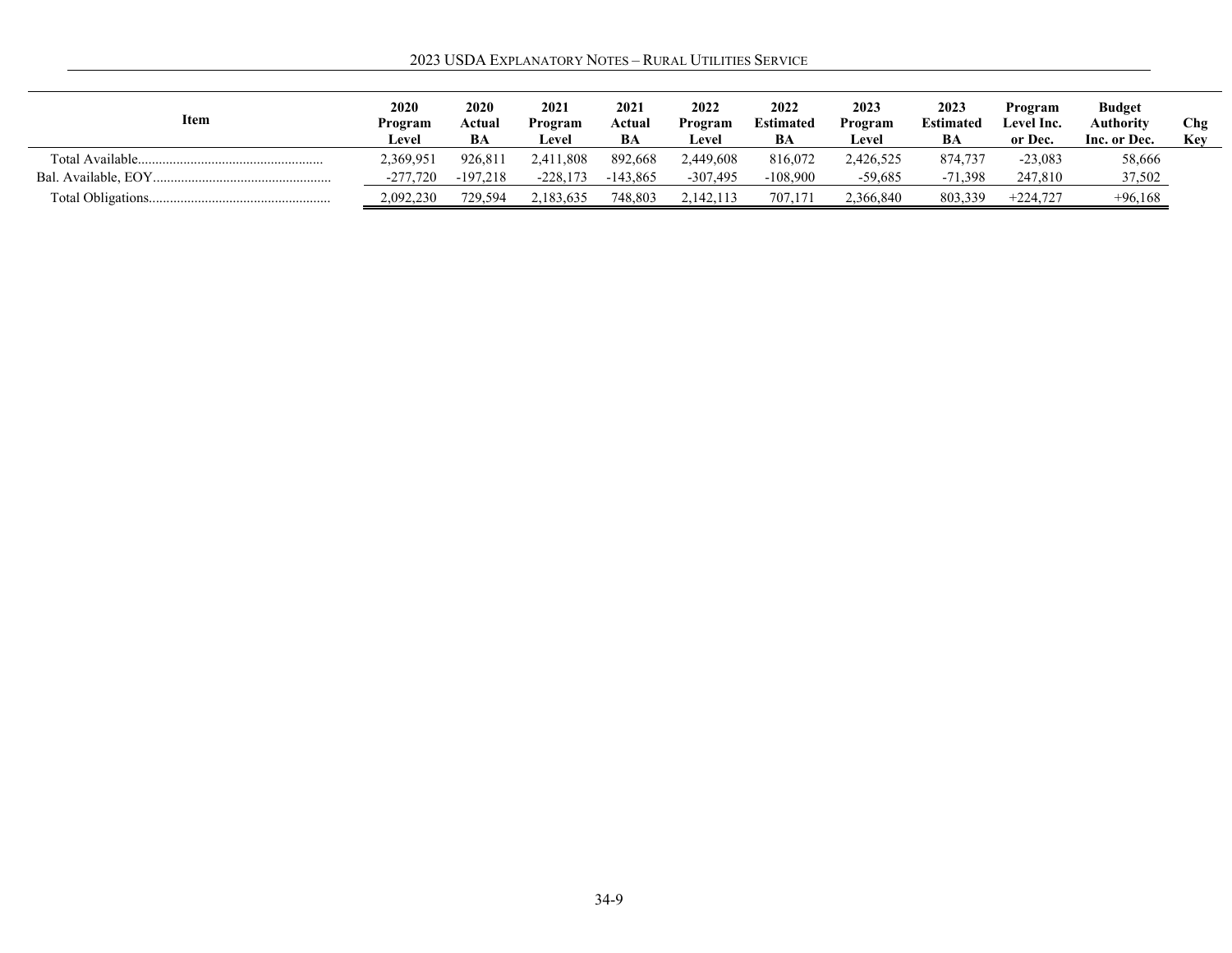| Item                                                                                                                | 2020<br>Program<br>Level | 2020<br>Actual<br>BA | 2021<br>Program<br>Level | 2021<br>Actual<br><b>BA</b> | 2022<br>Program<br>Level | 2022<br><b>Estimated</b><br><b>BA</b> | 2023<br>Program<br>Level | 2023<br><b>Estimated</b><br>BA | Program<br>Level<br>Inc. or<br>Dec. | <b>Budget</b><br><b>Authority</b><br>Inc. or<br>Dec. |
|---------------------------------------------------------------------------------------------------------------------|--------------------------|----------------------|--------------------------|-----------------------------|--------------------------|---------------------------------------|--------------------------|--------------------------------|-------------------------------------|------------------------------------------------------|
| Discretionary Obligations:                                                                                          |                          |                      |                          |                             |                          |                                       |                          |                                |                                     |                                                      |
| Direct Rural Water and Waste Disposal Loans                                                                         | \$1,398,548              | \$63,774             | \$1,399,901              |                             | \$1,400,000              |                                       | \$1,400,000              |                                |                                     |                                                      |
| Direct rural water and waste disposal loans 0%                                                                      |                          |                      |                          |                             |                          |                                       | 70,000                   | \$16,962                       |                                     |                                                      |
| Direct Rural Water and Waste Disposal Loans 1%                                                                      |                          |                      |                          |                             |                          |                                       | 70,000                   | 9,537                          |                                     |                                                      |
| Guaranteed Rural Water and Waste Disposal Loans                                                                     | 27,901                   | 39                   | 34,973                   | \$42                        | 34,973                   | \$31                                  | 50,000                   |                                | $+\$15,027$                         | $-$ \$31                                             |
| Rural Water and Waste Disposal Grants                                                                               | 512,584                  | 512,584              | 519,915                  | 519,915                     | 475,000                  | 475,000                               | 555,000                  | 555,000                        | $+80,000$                           | $+80,000$                                            |
| Technical Assistance Grants for Rural Waste Systems.<br>Circuit Rider - Technical Assistance Grants for Rural Waste | 30,000                   | 30,000               | 36,777                   | 36,777                      | 35,000                   | 35,000                                | 40,600                   | 40,600                         | $+5,600$                            | $+5,600$                                             |
| Systems                                                                                                             | 20,015                   | 20,015               | 22,960                   | 22,960                      | 23,750                   | 23,750                                | 21,375                   | 21,375                         | $-2,375$                            | $-2,375$                                             |
|                                                                                                                     | 23,848                   | 23,848               | 24,240                   | 24,240                      | 19,400                   | 19,400                                | 30,500                   | 30,500                         | $+11,100$                           | $+11,100$                                            |
| WWD Grants, Native American Tribes                                                                                  | 25,779                   | 25,779               | 25,721                   | 25,721                      | 25,000                   | 25,000                                | 36,400                   | 36,400                         | $+11,400$                           | $+11,400$                                            |
| WWD grants, Hawaiian Homelands                                                                                      | $\overline{\phantom{a}}$ |                      |                          |                             |                          |                                       | 5,000                    | 5,000                          | $+5,000$                            | $+5,000$                                             |
| Water and Waste Disposal Grants, Colonias                                                                           | 27,471                   | 27,471               | 26,354                   | 26,354                      | 25,700                   | 25,700                                | 28,000                   | 28,000                         | $+2,300$                            | $+2,300$                                             |
|                                                                                                                     | 1,991                    | 1,991                | 4,858                    | 4,858                       | 8,000                    | 8,000                                 | 7,500                    | 7,500                          | $-500$                              | $-500$                                               |
| Water and Wastewater Revolving Funds                                                                                | 1,000                    | 1,000                | 1,000                    | 1,000                       | 1,000                    | 1,000                                 | 1,000                    | 1,000                          |                                     |                                                      |
|                                                                                                                     | 4,000                    | 4,000                | 4,024                    | 4,024                       | 4,000                    | 4,000                                 | 4,025                    | 4,025                          | $+25$                               | $+25$                                                |
| Emergency Community Water Assistance Grants<br>Emergency Community Water Assistance Grants,                         |                          |                      |                          | $\overline{a}$              | 150                      | 150                                   | 140                      | 140                            | $-10$                               | $-10$                                                |
| Appropriated                                                                                                        | 16,128                   | 16,128               | 14,197                   | 14,197                      | 16,100                   | 16,100                                | 15,350                   | 15,350                         | $-750$                              | $-750$                                               |
| GP 783: Water and Waste Grants Pilot Program                                                                        | $\overline{a}$           |                      | 4,850                    | 4,850                       | 8,500                    | 8,500                                 | 1,200                    | 1,200                          | $-7,300$                            | $-7,300$                                             |
|                                                                                                                     | 2,089,264                | 726,627              | 2,119,770                | 684,938                     | 2,076,573                | 641,631                               | 2,336,090                | 772,589                        | $+259,517$                          | $+130,958$                                           |
| Mandatory Obligations:<br>Rural Water and Waste Disposal Grants - Farm Bill                                         |                          |                      |                          |                             |                          |                                       |                          |                                |                                     |                                                      |
| Mandatory                                                                                                           |                          |                      |                          |                             | 500                      | 500                                   | 650                      | 650                            | $+150$                              | $+150$                                               |
|                                                                                                                     |                          |                      |                          |                             | 500                      | 500                                   | 650                      | 650                            | $+150$                              | $+150$                                               |
| Supplemental Obligations:                                                                                           |                          |                      |                          |                             |                          |                                       |                          |                                |                                     |                                                      |
|                                                                                                                     | 2,466                    | 2,466                | 63,397                   | 63,397                      | 65,000                   | 65,000                                | 30,000                   | 30,000                         | $-35,000$                           | $-35,000$                                            |
| Hurricanes HIM Natural Disaster Contracts                                                                           | 501                      | 501                  | 468                      | 468                         | 40                       | 40                                    | 100                      | 100                            | $+60$                               | $+60$                                                |
|                                                                                                                     | 2,967                    | 2,967                | 63,865                   | 63,865                      | 65,040                   | 65,040                                | 30,100                   | 30,100                         | $-34,940$                           | $-34,940$                                            |
|                                                                                                                     | 2,092,230                | 729,594              | 2,183,635                | 748,803                     | 2,142,113                | 707,171                               | 2,366,840                | 803,339                        | 224,727                             | 96,168                                               |
|                                                                                                                     |                          |                      |                          |                             |                          |                                       |                          |                                |                                     |                                                      |
| Balances Available, EOY:                                                                                            |                          |                      |                          |                             |                          |                                       |                          |                                |                                     |                                                      |
| Direct Rural Water and Waste Disposal Loans                                                                         | 84,172                   | 3,838                | 99                       | 7,974                       |                          | 11,524                                |                          | 11,524                         |                                     |                                                      |

# *Table RUS-6. Rural Water and Waste Disposal Program Account. Obligations Project Statement (thousands of dollars)*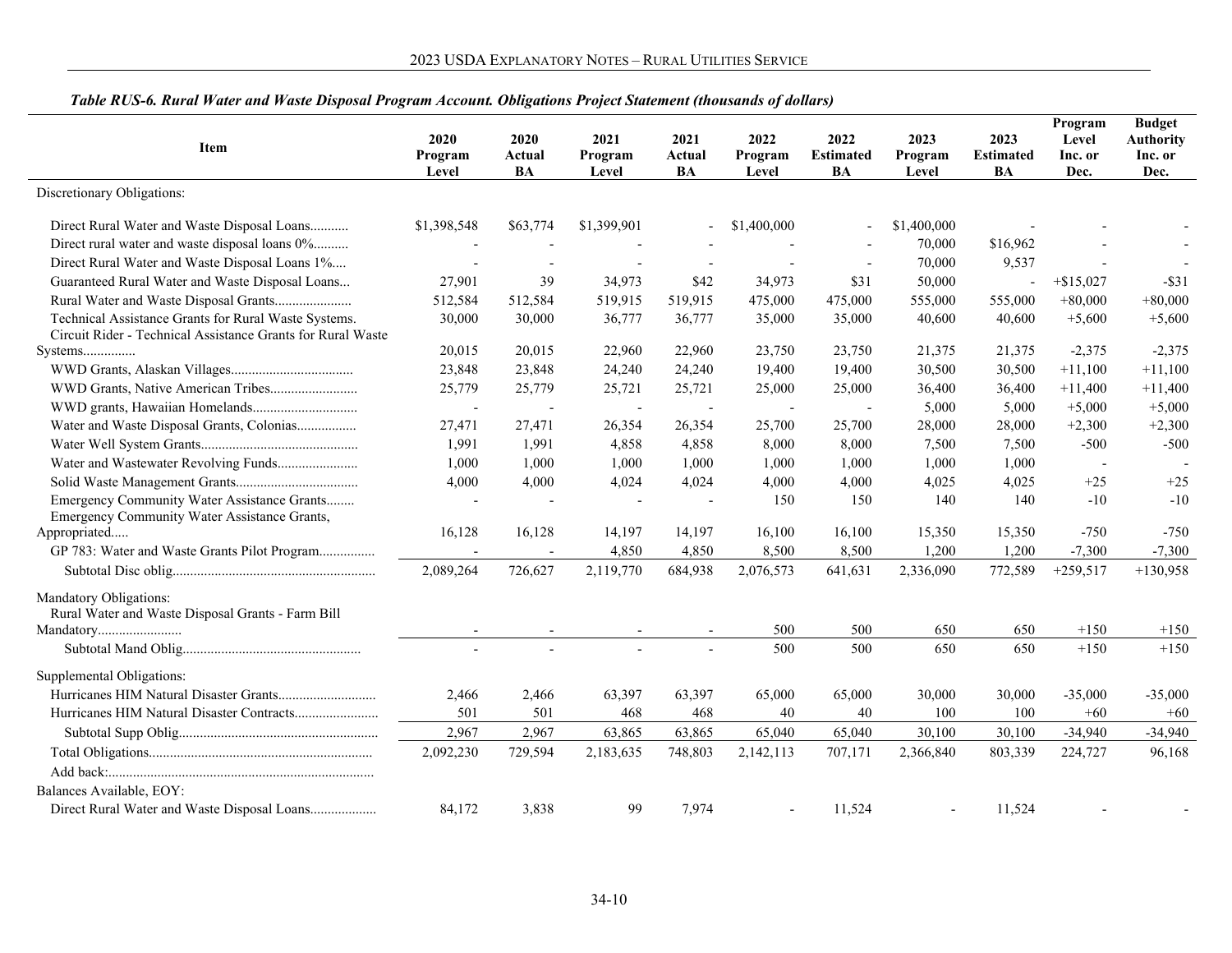| Item                                                                                        | 2020<br>Program<br>Level | 2020<br>Actual<br>BA | 2021<br>Program<br>Level | 2021<br>Actual<br><b>BA</b> | 2022<br>Program<br>Level | 2022<br><b>Estimated</b><br>BA | 2023<br>Program<br>Level | 2023<br><b>Estimated</b><br>BA | Program<br>Level<br>Inc. or<br>Dec. | <b>Budget</b><br><b>Authority</b><br>Inc. or<br>Dec. |
|---------------------------------------------------------------------------------------------|--------------------------|----------------------|--------------------------|-----------------------------|--------------------------|--------------------------------|--------------------------|--------------------------------|-------------------------------------|------------------------------------------------------|
| Guaranteed Rural Water and Waste Disposal Loans                                             | 169                      | $\theta$             | 92,294                   | 111                         | 210,308                  | 189                            |                          | 189                            | $-210,308$                          |                                                      |
|                                                                                             | 4,564                    | 4,564                | 16,779                   | 16,779                      | 47,129                   | 47,129                         | 44,030                   | 44,030                         | $-3,099$                            | $-3,099$                                             |
| Technical Assistance Grants for Rural Waste Systems                                         | 1,361                    | 1,361                |                          |                             | 610                      | 610                            | 590                      | 590                            | $-20$                               | $-20$                                                |
| Circuit Rider - Technical Assistance Grants for Rural Waste                                 |                          |                      |                          |                             |                          |                                |                          |                                |                                     |                                                      |
| Systems                                                                                     | 5,375                    | 5,375                | 3,926                    | 3,926                       | 1,243                    | 1,243                          | 905                      | 905                            | $-338$                              | $-338$                                               |
|                                                                                             | 6,240                    | 6,240                | 1,496                    | 1,496                       | 4,596                    | 4,596                          | 4,346                    | 4,346                          | $-250$                              | $-250$                                               |
|                                                                                             | 605                      | 605                  |                          |                             | 450                      | 450                            | 450                      | 450                            |                                     |                                                      |
|                                                                                             | 1,605                    | 1,605                | 743                      | 743                         | 2,243                    | 2,243                          | 2,143                    | 2,143                          | $-100$                              | $-100$                                               |
|                                                                                             | 4,655                    | 4,655                | 5,186                    | 5,186                       | 2,516                    | 2,516                          | 336                      | 336                            | $-2,180$                            | $-2,180$                                             |
|                                                                                             |                          |                      | $\overline{0}$           | $\mathbf{0}$                | 50                       | 50                             | 70                       | 70                             | $+20$                               | $+20$                                                |
| Emergency Community Water Assistance Grants<br>Emergency Community Water Assistance Grants, |                          |                      | 150                      | 150                         | 140                      | 140                            | 130                      | 130                            | $-10$                               | $-10$                                                |
| Appropriated                                                                                | 139                      | 139                  | 1,210                    | 1,210                       | 360                      | 360                            | 250                      | 250                            | $-110$                              | $-110$                                               |
|                                                                                             | 2,793                    | 2,793                | 2,793                    | 2,793                       | 2,793                    | 2,793                          | 2,793                    | 2,793                          |                                     |                                                      |
| Section 783: Water and Waste Grants Pilot Program                                           | 5,000                    | 5,000                | 5,150                    | 5,150                       | 1,650                    | 1,650                          | 450                      | 450                            | $-1,200$                            | $-1,200$                                             |
| Hurricanes HIM Natural Disaster Grants                                                      | 161,042                  | 161,042              | 97,645                   | 97,645                      | 32,645                   | 32,645                         | 2,645                    | 2,645                          | $-30,000$                           | $-30,000$                                            |
| Rural Water and Waste Disposal Grants - Farm Bill                                           |                          |                      | 45                       | 45                          | 105                      | 105                            | 90                       | 90                             | $-15$                               | $-15$                                                |
|                                                                                             |                          |                      | 657                      | 657                         | 657                      | 657                            | 457                      | 457                            | $-200$                              | $-200$                                               |
|                                                                                             | 277,720                  | 197,218              | 228,173                  | 143,865                     | 307,495                  | 108,900                        | 59,685                   | 71,398                         | $-247,810$                          | $-37,502$                                            |
|                                                                                             | 2,369,951                | 926,811              | 2,411,808                | 892,668                     | 2,449,608                | 816,072                        | 2,426,525                | 874,737                        | $-23,083$                           | 58,666                                               |
| Less:                                                                                       |                          |                      |                          |                             |                          |                                |                          |                                |                                     |                                                      |
|                                                                                             | 2,035,252                | 62,200               | 10,000                   | 10,000                      | 10,000                   | 10,000                         | 10,000                   | 10,000                         |                                     |                                                      |
|                                                                                             | $-145,935$               | $-57,281$            | $-151,725$               | $-78,883$                   | $-107,596$               | $-55,640$                      | $-49,280$                | $-49,280$                      | $+58,316$                           | $+6,360$                                             |
|                                                                                             | $-2,208,698$             | $-267,250$           | $-193,576$               | $-197,218$                  | $-258,839$               | $-143,865$                     | $-97,187$                | $-108,900$                     | $+161,652$                          | $+34,964$                                            |
|                                                                                             | 2,050,570                | 664,480              | 2,076,507                | 626,567                     | 2,093,174                | 626,567                        | 2,290,058                | 726,557                        | 196.884                             | 99.990                                               |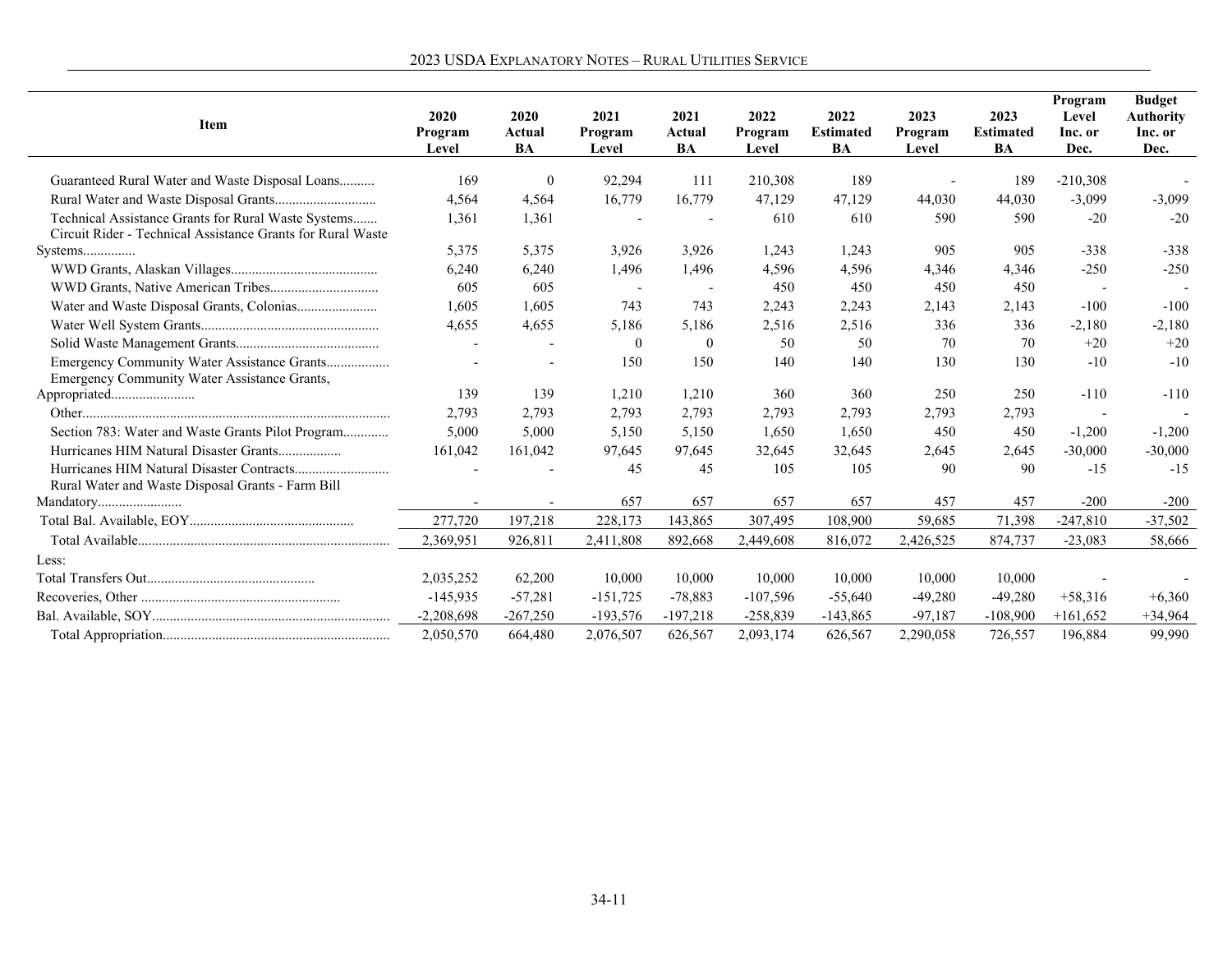## **Rural Water and Waste Disposal Program**

### Rural Utilities Service supports:

Goal 1: Combat Climate Change to Support America's Working Lands, Natural Resources and Communities: Strategic Objective 1.4: Increase Carbon Sequestration, Reduce Greenhouse Gas Emissions, and Create Economic Opportunities (and Develop Low-Carbon Energy Solutions), by supporting rural and tribal clean electricity generation and energy efficiency.

Goal 5: Expand Opportunities for Economic Development and Improve Quality of Life in Rural and Tribal Communities: Strategic Objective 5.1: Improve Rural and Tribal Community Infrastructure, Including Affordable E-Connectivity, Cornerstone Community Facilities, Sustainable and Reliable Power, and Clean and Safe Water and Sewer System, by evaluating the impact of the Water and Environment Program on service availability, affordable water quality for underserved communities, property values (residential, agricultural, and commercial property), income and earnings, poverty, and population growth across the rural-urban continuum. This evaluation is included in the Departmentwide FY 2023 Evaluation Plan.

The numbers and letters of the following listing relates to values in the Change Key column of the Project Statement:

### (1) No change for Direct Water and Waste Disposal Loans (\$1,400,000,000 available in 2022).

This program provides loan funds for water and waste projects serving the most financially needy communities. The level of funding is expected to meet anticipated demand, and that some demand will shift to Guarantees now that the population limit has been expanded to 50,000 in the 2018 Farm Bill.

Water and waste disposal loans result in reasonable user costs for rural residences, rural businesses, and other rural users in communities of 5,500 residents or less. The base funding is crucial to ensure the continued success of the program in delivering clean water and sanitary conditions. Adequate water and wastewater treatment capacity are significant for supporting quality of life issues, environmental sustainability, and economic development.

Continuation of the program is critical because:

- 1. The program provides residents in rural America with decent, safe, and sanitary water and waste service.
- 2. The Rural Water and Waste Disposal Program mission is to maintain sanitary water and waste disposal services in rural America typically receives very little funding or support when left up to the general public.
- 3. The program can provide support to rural areas adjusting to the transition away from fossil-fueled energy production.

The majority of projects require a loan and grant component to the funding package to enable communities to provide quality service and reasonable rates. The reduced loan amount will be matched with grant funds to allow for an overall loan to grant ratio of 70/30 and for the agency to continue focusing on underserved and economically challenged communities.

Over the last ten years the Water and Environmental Programs (WEP) obligated \$11.1 billion through 5,568 direct water and waste disposal loans throughout the Nation and Puerto Rico. In that time, the top three funded states have been Michigan with \$688 million, followed by Texas with \$499 million, and New York with \$498 million. Loan with grant components represent 56 percent of this funding. These investments provided clean and reliable drinking water systems, sanitary sewage disposal, sanitary solid waste disposal, and clean storm water drainage to households and businesses in eligible rural areas.

In 2021, WEP provided equitable access to safe and reliable water and waste services in Alabama in a persistent poverty area (poverty rates of 20 percent or more for the past 30 years) that received a loan of \$853,000 to complete Water Waste projects. The project will extend access to a safe and reliable water supply to 70 homes. Serving an area comprised of approximately 71 percent people of color and a median household income of \$19,820, testing of the individual wells at the homes in the unincorporated areas of Bogue Chitto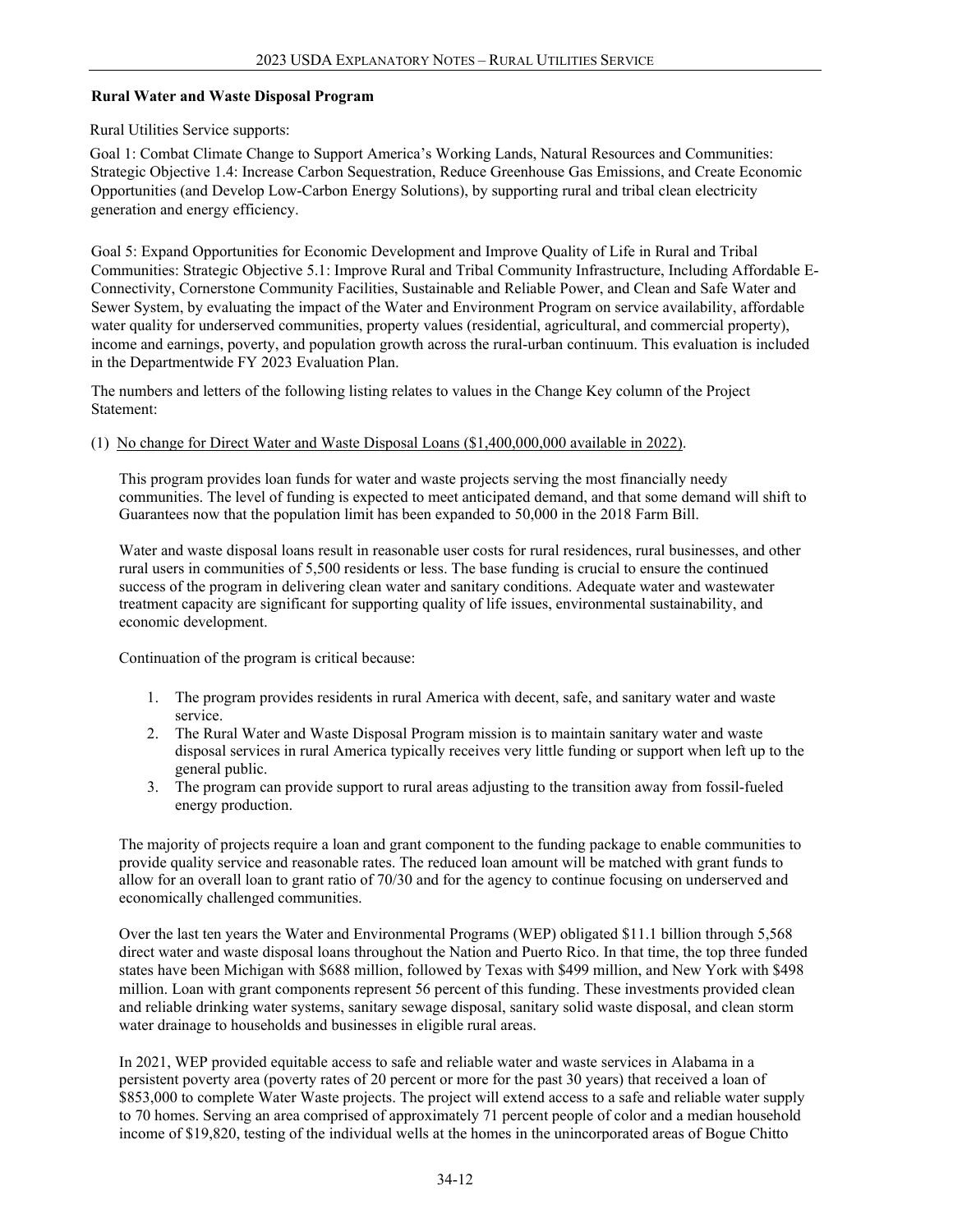have shown the presence of coliform, and E-coli. Addressing the existing health and sanitary issues of wells in this region is paramount to the health of residents.

WEP direct loan obligations in persistent poverty areas have been primarily in the south and southwest regions of the Nation and have amounted to over \$175 million in the last two years. However, other states such as Ohio have also received funding for critical improvements. Ohio received a \$6.1 million loan to improve and expand their Wastewater developments. The improvements will provide reliable water and sewer services to 2,000 people. These improvements will increase the capacity of the facility to support more economic development and opportunity for the community.

Funding in 2023 is being targeted to the smaller rural, underserved communities that have severe poverty and can only afford lower loan amounts. This will result in more loans, but to a smaller population served. Even though there is a decrease in program level, the set asides will ensure distressed communities have access to a higher loan level. Funding in 2023 is expected to support approximately 500 loans that will assist rural residents in obtaining decent, safe, and sanitary water and wastewater services.

This program also supports the Administration's effort on alleviating the effects of climate change through adaptation to climate change and by increasing resilience in response to catastrophic weather events.

### (2a) An increase of \$140,000,000 for Water and Waste Disposal Direct Loans (\$0 available in 2022).

The request provides the Secretary the discretion to target up to \$140 million in program level for the one percent and zero percent loans. Because these loans have additional risk, the subsidy rate is much higher than the regular direct program and these new loans will require budget authority to support the \$140 million in program level. If the demand is not as high as the agency anticipates, the budget requests that any unobligated funding as of June 30, 2023, revert back to grants for further obligations.

### (2b)An increase of \$26,499,000 for Water and Waste Disposal Direct loans budget authority (\$0 available in 2022).

The request sets aside until June 30, 2023, up to \$26.5 million of the budget authority requested for the Water and Waste Disposal program to support loans with a one percent and zero percent borrower's interest rate. This funding will be targeted to distressed communities with a population of 10,000 or less. Many rural small communities are struggling financially but need repairs and upgrades for their water and wastewater system. Loans would be provided to these rural communities that lack the capacity to incur at current rates the debt necessary to carry out the project or activity, such as funds needed to resolve a health or sanitary issue.

# (3) A decrease of \$16,667,000 for Water and Waste Disposal Guaranteed Loan Program (\$66,667,000 available in 2022).

This program provides guarantees for loans that are made and serviced by private lenders for the purpose of financing water and wastewater systems, including solid waste disposal and storm drainage. The guarantee may be for up to 90 percent of the eligible loss incurred by the lender. The 2018 Farm Bill authorized the loan guarantee program to service eligible rural populations up to 50,000 and prioritize communities of 10,000 or less. Also, priority is given to communities with populations of 5,500 or less.

Continuation of the program is critical because:

- 1. The program provides residents in rural America with decent, safe, and sanitary water and waste service,
- 2. The mission to maintain sanitary water and waste disposal services in rural America typically receives very little funding or support when left up to the general public; and,
- 3. The program can provide support to rural areas adjusting to the transition away from fossil-fueled energy production.

Over the last ten years the Water and Environmental Programs (WEP) obligated \$137 million through 89 guaranteed water and waste disposal loans throughout the Nation. In that time, the top three funded states have been Texas with \$39.3 million, followed by Illinois with \$25.9 million and North Carolina with \$17.8 million. Funding for waste disposal only projects represent 11 percent of this amount and 89 percent was for water only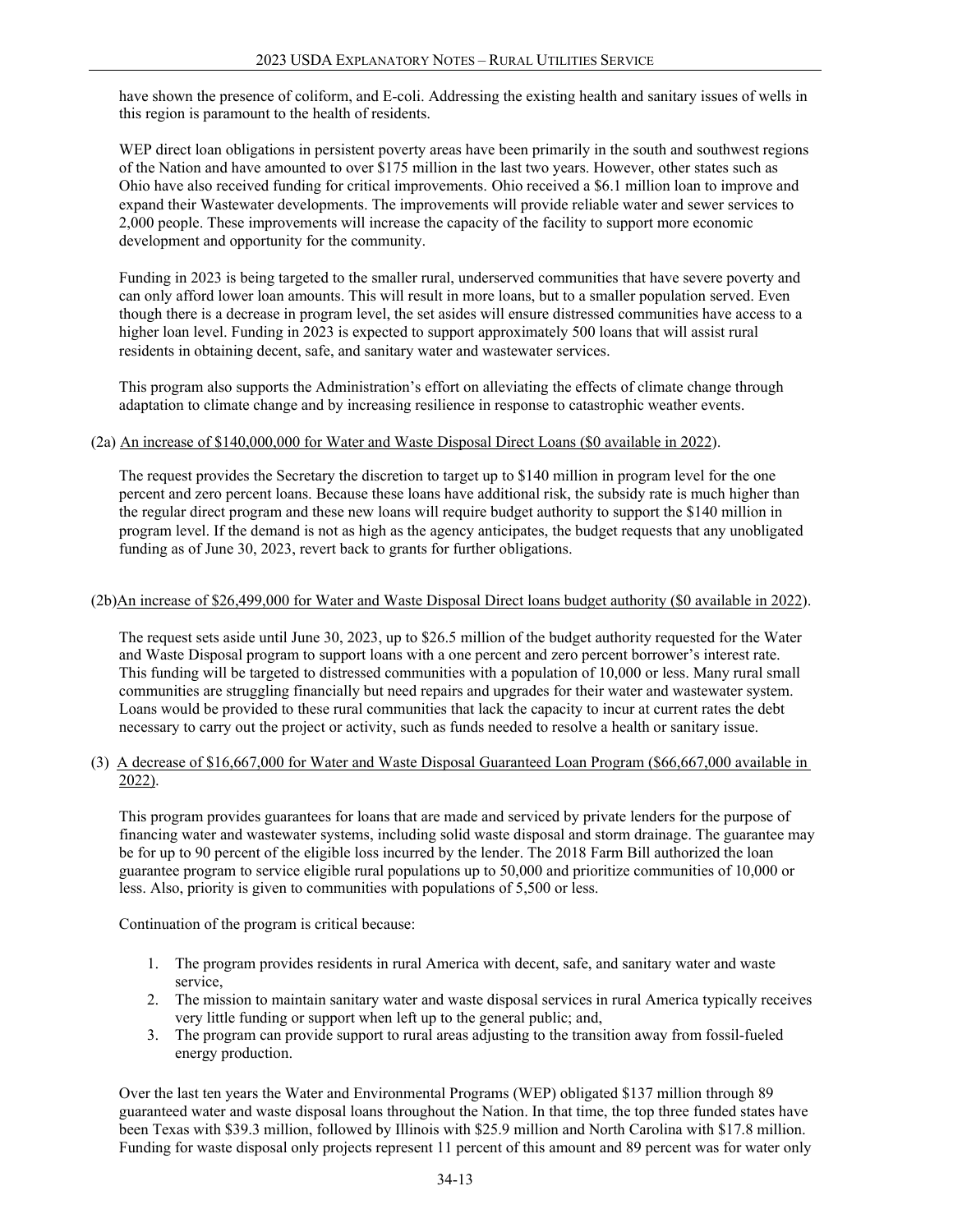projects. These investments provided clean and reliable drinking water systems, sanitary sewage disposal, sanitary solid waste disposal, and clean storm water drainage to households and businesses in eligible rural areas. Decrease in the budget request maintains the historical loan level provided through the appropriations.

Most of the funding from Water and Waste Disposal Guaranteed Loans goes to the Midwestern region of the nation. Iowa received a \$495,000 loan to upgrade its systems. This project will improve the quality of life with decent, safe, and sanitary water and waste service for many people in rural Iowa,

This program also supports the Administration's effort to alleviating the effects of climate change through adaptation to climate change and increasing resilience from catastrophic weather events.

### (4) A decrease of \$60,000 in Water and Waste Guaranteed budget authority (\$60,000 available in 2022).

The decrease in budget authority is due to a decrease in subsidy rate from 2022. The budget authority is necessary to support the estimated loan obligations associated with the requested 2023 program levels for the program.

### (5) An increase of \$83,551,000 for Water and Waste Disposal Grants (\$616,507,000 available in 2022).

This program provides grant funds in conjunction with direct loans for water and waste projects serving the most financially needy communities. Program funding is vital in rural communities where income levels are often lower and there are fewer residents to share the cost of infrastructure development. Water and waste disposal grants funds are used in conjunction with loans for water and waste projects serving the most financially needy communities. The funding request increase will enable WEP to meet the needs of those communities that are most rural and most poor that need higher levels of grant funding per project to be successful.

Within the overall funding provided for water and waste grants, the budget proposes to set aside up to \$100 million for grants to replace lead service lines in rural communities. Lead service lines are a significant health hazards in rural communities, and replacing these obsolete pipes will provide clean, safe water in rural communities where the water infrastructure has not been updated since it was first put in place. The budget requests this set aside be available until July 30, 2023, and after that date any unobligated funding would be available for the regular grant program for further obligations.

Within the requested increase, the budget is requesting additional funding for the following programs:

The budget is requesting an increase of \$5 million from the 2022 CR level of \$35 million. Technical assistance is essential in developing a water and waste system that will provide with clean water in rural areas.

The budget is requesting an increase of \$17 million from the 2022 CR funding of \$50 million to support Water and Waste Facility Loans and Grants to alleviate health risks. The request includes \$5 million to support water and waste grants in Hawaiian Homeland. The increase will provide better access to loan funding for these communities and will help to alleviate health hazards and improve access to clean, safe water.

The budget requests an increase of \$8 million from the 2022 CR level of \$18 million in grants for Alaskan Villages (including technical assistance programs). These Villages are in remote areas and access to clean water and financing for water and waste systems is more difficult.

The rest of the water and waste grants are being requested at the 2022 CR level.

Continuation of the program is critical because:

- The program provides residents in rural America with decent, safe and sanitary water and waste service,
- The mission to maintain sanitary water and waste disposal services in rural America typically receives very little funding or support when left up to the general public; and,
- The program can provide support to rural areas adjusting from the transition away from fossil-fueled energy production.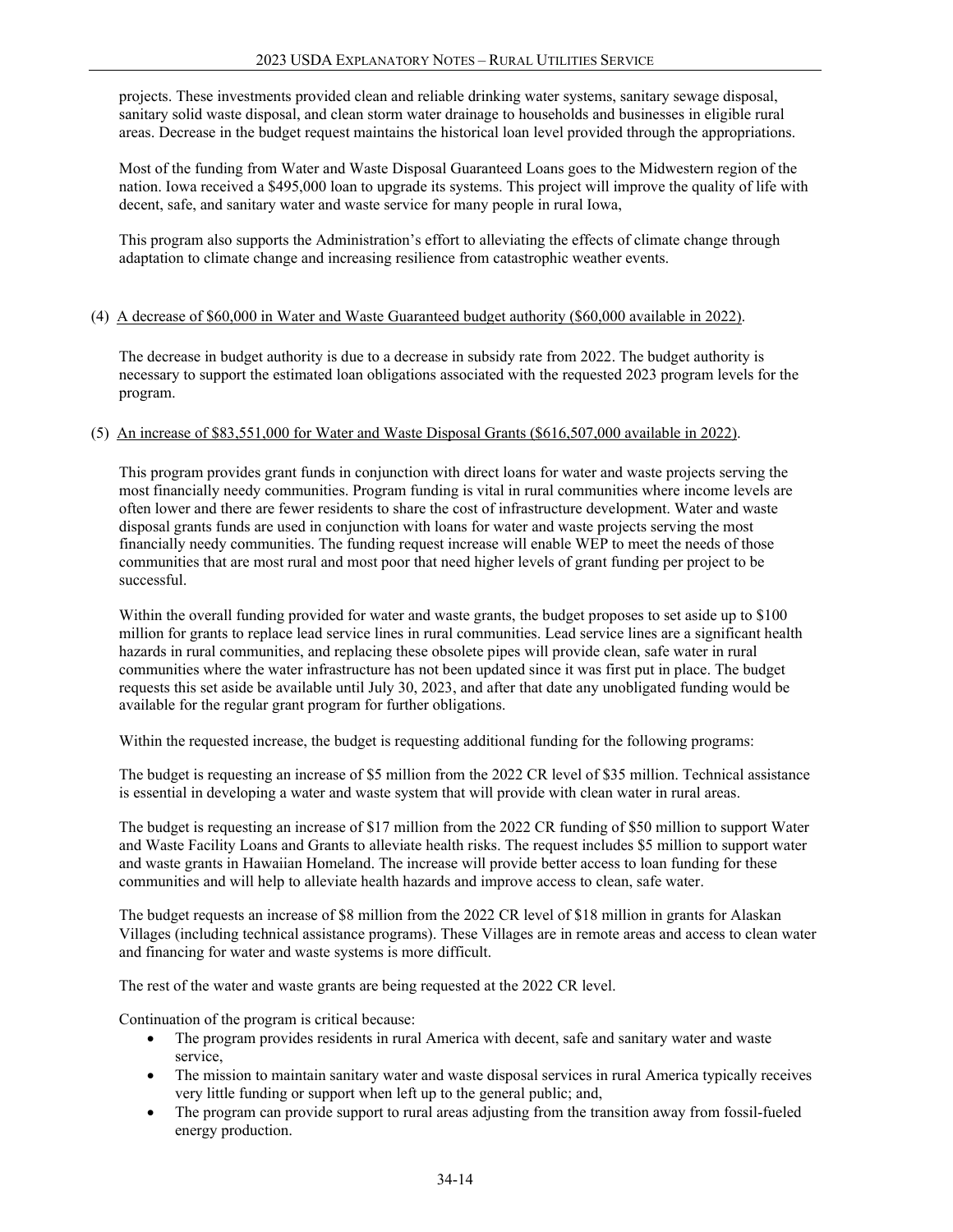Set asides under this program provide grant funds for targeted groups to develop and construct water and waste systems in disadvantaged communities, including programs that address emergencies, alleviate health-risks, and provide vital technical assistance. This funding provides the ability of rural Americans to build and maintain decent, safe, and sanitary water and waste services.

Over the last ten years the Water and Environmental Programs (WEP) has obligated \$5.9 billion through over 7,400 water and waste disposal grants throughout the Nation. In that time, the top three funded states have been Alaska with \$270 million, followed by Texas with \$244 million and Oklahoma with \$216 million. These funds help in providing reasonable user rates and costs for rural residences, rural businesses, and other rural users. Adequate water and wastewater treatment capacity are significant for supporting quality of life issues, environmental sustainability, and economic development.

The program has an increasing trend in obligations. The total funding request of \$690 million in 2023 reflects this trend and is expected to support approximately 580 grants in the water and waste disposal grant program that will assist rural residents in obtaining decent, safe, and sanitary water and wastewater services.

This program also supports the Administration effort on alleviating the impact of climate change by adaptation to climate change and by increasing resilience from catastrophic weather events.

| <b>State/Territory/Country</b> | 2020     | 2021     | 2022             | 2023             |  |  |
|--------------------------------|----------|----------|------------------|------------------|--|--|
|                                | Actual   | Actual   | <b>Estimated</b> | <b>Estimated</b> |  |  |
| Alabama                        | \$15,703 | \$39,638 |                  |                  |  |  |
| Alaska                         |          | 8,121    |                  |                  |  |  |
| Arizona                        | 28,129   | 4,211    |                  |                  |  |  |
| Arkansas                       | 5,236    | 9,507    |                  |                  |  |  |
| California                     | 47,238   | 27,274   |                  |                  |  |  |
| Colorado                       | 8,436    | 22,390   |                  |                  |  |  |
| Connecticut                    | 1,195    | 3,675    |                  |                  |  |  |
| Delaware                       |          | 4,723    |                  |                  |  |  |
| Florida                        | 8,768    | 30,346   |                  |                  |  |  |
| Georgia                        | 15,771   | 37,378   |                  |                  |  |  |
| Idaho                          | 22,791   | 63,204   |                  |                  |  |  |
| Illinois                       | 54,165   | 56,930   |                  |                  |  |  |
| Indiana                        | 63,984   | 64,659   |                  |                  |  |  |
| Iowa                           | 105,818  | 61,539   |                  |                  |  |  |
| Kansas                         | 49,001   | 33,513   |                  |                  |  |  |
| Kentucky                       | 39,649   | 20,312   |                  |                  |  |  |
| Louisiana                      | 15,101   | 6,818    |                  |                  |  |  |
| Maine                          | 13,759   | 19,197   |                  |                  |  |  |
| Maryland                       | 5,462    | 4,613    |                  |                  |  |  |
| Massachusetts                  | 11,148   | 3,725    |                  |                  |  |  |
| Michigan                       | 112,915  | 81,401   |                  |                  |  |  |
| Minnesota                      | 22,815   | 46,539   |                  |                  |  |  |
| Mississippi                    | 43,380   | 15,733   |                  |                  |  |  |
| Missouri                       | 43,419   | 52,718   |                  |                  |  |  |
| Montana                        | 19,329   | 29,415   |                  |                  |  |  |
| Nebraska                       | 6,999    | 9,116    |                  |                  |  |  |
| Nevada                         | 3,915    | 4,630    |                  |                  |  |  |
| New Hampshire                  | 8,998    | 7,937    |                  |                  |  |  |
| New Jersey                     | 12,290   | 5,573    |                  |                  |  |  |
| New Mexico                     | 16,306   | 10,254   |                  |                  |  |  |
| New York                       | 87,185   | 114,695  |                  |                  |  |  |
| North Carolina                 | 12,536   | 101,274  |                  |                  |  |  |
| North Dakota                   | 19,777   | 11,667   |                  |                  |  |  |
| Ohio                           | 27,340   | 11,797   |                  |                  |  |  |

# <span id="page-14-0"></span>**GEOGRAPHIC BREAKDOWN OF OBLIGATIONS**

| Table RUS-7. Rural Water and Waste Direct Loans. Geographic Breakdown of Obligations (thousands of dollars) |  |  |  |  |  |  |  |  |  |  |  |  |  |  |  |
|-------------------------------------------------------------------------------------------------------------|--|--|--|--|--|--|--|--|--|--|--|--|--|--|--|
|-------------------------------------------------------------------------------------------------------------|--|--|--|--|--|--|--|--|--|--|--|--|--|--|--|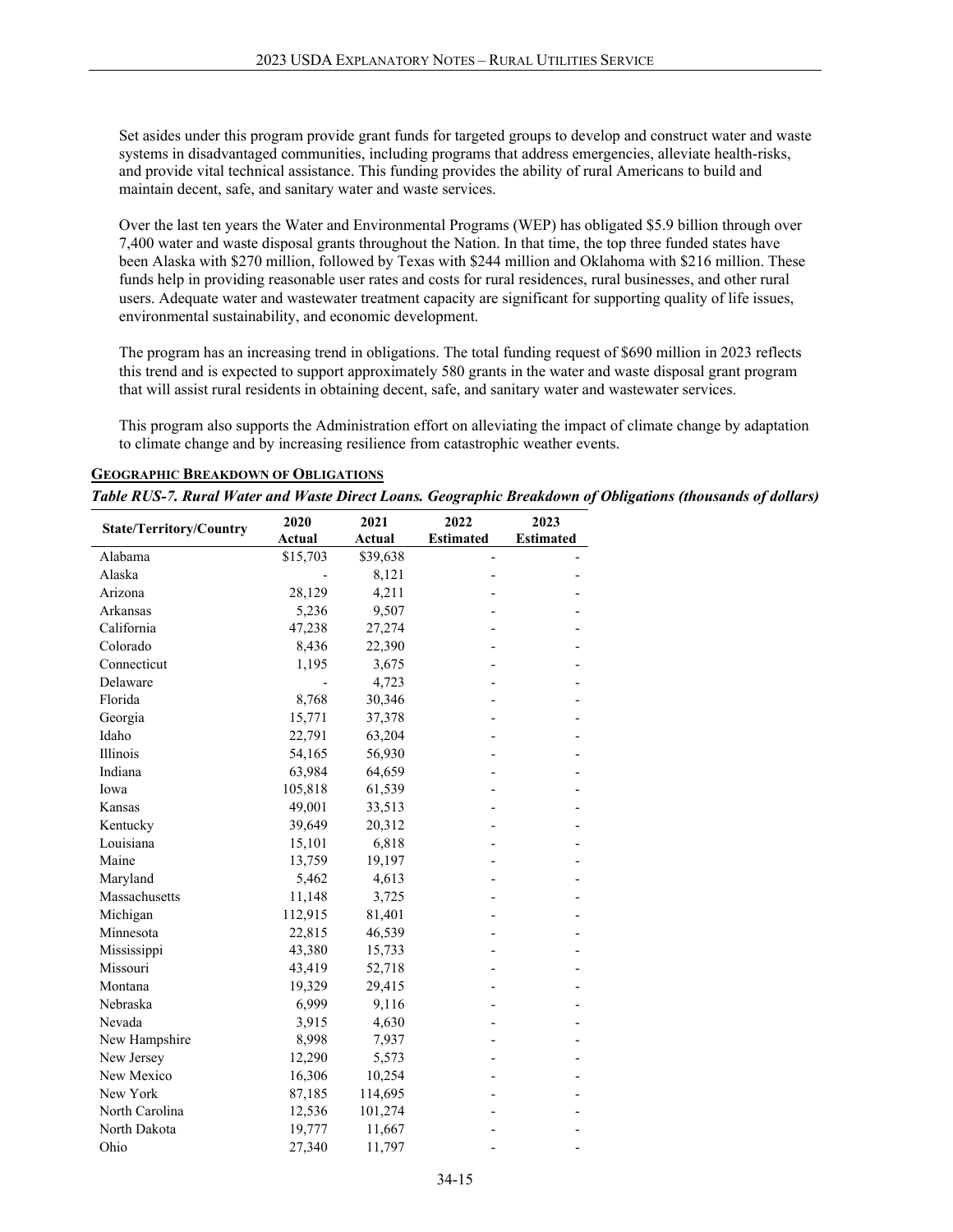| <b>State/Territory/Country</b> | 2020<br>Actual | 2021<br>Actual | 2022<br><b>Estimated</b> | 2023<br><b>Estimated</b> |
|--------------------------------|----------------|----------------|--------------------------|--------------------------|
| Oklahoma                       | 32,784         | 28,309         |                          |                          |
| Oregon                         | 2,489          | 3,340          |                          |                          |
| Pennsylvania                   | 64,056         | 6,493          |                          |                          |
| Puerto Rico                    | 2,209          |                |                          |                          |
| Rhode Island                   | 1,343          | 1,024          |                          |                          |
| South Carolina                 | 36,871         | 10,180         |                          |                          |
| South Dakota                   | 29,111         | 776            |                          |                          |
| Tennessee                      | 44,481         | 32,708         |                          |                          |
| Texas                          | 38,781         | 59,162         |                          |                          |
| Utah                           | 32,474         | 14,181         |                          |                          |
| Vermont                        | 9,116          | 6,128          |                          |                          |
| Virginia                       | 51,338         | 44,375         |                          |                          |
| Washington                     | 26,528         | 11,353         |                          |                          |
| West Virginia                  | 33,757         | 21,201         |                          |                          |
| Wisconsin                      | 37,893         | 129,769        |                          |                          |
| Wyoming                        | 6,761          | 6,381          |                          |                          |
| Distribution Unknown           |                |                | \$1,400,000              | \$1,400,000              |
| Obligations                    | 1,398,548      | 1,399,901      | 1,400,000                | 1,400,000                |

*Table RUS-8. Rural Water and Waste Direct Loans 0% and 1%. Geographic Breakdown of Obligations (thousands of dollars)*

| <b>State/Territory/Country</b> | 2020<br>Actual           | 2021<br>Actual | 2022<br><b>Estimated</b> | 2023<br><b>Estimated</b> |
|--------------------------------|--------------------------|----------------|--------------------------|--------------------------|
| Distribution Unknown           | $\overline{\phantom{0}}$ | -              | $\overline{\phantom{a}}$ | \$140,000                |
| Obligations                    | -                        | -              | $\overline{\phantom{0}}$ | 140,000                  |

*Table RUS-9. Rural Water and Waste Guaranteed Loans. Geographic Breakdown of Obligations (thousands of dollars)*

| <b>State/Territory/Country</b> | 2020          | 2021    | 2022             | 2023             |
|--------------------------------|---------------|---------|------------------|------------------|
|                                | <b>Actual</b> | Actual  | <b>Estimated</b> | <b>Estimated</b> |
| Arizona                        |               | \$4,096 |                  |                  |
| California                     |               | 763     |                  |                  |
| Florida                        | \$2,500       |         |                  |                  |
| Illinois                       | 7.354         | 4,703   |                  |                  |
| Indiana                        | 2,500         | 788     |                  |                  |
| Iowa                           | 1,080         |         |                  |                  |
| Louisiana                      | 900           |         |                  |                  |
| North Carolina                 |               | 412     |                  |                  |
| Oklahoma                       | 525           | 3,870   |                  |                  |
| South Carolina                 |               | 1,028   |                  |                  |
| Tennessee                      |               | 1,000   |                  |                  |
| Texas                          | 11,457        | 18,313  |                  |                  |
| Utah                           | 1,586         |         |                  |                  |
| Distribution Unknown           |               |         | \$34,973         | \$50,000         |
| Obligations                    | 27,901        | 34,973  | 34,973           | 50,000           |

*Table RUS-10. Rural Water and Waste Disposal Grants. Geographic Breakdown of Obligations (thousands of dollars)*

| <b>State/Territory/Country</b> | 2020<br>Actual | 2021<br>Actual | 2022<br><b>Estimated</b> | 2023<br><b>Estimated</b> |
|--------------------------------|----------------|----------------|--------------------------|--------------------------|
| Alabama                        | \$6,730        | \$32,767       |                          |                          |
| Alaska                         | 457            | 458            |                          |                          |
| Arizona                        | 9,889          | 15,355         |                          |                          |
| Arkansas                       | 9,403          | 2,135          |                          |                          |
| California                     | 16,216         | 7.740          |                          |                          |
| Colorado                       | 4.957          | 11,517         |                          |                          |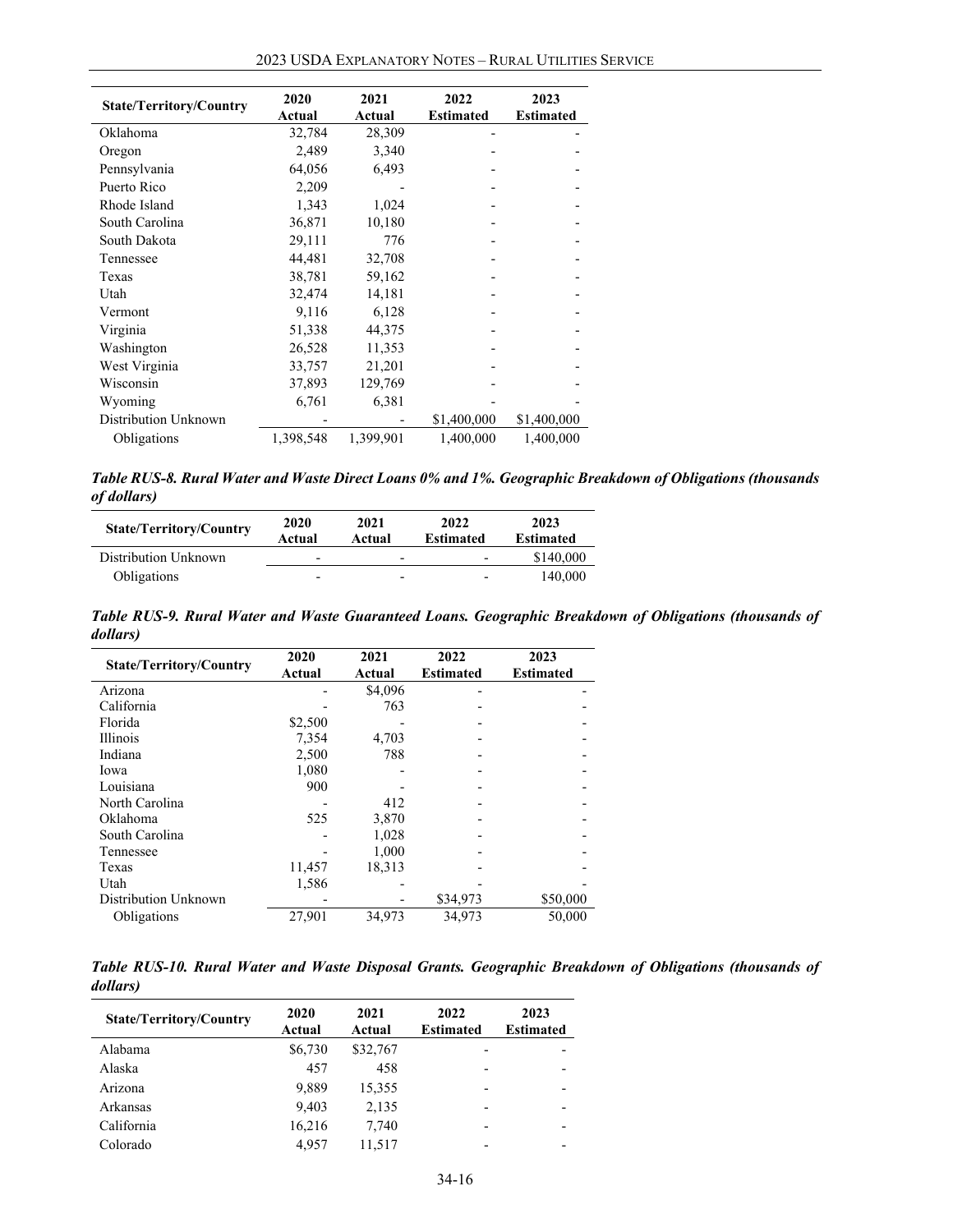| <b>State/Territory/Country</b> | 2020<br>Actual | 2021<br>Actual  | 2022<br><b>Estimated</b> | 2023<br><b>Estimated</b> |
|--------------------------------|----------------|-----------------|--------------------------|--------------------------|
| Connecticut                    | 305            | 1,550           |                          |                          |
| Delaware                       | 203            | 3,747           |                          |                          |
| Florida                        | 11,581         | 7,232           |                          |                          |
| Georgia                        | 10,605         | 13,962          |                          |                          |
| Hawaii                         | 286            |                 |                          |                          |
| Idaho                          | 9,843          | 13,096          |                          |                          |
| Illinois                       | 9,942          | 11,685          |                          |                          |
| Indiana                        | 22,827         | 26,974          |                          |                          |
| Iowa                           | 16,832         | 8,433           |                          |                          |
| Kansas                         | 6,666          | 16,656          |                          |                          |
| Kentucky                       | 11,855         | 3,662           |                          |                          |
| Louisiana                      | 3,626          | 5,312           |                          |                          |
| Maine                          | 5,112          | 16,159          |                          |                          |
| Maryland                       | 11,901         | 3,963           |                          |                          |
| Massachusetts                  | 19,827         | 843             |                          |                          |
| Michigan                       | 25,471         | 23,244          |                          |                          |
| Minnesota                      | 8,483          | 21,264          |                          |                          |
| Mississippi                    | 7,574          | 5,245           |                          |                          |
| Missouri                       | 26,711         | 7,479           |                          |                          |
| Montana                        | 13,996         | 15,249          |                          |                          |
| Nebraska                       | 3,676          | 3,512           |                          |                          |
| Nevada                         | 1,416          | 1,222           |                          |                          |
| New Hampshire                  | 8,849          | 3,314           |                          |                          |
| New Jersey                     | 3,783          | 1,790           |                          |                          |
| New Mexico                     | 17,729         | 5,566           |                          |                          |
| New York                       | 24,318         | 28,919          |                          |                          |
| North Carolina                 | 15,448         | 25,648          |                          |                          |
| North Dakota                   | 4,390          | 6,385           |                          |                          |
| Ohio                           | 9,522          | 11,538          |                          |                          |
| Oklahoma                       | 11,040         | 10,296          |                          |                          |
| Oregon                         | 2,806          | 1,975           |                          |                          |
| Pennsylvania                   | 17,839         | 6,390           |                          |                          |
| Puerto Rico                    |                | 21              |                          |                          |
| Rhode Island                   | 1,060          | 838             |                          |                          |
| South Carolina                 | 12,044         | 2,732           |                          |                          |
| South Dakota                   | 20,873         | 937             |                          |                          |
| Tennessee                      | 2,905          | 8,963           |                          |                          |
| Texas                          | 13,125         | 28,421          |                          |                          |
| Utah                           | 9,168          | 8,147           |                          |                          |
| Vermont                        | 9,325          | 4,213           |                          |                          |
| Virgin Islands                 |                | 249             |                          |                          |
| Virginia                       | 13,434         |                 |                          |                          |
|                                |                | 21,479<br>4,155 |                          |                          |
| Washington                     | 10,748         |                 |                          |                          |
| West Virginia<br>Wisconsin     | 14,512         | 10,053          |                          |                          |
|                                | 10,874         | 45,289          |                          |                          |
| Wyoming                        | 2,406          | 2,139           |                          |                          |
| Distribution Unknown           |                |                 | \$475,000                | \$555,000                |
| Obligations                    | 512,584        | 519,915         | 475,000                  | 555,000                  |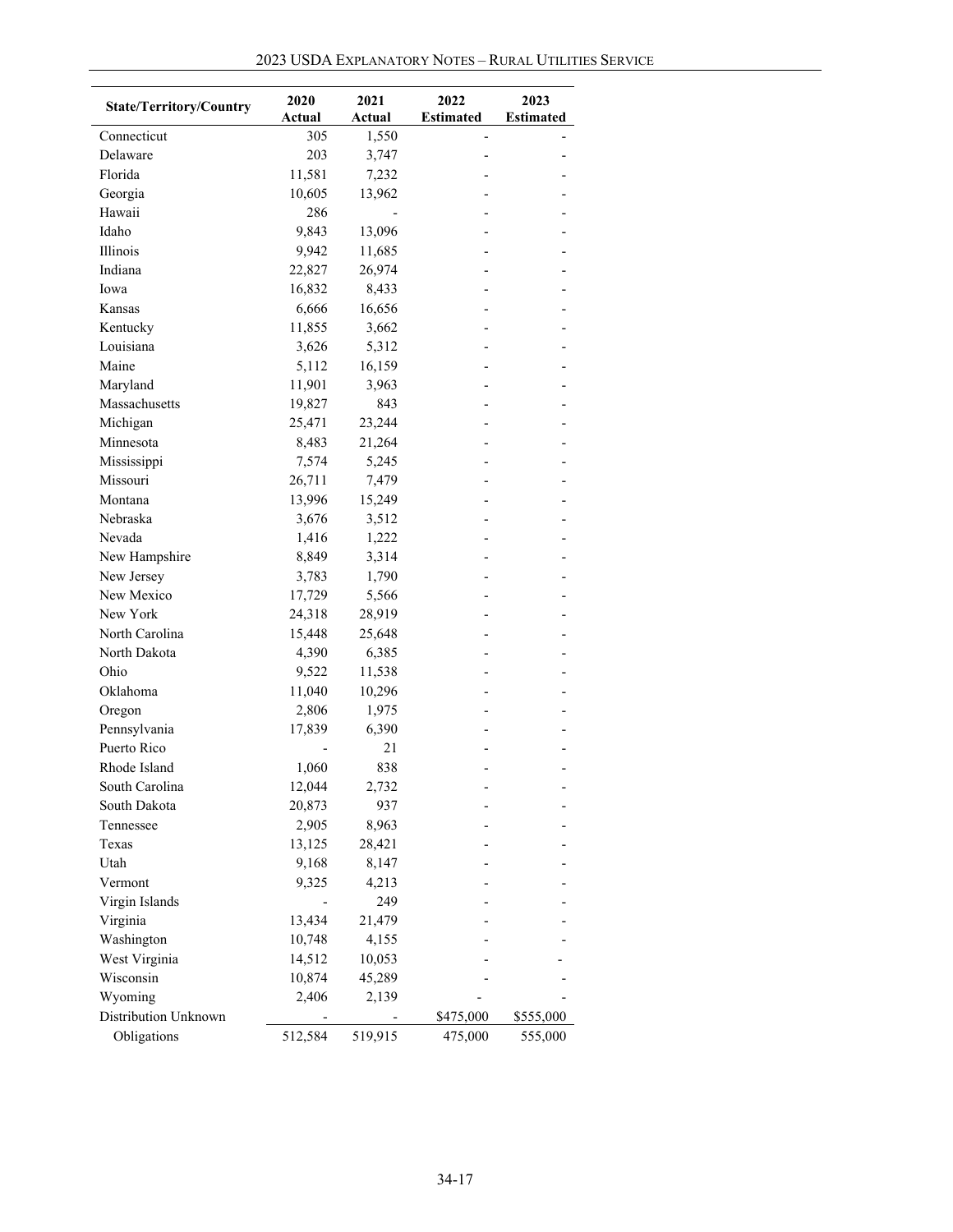| <b>State/Territory/Country</b> | 2020<br>Actual | 2021<br>Actual | 2022<br><b>Estimated</b> | 2023<br><b>Estimated</b> |
|--------------------------------|----------------|----------------|--------------------------|--------------------------|
| Arizona                        | \$14,474       | \$7,160        |                          |                          |
| California                     |                | 1,320          |                          |                          |
| Colorado                       |                | 2,000          |                          |                          |
| Minnesota                      | 1,963          |                |                          |                          |
| Montana                        | 939            |                |                          |                          |
| New Mexico                     |                | 3,701          |                          |                          |
| North Dakota                   | 2,000          | 11,540         |                          |                          |
| South Dakota                   | 448            |                |                          |                          |
| Wisconsin                      | 620            |                |                          |                          |
| Wyoming                        | 5,335          |                |                          |                          |
| Distribution Unknown           |                |                | \$25,000                 | \$36,400                 |
| Obligations                    | 25,779         | 25.721         | 25,000                   | 36,400                   |

*Table RUS-11. Rural Water and Waste Disposal Native American Grants. Geographic Breakdown of Obligations (thousands of dollars)*

*Table RUS-12. Rural Water and Waste Disposal Colonias Grants. Geographic Breakdown of Obligations (thousands of dollars)*

| <b>State/Territory/Country</b> | 2020<br><b>Actual</b> | 2021<br>Actual | 2022<br><b>Estimated</b> | 2023<br><b>Estimated</b> |
|--------------------------------|-----------------------|----------------|--------------------------|--------------------------|
| Arizona                        | \$10,167              | \$5,561        |                          |                          |
| California                     |                       | 186            |                          |                          |
| New Mexico                     | 12,573                | 8,624          |                          |                          |
| Texas                          | 4.731                 | 11,982         |                          |                          |
| Distribution Unknown           |                       |                | \$25,700                 | \$28,000                 |
| Obligations                    | 27,471                | 26.354         | 25,700                   | 28,000                   |

*Table RUS-13. Rural Water and Waste Disposal Water Well System Grants. Geographic Breakdown of Obligations (thousands of dollars)*

| <b>State/Territory/Country</b> | 2020<br>Actual | 2021<br>Actual | 2022<br><b>Estimated</b> | 2023<br><b>Estimated</b> |
|--------------------------------|----------------|----------------|--------------------------|--------------------------|
| Arkansas                       | \$350          | \$50           |                          |                          |
| California                     |                | 1,544          |                          |                          |
| Colorado                       |                |                |                          |                          |
| Georgia                        | 291            | 464            |                          |                          |
| Michigan                       | 150            | 200            |                          |                          |
| North Carolina                 |                | 1,400          |                          |                          |
| Ohio                           | 1,000          | 200            |                          |                          |
| Virginia                       | 200            | 1,000          |                          |                          |
| Distribution Unknown           |                |                | \$8,000                  | \$7,500                  |
| Obligations                    | 1,991          | 4.858          | 8,000                    | 7,500                    |

| Table RUS-14. Rural Water and Waste Disposal Solid Waste Management Grants. Geographic Breakdown of |  |  |  |  |  |  |
|-----------------------------------------------------------------------------------------------------|--|--|--|--|--|--|
| <i><b>Obligations (thousands of dollars)</b></i>                                                    |  |  |  |  |  |  |

| <b>State/Territory/Country</b> | 2020<br>Actual | 2021<br>Actual | 2022<br><b>Estimated</b> | 2023<br><b>Estimated</b> |
|--------------------------------|----------------|----------------|--------------------------|--------------------------|
| Alaska                         | \$372          | \$499          | $\overline{\phantom{0}}$ |                          |
| Arizona                        | 99             | 243            |                          | $\overline{\phantom{0}}$ |
| California                     |                | 158            |                          | $\overline{\phantom{0}}$ |
| Iowa                           | 99             | 85             |                          | -                        |
| Kansas                         | 48             | 47             |                          | $\overline{\phantom{0}}$ |
| Maine                          |                | 78             |                          |                          |
| Maryland                       | 979            | 850            |                          | -                        |
| Massachusetts                  |                | 331            |                          | $\overline{\phantom{0}}$ |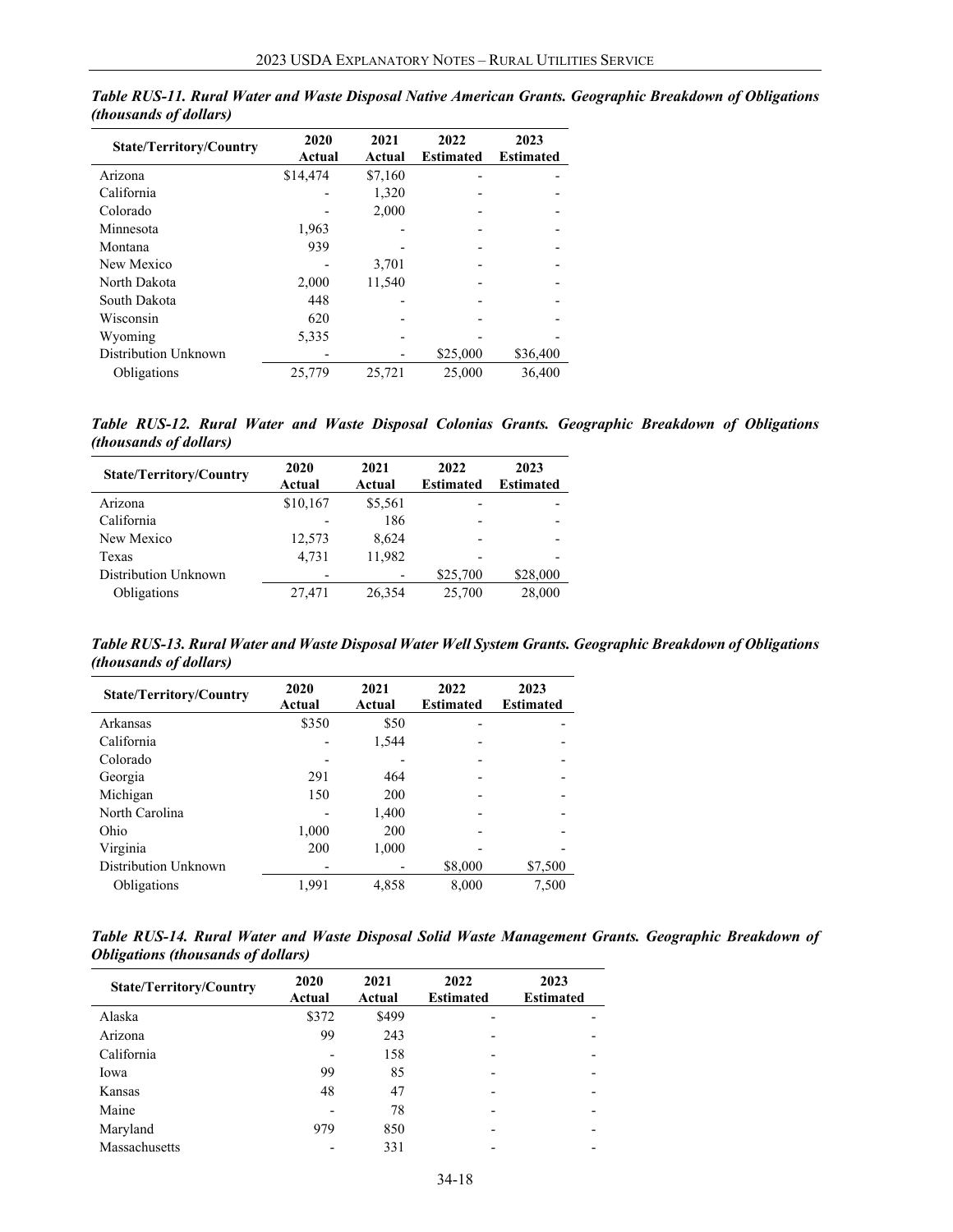| <b>State/Territory/Country</b> | 2020<br>Actual | 2021<br>Actual | 2022<br><b>Estimated</b> | 2023<br><b>Estimated</b> |
|--------------------------------|----------------|----------------|--------------------------|--------------------------|
| New Hampshire                  | 97             | 169            |                          |                          |
| New Mexico                     | 147            | 38             |                          |                          |
| New York                       | 317            | 276            |                          |                          |
| North Carolina                 | 95             |                |                          |                          |
| Ohio                           | 99             | 84             |                          |                          |
| Oklahoma                       | 97             | 85             |                          |                          |
| Oregon                         | 184            |                |                          |                          |
| Tennessee                      | 105            |                |                          |                          |
| Texas                          | 88             |                |                          |                          |
| Utah                           | 997            | 849            |                          |                          |
| Vermont                        | 176            | 153            |                          |                          |
| Virgin Islands                 |                | 81             |                          |                          |
| Distribution Unknown           |                |                | \$4,000                  | \$4,025                  |
| Obligations                    | 4.000          | 4.024          | 4.000                    | 4.025                    |

*Table RUS-15. Rural Water and Waste Disposal Revolving Fund. Geographic Breakdown of Obligations (thousands of dollars)*

| <b>State/Territory/Country</b> | 2020<br>Actual           | 2021<br>Actual           | 2022<br><b>Estimated</b> | 2023<br><b>Estimated</b> |
|--------------------------------|--------------------------|--------------------------|--------------------------|--------------------------|
| Arkansas                       | \$333                    | \$334                    | $\overline{\phantom{0}}$ |                          |
| California                     | 333                      | 333                      | $\overline{\phantom{0}}$ |                          |
| Oklahoma                       | 334                      | 333                      | $\overline{\phantom{0}}$ |                          |
| Distribution Unknown           | $\overline{\phantom{0}}$ | $\overline{\phantom{0}}$ | \$1,000                  | \$1,000                  |
| Obligations                    | 1.000                    | 1.000                    | 1,000                    | 1,000                    |

*Table RUS-16. Rural Water and Waste Disposal Technical Assistance Grants. Geographic Breakdown of Obligations (thousands of dollars)*

| <b>State/Territory/Country</b> | 2020<br>Actual | 2021<br>Actual | 2022<br>Estimated | 2023<br><b>Estimated</b> |  |
|--------------------------------|----------------|----------------|-------------------|--------------------------|--|
| Alaska                         | \$1,300        | \$889          |                   |                          |  |
| Arizona                        | 1,054          | 1,177          |                   |                          |  |
| California                     | 536            | 290            |                   |                          |  |
| Colorado                       | 409            |                |                   |                          |  |
| Maine                          | 80             |                |                   |                          |  |
| Maryland                       | 8,385          | 11,402         |                   |                          |  |
| Nevada                         | 191            | 213            |                   |                          |  |
| New York                       | 143            | 169            |                   |                          |  |
| Oklahoma                       | 17,082         | 19,100         |                   |                          |  |
| Tennessee                      |                | 2,508          |                   |                          |  |
| Virgin Islands                 |                | 168            |                   |                          |  |
| Washington                     | 398            | 411            |                   |                          |  |
| West Virginia                  | 422            | 450            |                   |                          |  |
| Distribution Unknown           |                |                | \$35,000          | \$40,600                 |  |
| Obligations                    | 30,000         | 36,777         | 35,000            | 40,600                   |  |

*Table RUS-17. Rural Water and Waste Disposal Circuit Rider Grants. Geographic Breakdown of Obligations (thousands of dollars)*

| <b>State/Territory/Country</b> | 2020<br>Actual | 2021<br>Actual           | 2022<br><b>Estimated</b> | 2023<br><b>Estimated</b> |
|--------------------------------|----------------|--------------------------|--------------------------|--------------------------|
| Oklahoma                       | \$20,015       | \$22,960                 | $\overline{\phantom{0}}$ |                          |
| Distribution Unknown           | -              | $\overline{\phantom{a}}$ | \$23,750                 | \$21,375                 |
| Obligations                    | 20,015         | 22,960                   | 23,750                   | 21,375                   |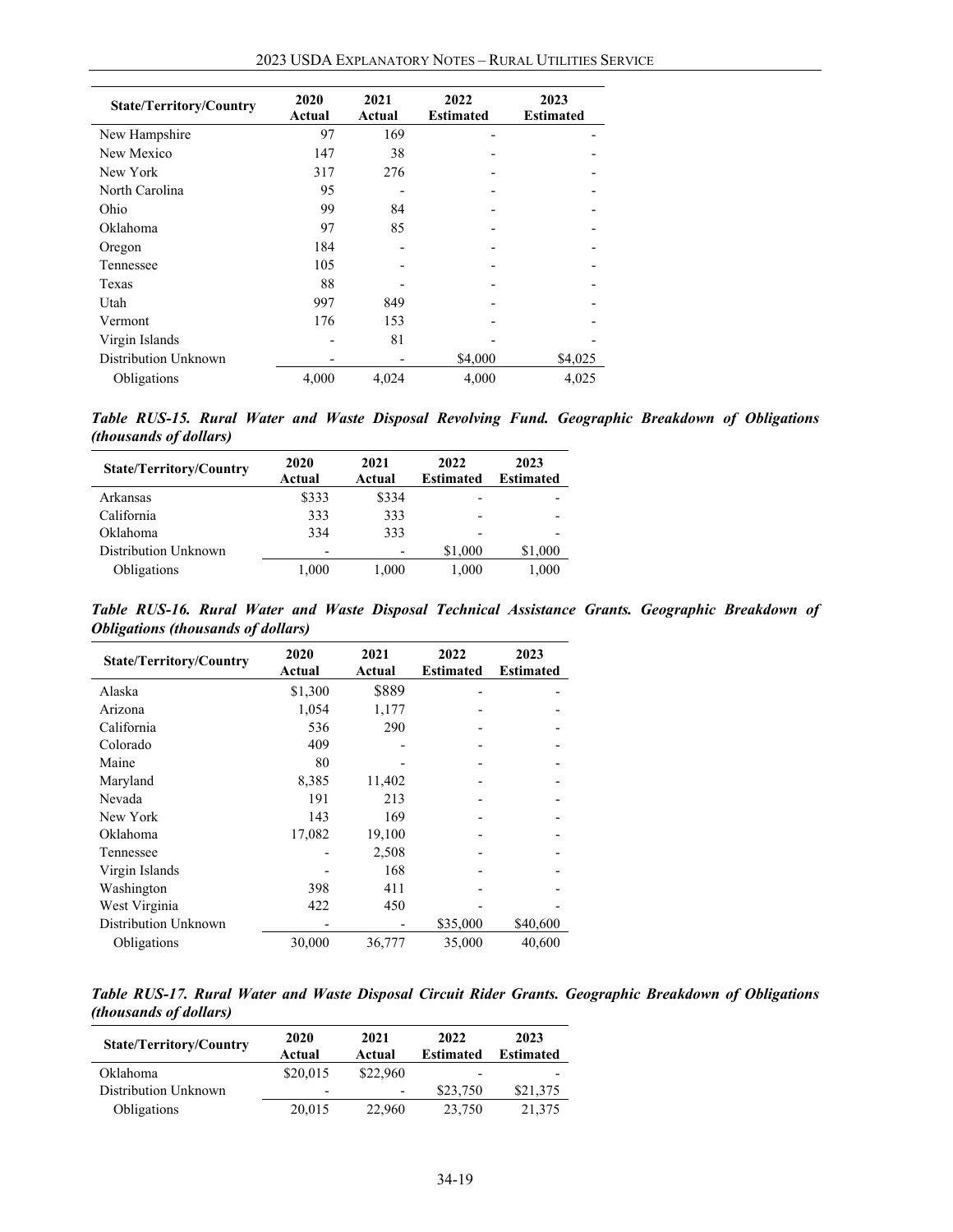|                               |  | Table RUS-18. Rural Water and Waste Disposal Alaskan Villages Grants. Geographic Breakdown of Obligations |  |
|-------------------------------|--|-----------------------------------------------------------------------------------------------------------|--|
| <i>(thousands of dollars)</i> |  |                                                                                                           |  |

| <b>State/Territory/Country</b> | 2020<br>Actual           | 2021<br>Actual           | 2022<br><b>Estimated</b> | 2023<br><b>Estimated</b> |  |
|--------------------------------|--------------------------|--------------------------|--------------------------|--------------------------|--|
| Alaska                         | \$23,848                 | \$24,240                 | -                        |                          |  |
| Distribution Unknown           | $\overline{\phantom{0}}$ | $\overline{\phantom{0}}$ | \$19,400                 | \$30,500                 |  |
| Obligations                    | 23,848                   | 24,240                   | 19.400                   | 30,500                   |  |

*Table RUS-19. Rural Water and Waste Disposal Emergency Community Water Assistance Grants. Geographic Breakdown of Obligations (thousands of dollars)*

| <b>State/Territory/Country</b> | 2020<br>Actual           | 2021<br>Actual           | 2022<br><b>Estimated</b> | 2023<br><b>Estimated</b> |
|--------------------------------|--------------------------|--------------------------|--------------------------|--------------------------|
| Distribution Unknown           | $\overline{\phantom{a}}$ | $\overline{\phantom{0}}$ | \$150                    | \$140                    |
| Obligations                    | $\overline{\phantom{a}}$ | $\overline{\phantom{0}}$ | 150                      | 140                      |

*Table RUS-20. Rural Water and Waste Disposal Emergency Community Water Assistance Grants Appropriated. Geographic Breakdown of Obligations (thousands of dollars)*

| <b>State/Territory/Country</b> | 2020<br><b>Actual</b> | 2021<br>Actual | 2022<br><b>Estimated</b> | 2023<br><b>Estimated</b> |
|--------------------------------|-----------------------|----------------|--------------------------|--------------------------|
| Alabama                        |                       | \$62           |                          |                          |
| Alaska                         |                       | 1,088          |                          |                          |
| Arkansas                       | \$335                 |                |                          |                          |
| California                     | 390                   |                |                          |                          |
| Delaware                       |                       | 731            |                          |                          |
| Florida                        |                       | 251            |                          |                          |
| Georgia                        | 1,000                 |                |                          |                          |
| Idaho                          | 1,293                 | 1,137          |                          |                          |
| Illinois                       | 537                   | 607            |                          |                          |
| Iowa                           | 1,122                 | 1,260          |                          |                          |
| Kansas                         | 975                   | 740            |                          |                          |
| Maryland                       |                       | 150            |                          |                          |
| Michigan                       |                       | 1,000          |                          |                          |
| Mississippi                    |                       | 150            |                          |                          |
| Nebraska                       | 532                   |                |                          |                          |
| New Jersey                     | 2,000                 |                |                          |                          |
| New York                       | 150                   | 150            |                          |                          |
| North Carolina                 | 503                   | 150            |                          |                          |
| Oklahoma                       | 1,210                 | 1,412          |                          |                          |
| Oregon                         |                       | 2,585          |                          |                          |
| Puerto Rico                    | 18                    |                |                          |                          |
| Tennessee                      | 1,150                 |                |                          |                          |
| Texas                          |                       | 462            |                          |                          |
| Utah                           | 1,975                 | 1,725          |                          |                          |
| Virginia                       |                       | 538            |                          |                          |
| Washington                     | 539                   |                |                          |                          |
| West Virginia                  | 1,398                 |                |                          |                          |
| Wisconsin                      | 1,000                 |                |                          |                          |
| Distribution Unknown           |                       |                | \$16,100                 | \$15,350                 |
| Obligations                    | 16,128                | 14,197         | 16,100                   | 15,350                   |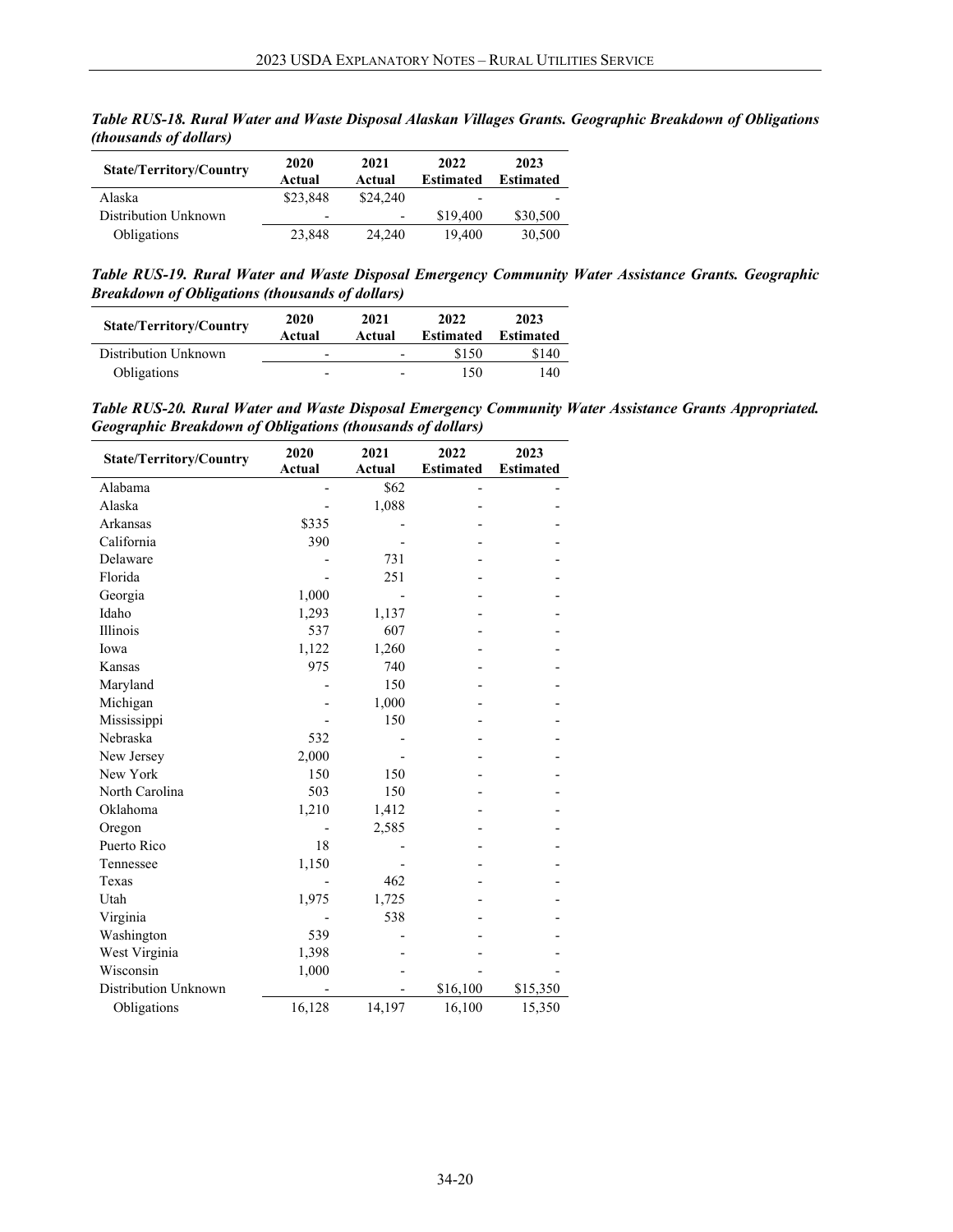| <b>State/Territory/Country</b> | 2020<br>Actual           | 2021<br>Actual           | 2022<br><b>Estimated</b> | 2023<br><b>Estimated</b> |
|--------------------------------|--------------------------|--------------------------|--------------------------|--------------------------|
| Oklahoma                       | \$501                    | \$468                    |                          |                          |
| Distribution Unknown           | $\overline{\phantom{0}}$ | $\overline{\phantom{0}}$ | \$40                     | \$100                    |
| Obligations                    | 501                      | 468                      | 40                       | 100                      |

*Table RUS-21. Rural Water and Waste Disposal Hurricanes Harvey, Irma and Maria Circuit Rider Grants. Geographic Breakdown of Obligations (thousands of dollars)*

*Table RUS-22. Rural Water and Waste Disposal Hurricanes Harvey, Irma and Maria Grants. Geographic Breakdown of Obligations (thousands of dollars)*

| <b>State/Territory/Country</b> | 2020<br>Actual           | 2021<br>Actual           | 2022<br><b>Estimated</b> | 2023<br><b>Estimated</b> |
|--------------------------------|--------------------------|--------------------------|--------------------------|--------------------------|
| Florida                        | \$389                    |                          |                          |                          |
| Georgia                        |                          | \$450                    |                          |                          |
| Puerto Rico                    | 2.077                    | 62.947                   |                          |                          |
| Distribution Unknown           | $\overline{\phantom{0}}$ | $\overline{\phantom{a}}$ | \$65,000                 | \$30,000                 |
| Obligations                    | 2.466                    | 63,397                   | 65,000                   | 30,000                   |

*Table RUS-23. Rural Water and Waste Disposal Section 783 Pilot Program Grants. Geographic Breakdown of Obligations (thousands of dollars)*

| <b>State/Territory/Country</b> | 2020<br>Actual           | 2021<br>Actual           | 2022<br><b>Estimated</b> | 2023<br><b>Estimated</b> |
|--------------------------------|--------------------------|--------------------------|--------------------------|--------------------------|
| Alabama                        | $\overline{\phantom{a}}$ | \$4,850                  | $\overline{\phantom{0}}$ |                          |
| Distribution Unknown           | $\overline{\phantom{a}}$ | $\overline{\phantom{0}}$ | \$8,500                  | \$1,200                  |
| Obligations                    | $\overline{\phantom{a}}$ | 4.850                    | 8,500                    | 1.200                    |

*Table RUS-24. Rural Water and Waste Disposal Hawaiian Homelands Grants. Geographic Breakdown of Obligations (thousands of dollars)*

| <b>State/Territory/Country</b> | 2020<br>Actual           | 2021<br>Actual           | 2022<br><b>Estimated</b> | 2023<br><b>Estimated</b> |
|--------------------------------|--------------------------|--------------------------|--------------------------|--------------------------|
| Distribution Unknown           | $\overline{\phantom{0}}$ | $\overline{\phantom{a}}$ | $\overline{\phantom{0}}$ | \$5,000                  |
| Obligations                    | $\overline{\phantom{0}}$ | $\overline{\phantom{a}}$ | $\overline{\phantom{0}}$ | 5,000                    |

*Table RUS-25. Rural Water and Waste Disposal Mandatory Farm Bill Grants. Geographic Breakdown of Obligations (thousands of dollars)*

| <b>State/Territory/Country</b> | 2020<br>Actual           | 2021<br>Actual           | 2022<br><b>Estimated</b> | 2023<br><b>Estimated</b> |  |
|--------------------------------|--------------------------|--------------------------|--------------------------|--------------------------|--|
| Distribution Unknown           | -                        | $\overline{\phantom{0}}$ | \$500                    | \$650                    |  |
| Obligations                    | $\overline{\phantom{0}}$ | $\overline{\phantom{a}}$ | 500                      | 650                      |  |

## *Classification by Objects*

*Table RUS-26. Classification by Objects (thousands of dollars)*

| Item<br>No. | Item                                 | 2020<br>Actual | 2021<br>Actual | 2022<br><b>Estimated</b> | 2023<br><b>Estimated</b> |
|-------------|--------------------------------------|----------------|----------------|--------------------------|--------------------------|
| 41.0        | Grants, subsidies, and contributions | \$729,594      | \$748,803      | \$707.171                | \$803,339                |
|             | Total, Other Objects                 | 729.594        | 748.803        | 707.171                  | 803,339                  |
| 99.9        | Total, new obligations               | 729,594        | 748.803        | 707.171                  | 803,339                  |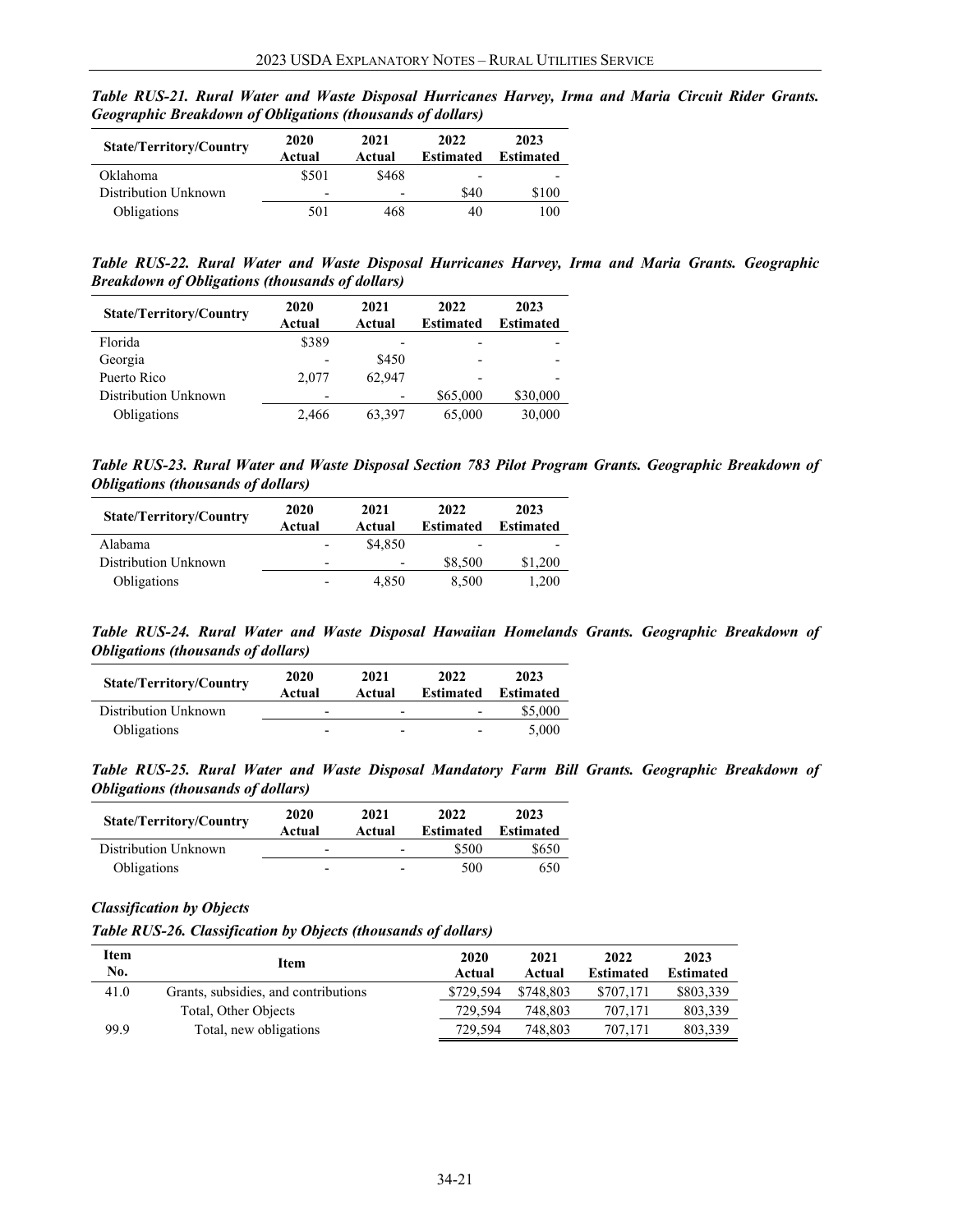# <span id="page-21-0"></span>*ACCOUNT 2: RURAL ELECTRIFICATION AND TELECOMMUNICATIONS LOANS PROGRAM*

# <span id="page-21-1"></span>**APPROPRIATIONS LANGUAGE**

The appropriations language follows (new language underscored; deleted matter enclosed in brackets):

Rural Electrification and Telecommunications Loans Program Account (including transfer of funds)

The principal amount of [direct] loans as authorized by sections 4, 305, 306 and 317 of the Rural Electrification Act of 1936 (7 U.S.C. 904, 935, 936, and 940g) shall be made as follows: loans made pursuant to section 306, guaranteed rural electric loans,  $$2,167,000,000$ ; loans made pursuant to sections 4, notwithstanding  $4(c)(2)$ , [305(d)(2)]of that Act, and 317, notwithstanding 317(c), of that Act, [rural direct electric loans, \$6,500,000,000 ]cost-of-money direct loans, \$4,333,000,000; and for loans made pursuant to section 305(d)(2) of that Act, cost of money rural telecommunications loans, \$690,000,000.

For the cost of direct loans as authorized by section 305(d)(2) of the Rural Electrification Act of 1936 (7 U.S.C. 935(d)(2)), including the cost of modifying loans, as defined in section 502 of the Congressional Budget Act of 1974, cost of money rural telecommunications loans, [\$2,070,000]\$3,726,000.

For the cost of grants and loan modifications, as defined in section 502 of the Congressional Budget Act of 1974, including any associated penalties, for transitioning to pollution free electricity, [\$400,000,000]\$300,000,000, of which up to five percent can be used for administrative costs to carry out the program.

For the cost of modifications, as defined in section 502 of the Congressional Budget Act of 1974, for the direct rural telecommunication loans, \$25,000,000.

In addition, [\$22,000,000]\$26,340,000, to remain available until expended, to carry out section 6407 of the Farm Security and Rural Investment Act of 2002 (7 U.S.C. 8107a): *Provided*, That the energy efficiency measures supported by the funding in this paragraph shall contribute in a demonstrable way to the reduction of greenhouse gases.

In addition, \$15,000,000, to remain available until expended, for technical assistance to support the effective implementation of clean energy funding in rural areas, including coordination with the Department of Energy and the Department of Interior.

In addition, for administrative expenses necessary to carry out the direct and guaranteed loan programs, \$33,270,000, which shall be paid to the appropriation for "Rural Development, Salaries and Expenses"

# **Change Description**

The first change (line 1, 2, 3 and 4 of paragraph 1) is to include the authority for funding Electric Federal Financing Bank (FFB) loans. The 2023 Budget is requesting funding for both Electric Treasury Rate direct loans and FFB loans. The 2023 Budget proposes to amend the Electric Treasury Rate direct loan to a cost-of-money direct loan, which will lower the borrower's interest rate. The subsidy rate for the cost-of-money direct loans is negative. The combination of these loan authorities will allow RUS to offer a variety of products to meet the needs of more rural consumers and their providers.

The second change (line 4 of paragraph 1) Eliminates the funding requested in the 2022 budget because the 2023 budget is bifurcating the funding between the Electric Treasury Rate Direct and Electric FFB loans.

The third change (line 1 to 3 of paragraph 5) Includes appropriations language or a technical assistance program to support clean energy funding in rural areas. The request in 2023 that will support collaboration between USDA, DOE and DOI.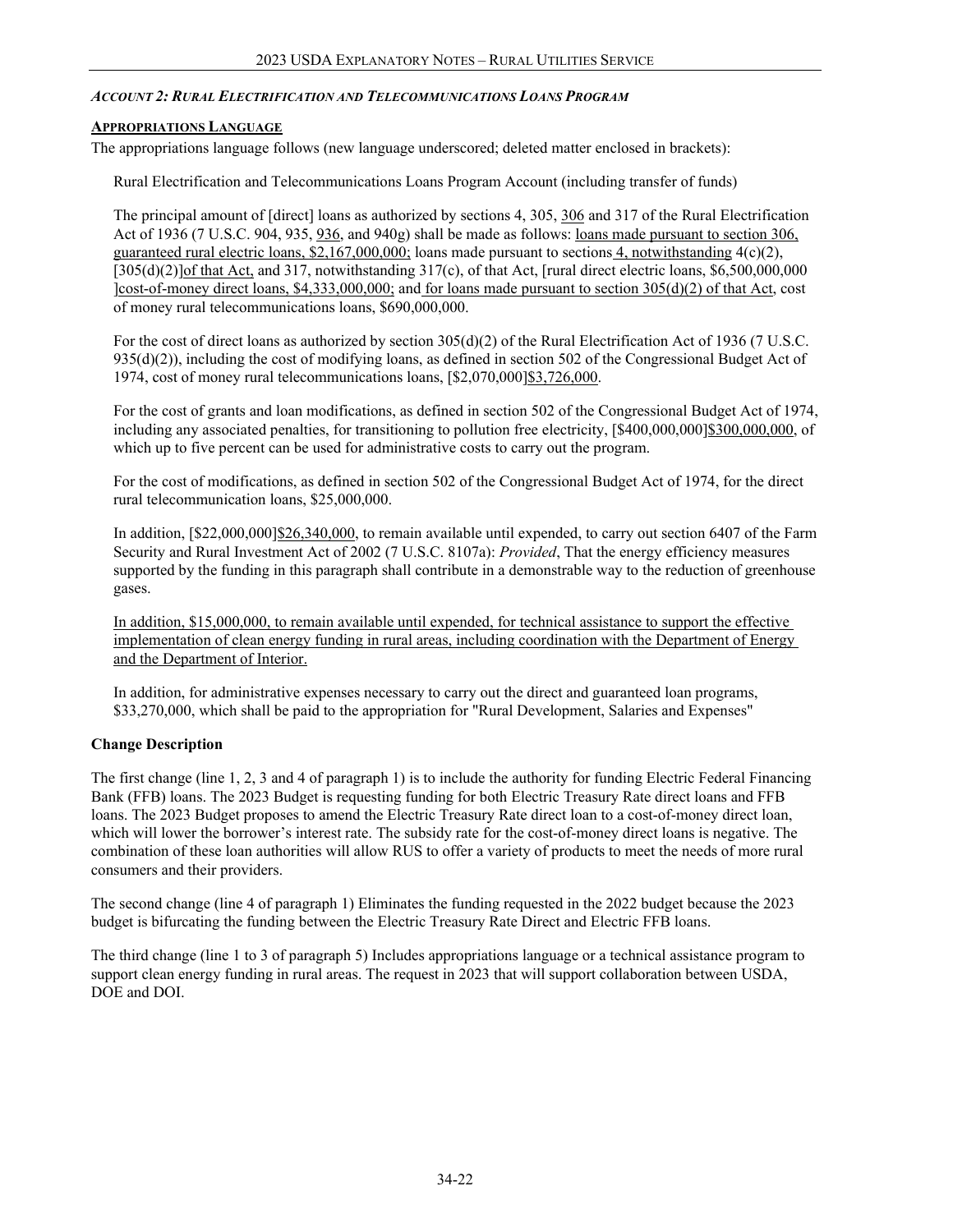# <span id="page-22-0"></span>**LEAD-OFF TABULAR STATEMENT**

*Table RUS-27. Lead-Off Tabular Statement (In dollars)*

| Item                    | <b>Program Level</b> | <b>Budget Authority</b> | <b>Administrative</b><br><b>Expenses</b> |
|-------------------------|----------------------|-------------------------|------------------------------------------|
| Estimate, 2022          | \$7,553,275,362      | \$13,277,000            | \$33,270,000                             |
| Change in Appropriation | -94.273.434          | $+356,789,000$          | $\sim$                                   |
| Budget Estimate, 2023   | 7,459,001,929        | 370,066,000             | 33,270,000                               |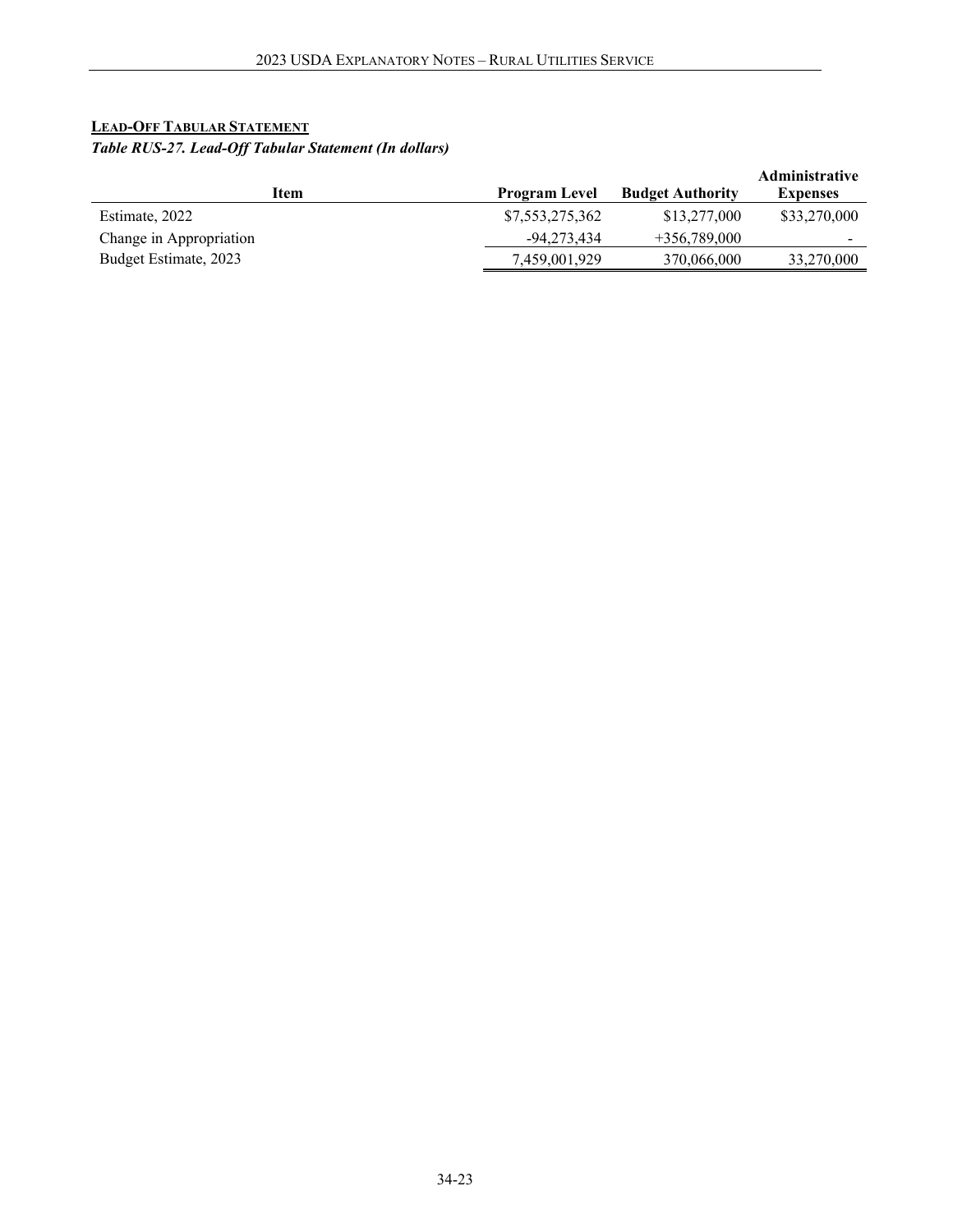# **PROJECT STATEMENT**

*Table RUS-28. Rural Electrification and Telecommunication Loans Program Account. Appropriations Project Statement (thousands of dollars)*

<span id="page-23-0"></span>

|                                                        |                          |                      |                          | . .                  |                          |                                |                          |                                |                                  |                           |                          |
|--------------------------------------------------------|--------------------------|----------------------|--------------------------|----------------------|--------------------------|--------------------------------|--------------------------|--------------------------------|----------------------------------|---------------------------|--------------------------|
| Item                                                   | 2020<br>Program<br>Level | 2020<br>Actual<br>BA | 2021<br>Program<br>Level | 2021<br>Actual<br>BA | 2022<br>Program<br>Level | 2022<br><b>Estimated</b><br>BA | 2023<br>Program<br>Level | 2023<br><b>Estimated</b><br>BA | Program<br>Level Inc.<br>or Dec. | <b>BA</b> Inc.<br>or Dec. | <b>Chg</b><br><b>Key</b> |
| Discretionary Appropriations:                          |                          |                      |                          |                      |                          |                                |                          |                                |                                  |                           |                          |
|                                                        | \$5,500,000              |                      | \$5,000,000              |                      | \$5,500,000              |                                | \$2,167,000              |                                | $-$ \$3,333,000                  |                           | (1)                      |
| Modification to Support Transition to Carbon Pollution |                          |                      |                          |                      |                          |                                |                          |                                |                                  |                           |                          |
| Free Electricity                                       |                          |                      |                          |                      |                          |                                |                          | \$285,000                      |                                  | $+$ \$285,000             | (2)                      |
| Electric Direct, Treasury rate                         |                          |                      |                          |                      |                          |                                | 4,333,000                |                                | $+4,333,000$                     |                           | (3)                      |
|                                                        | 750,000                  |                      | 750,000                  |                      | 750,000                  |                                |                          |                                | $-750,000$                       |                           | (4)                      |
| Telecommunications Direct, Treasury Rate               | 345,000                  | \$3,795              | 345,000                  | \$2,277              | 759,000                  | \$2,277                        | 690,000                  | \$3,726                        | $-69,000$                        | $+1,449$                  | (5)                      |
|                                                        | 345,000                  |                      | 345,000                  |                      | 345,000                  |                                |                          |                                | $-345,000$                       |                           | (6)                      |
| Telecommunications Modification                        |                          |                      |                          |                      |                          |                                |                          | 25,000                         |                                  | $+25,000$                 | (7)                      |
| GP Rural Energy Savings Program (RESP)                 | 69,565                   | 12,000               | 107,317                  | 11,000               | 199,275                  | 11,000                         | 254,002                  | 26,340                         | $+54,727$                        | $+15,340$                 | (8), (9)                 |
| Administrative Expenses (Exp Trfr to S&E)              |                          |                      |                          |                      |                          |                                |                          |                                |                                  |                           |                          |
| Rural Clean Energy Initiative Technical Assistance     |                          |                      | 500,000                  |                      |                          |                                |                          |                                |                                  |                           |                          |
| Grants.                                                |                          |                      |                          |                      |                          |                                | 15,000                   | 15,000                         | $+15,000$                        | $+15,000$                 | (10)                     |
| Modification Admin. Expenses (Exp Trfr to S&E)         |                          |                      |                          |                      |                          |                                |                          | 15,000                         |                                  | $+15,000$                 | (2)                      |
| Administrative Expenses (Exp Trfr to S&E)              |                          | 33,270               |                          | 33,270               |                          | 33,270                         |                          | 33,270                         |                                  |                           |                          |
|                                                        | 7,009,565                | 49,065               | 7,047,317                | 46,547               | 7,553,275                | 46,547                         | 7,459,002                | 403,336                        | $-94,273$                        | $+356,789$                |                          |
|                                                        | 7,009,565                | 49,065               | 7,047,317                | 46,547               | 7,553,275                | 46,547                         | 7,459,002                | 403,336                        | $-94,273$                        | 356,789                   |                          |
|                                                        | 7,009,565                | 49,065               | 7,047,317                | 46,547               | 7,553,275                | 46,547                         | 7,459,002                | 403,336                        | $-94,273$                        | 356,789                   |                          |
|                                                        | 14,345                   | 2,475                |                          |                      |                          |                                |                          |                                |                                  |                           |                          |
|                                                        | 95,521                   | 32,340               | 126,714                  | 13,845               | 374,331                  | 21,565                         | 288,746                  | 30,799                         | $-85,585$                        | $+9,234$                  |                          |
|                                                        | 7,119,431                | 83,880               | 7,174,031                | 60,392               | 7,927,606                | 68,112                         | 7,747,748                | 434,135                        | $-179,858$                       | 366,023                   |                          |
|                                                        | $-600,722$               | $-2,767$             | $-1,707,037$             | $-1,820$             | $-1,716,756$             | $-2,069$                       | $-1,034,556$             | $-8,676$                       | $+682,200$                       | $-6,607$                  |                          |
|                                                        |                          | $-15,073$            |                          |                      |                          |                                |                          |                                |                                  |                           |                          |
|                                                        | $-75,681$                | $-13,845$            | $-202,031$               | $-21,565$            | $-541,606$               | $-30,799$                      | $-340,241$               | $-36,139$                      | $+201,365$                       | $-5,340$                  |                          |
|                                                        | 6,443,028                | 52,195               | 5,264,963                | 37,007               | 5,669,244                | 35,244                         | 6,372,952                | 389,320                        | $+703,708$                       | $+354,076$                |                          |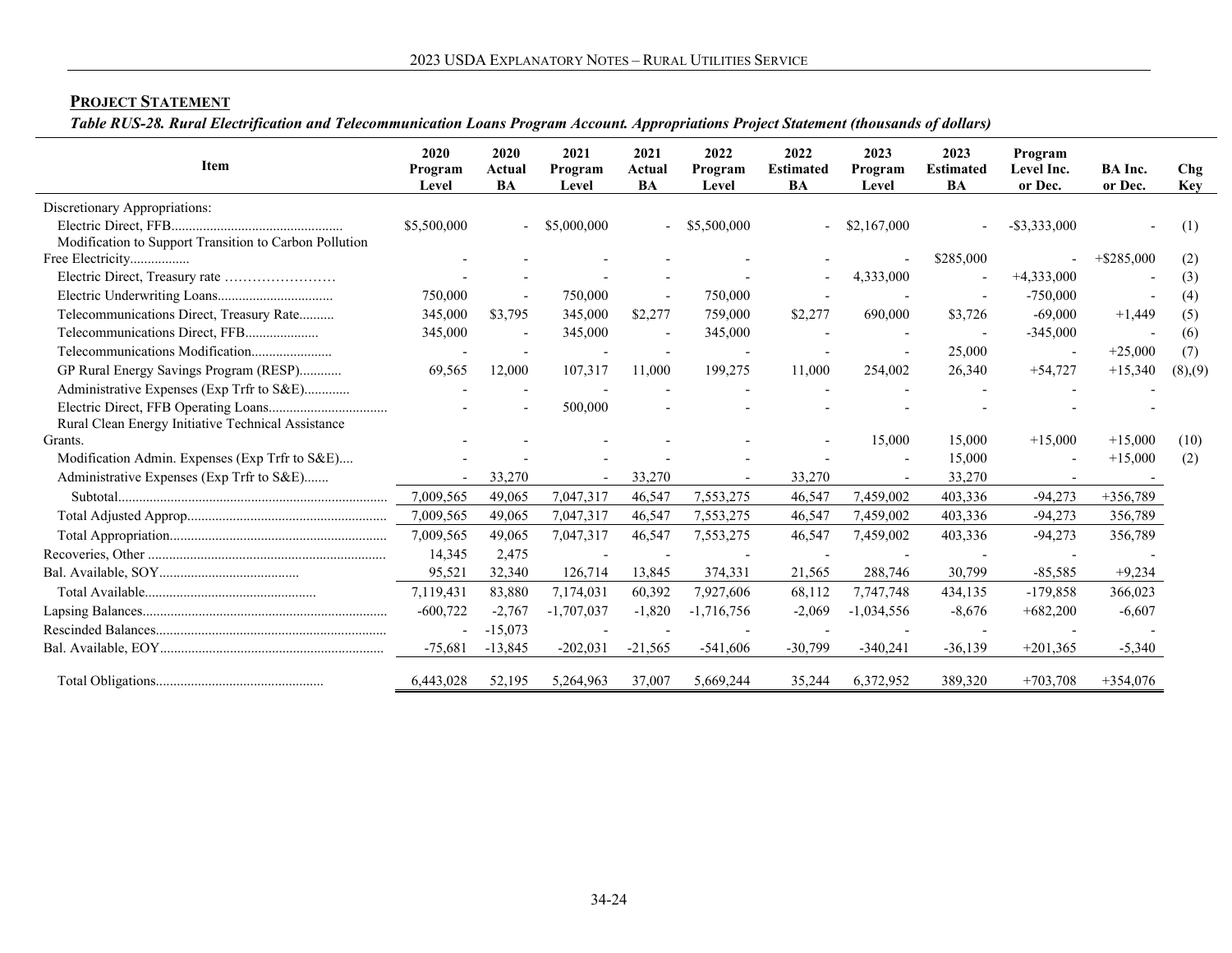| Item                                                       | 2020<br>Program<br>Level | 2020<br>Actual<br>BA     | 2021<br>Program<br>Level | 2021<br>Actual<br><b>BA</b> | 2022<br>Program<br>Level | 2022<br><b>Estimated</b><br>BA | 2023<br>Program<br>Level | 2023<br><b>Estimated</b><br><b>BA</b> | Program<br>Level Inc.<br>or Dec. | <b>BA</b> Inc. or<br>Dec. |
|------------------------------------------------------------|--------------------------|--------------------------|--------------------------|-----------------------------|--------------------------|--------------------------------|--------------------------|---------------------------------------|----------------------------------|---------------------------|
| Discretionary Obligations:                                 |                          |                          |                          |                             |                          |                                |                          |                                       |                                  |                           |
| Modification to Support Transition to Carbon Pollution     | \$5,490,721              |                          | \$4,310,859              |                             | \$4,800,000              |                                | \$2,167,000              |                                       | $-$ \$2,633,000                  |                           |
| Free Electricity                                           |                          |                          |                          |                             |                          |                                |                          | \$285,000                             |                                  | $+$ \$285,000             |
| Electric Direct, Treasury rate                             |                          |                          |                          |                             |                          |                                | 3,800,000                |                                       | $+3,800,000$                     |                           |
|                                                            | 750,000                  |                          | 750,000                  |                             | 750,000                  |                                |                          |                                       | $-750,000$                       |                           |
|                                                            | 93,449                   | \$1,028                  | 69,244                   | \$457                       | 69,244                   | \$208                          | 194,444                  | 1,050                                 | $+125,200$                       | $+842$                    |
|                                                            | 5,108                    |                          | 1,860                    | $\overline{\phantom{a}}$    | 18,000                   | $\overline{\phantom{0}}$       |                          |                                       | $-18,000$                        |                           |
|                                                            |                          |                          |                          |                             |                          |                                |                          | 25,000                                |                                  | $+25,000$                 |
|                                                            | 103,750                  | 17,897                   | 32,000                   | 3,280                       | 32,000                   | 1,766                          | 202,507                  | 21,000                                | $+170,507$                       | $+19,234$                 |
| Modification Admin. Expenses (Exp Trfr to S&E)             |                          | $\overline{\phantom{a}}$ |                          |                             |                          |                                |                          |                                       |                                  |                           |
|                                                            |                          |                          | 101,000                  |                             |                          |                                |                          |                                       |                                  |                           |
| Rural Clean Energy Initiative Technical Assistance Grants. |                          |                          |                          |                             |                          |                                | 9,000                    | 9,000                                 | $+9,000$                         | $+9,000$                  |
| Modification Admin. Expenses (Exp Trfr to S&E)             |                          |                          |                          |                             |                          |                                |                          | 15,000                                |                                  | $+15,000$                 |
|                                                            |                          | 33,270                   |                          | 33,270                      |                          | 33,270                         |                          | 33,270                                |                                  |                           |
|                                                            | 6,443,028                | 52,195                   | 5,264,963                | 37,007                      | 5,669,244                | 35,244                         | 6,372,952                | 389,320                               | $+703,708$                       | $+354,076$                |
|                                                            | 6,443,028                | 52,195                   | 5,264,963                | 37,007                      | 5,669,244                | 35,244                         | 6,372,952                | 389,320                               | 703,708                          | 354,076                   |
|                                                            |                          |                          |                          |                             |                          |                                |                          |                                       |                                  |                           |
|                                                            | 600,722                  | 2,767                    | 1,707,037                | 1,820                       | 1,716,756                | 2,069                          | 1,034,556                | 8,676                                 | $-682,200$                       | $+6,607$                  |
|                                                            |                          | 15,073                   |                          |                             |                          |                                |                          |                                       |                                  |                           |
| Balances Available, EOY:                                   |                          |                          |                          |                             |                          |                                |                          |                                       |                                  |                           |
|                                                            | 955                      | 955                      | 955                      | 955                         | 955                      | 955                            | 955                      | 955                                   |                                  |                           |
| GP 735, 732: Rural Energy Savings Program (RESP)           | 74,727                   | 12,890                   | 201,077                  | 20,610                      | 540,651                  | 29,844                         | 339,286                  | 35,184                                | $-201,365$                       | $+5,340$                  |
|                                                            | 75,681                   | 13,845                   | 202,031                  | 21,565                      | 541,606                  | 30,799                         | 340,241                  | 36,139                                | $-201,365$                       | 5,340                     |
|                                                            | 7,119,431                | 83,880                   | 7,174,031                | 60,392                      | 7,927,606                | 68,112                         | 7,747,748                | 434,135                               | $-179,858$                       | 366,023                   |
| Less:                                                      |                          |                          |                          |                             |                          |                                |                          |                                       |                                  |                           |
|                                                            |                          |                          |                          |                             |                          |                                |                          |                                       |                                  |                           |
|                                                            | $-14,345$                | $-2,475$                 |                          |                             |                          |                                |                          |                                       |                                  |                           |
|                                                            | $-95,521$                | $-32,340$                | $-126,714$               | $-13,845$                   | $-374,331$               | $-21,565$                      | $-288,746$               | $-30,799$                             | $+85,585$                        | $-9,234$                  |
|                                                            | 7,009,565                | 49,065                   | 7,047,317                | 46,547                      | 7,553,275                | 46,547                         | 7,459,002                | 403,336                               | $-94,273$                        | 356,789                   |

*Table RUS-29. Rural Electrification and Telecommunication Loans Program Account. Obligations Project Statement (thousands of dollars)*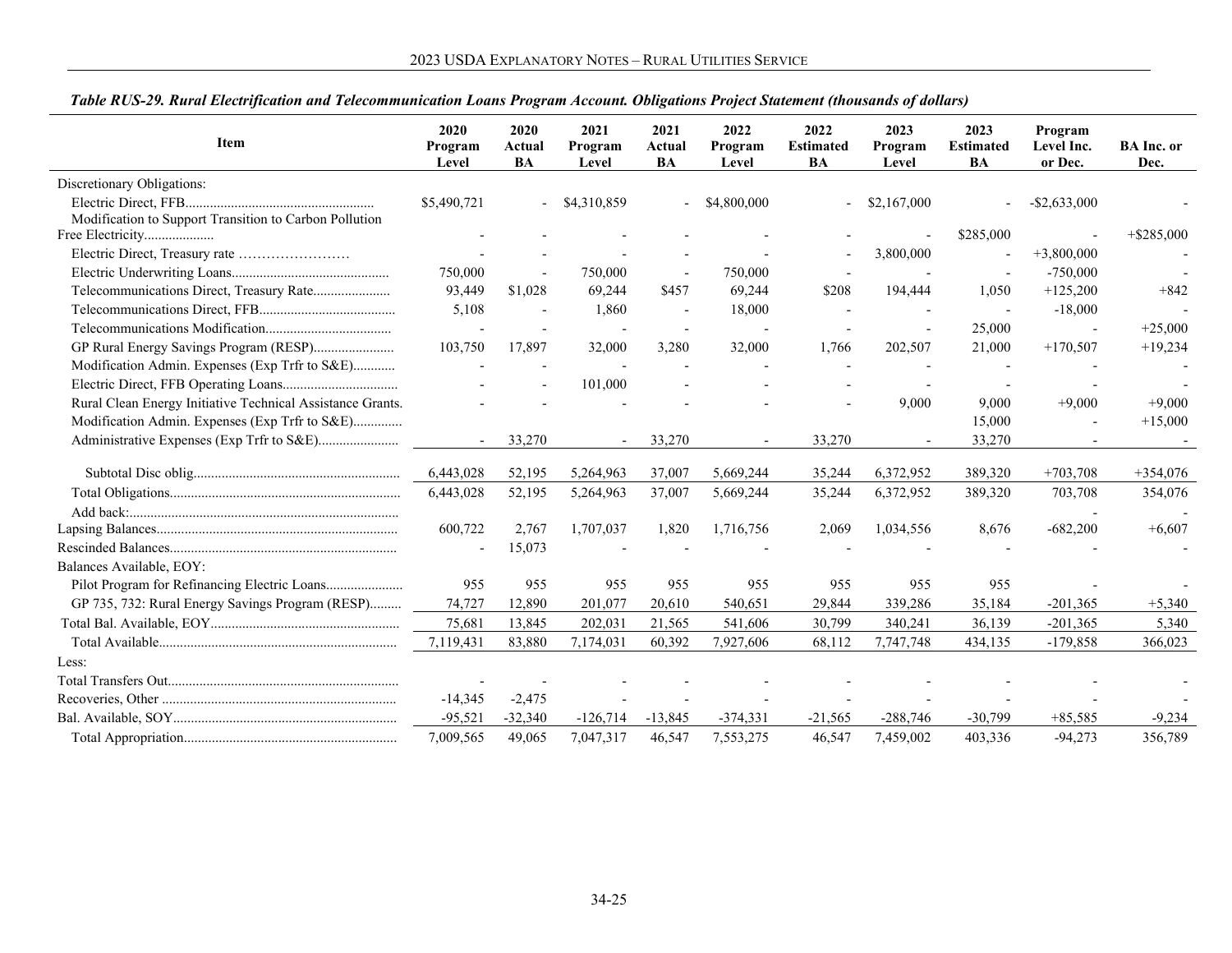## **Rural Electrification and Telecommunications Loan Program Account**

The numbers and letters of the following listing relates to values in the Change Key column of the Project Statement:

(1) A decrease of \$3,333,000,000 for Federal Financing Bank (FFB) Electric Loans (\$5,500,000,000 available in 2022).

The reduction in funding requested for FFB electric loans in 2023 will be offset by the funding requested for Electric direct Treasury rate electric loans. Eligible borrowers will have access to direct financing for rural electrification at a lower interest rate and the change will not affect overall capital available for rural electrification investments. The request promotes bifurcation of the funding between FFB and Direct Treasury rate loans. This funding will contribute to advancing clean energy and emissions mitigation and will have an impact on climate change. This program also will contribute to advancing EO 14008 directive of providing 40 percent of the benefits of Federal programs to disadvantaged communities.

Providing reliable, affordable electricity is essential to the economic well-being and quality of life for the Nation's rural residents. The electric programs provide leadership and capital to upgrade, expand, maintain, or replace America's vast rural electric infrastructure, including investment in renewable electricity and energy efficiency and conservation. The 2023 Budget will support \$300 million in solar and renewable energy, enough to power 250 megawatts of new sustainable and clean capacity that could power the equivalent of 65,000 homes. The solar resource of the United States is enormous. In fact, just one hour a day of noontime summer sun is equal to the annual U.S. electricity demand. Most states in the United States have good-toexcellent solar resources. Even places with relatively low solar resources, such as the Pacific Northwest and Alaska, can experience cost savings, and have similar solar resources to countries that have widely developed solar.

### (2) An increase of \$300,000,000 for Electric Incentives for De-carbonization (\$0 available in 2022).

The increase of \$300 million for the costs of grants and loan modifications will be used primarily for incentives to increase the transition to carbon pollution free electricity, and up to five percent of the funding can be used to administer the program. RUS is proposing a series of incentives to encourage rural carbon pollution free electricity, with the greatest benefit going to the optimal combination of carbon reductions and need. RUS would also leverage options that do not require budget authority and require the greatest commitment to carbon reduction combined with community economic need for larger grants.

Of the actions that could not require budget authority:

- Approval of accelerated depreciation of coal facilities scheduled for early retirement.
- Creation of regulatory assets where financially feasible under the existing G&T indentures.
- Refinancing of notes with no modification costs,
- Loans for fuel switching that reduces carbon,
- Loans for current and former RUS borrowers (regardless of the population limit) for infrastructure investments which produce demonstrable systemic carbon reductions.
- Loan purposes not part of the existing subsidy calculation: Emerging hydrogen technologies once commercially available.

RUS will provide refinancing options with minimal or moderate modification cost and implement loan programs under existing authorities that will incentivize rural borrowers to make the change. RUS is also considering grants as part of the portfolio that will help on repaying existing loans for early coal plant retirement; for environmental remediation where coal plant has been/will be retired and grants for carbon offsets.

This funding also will contribute to advance clean energy and emissions mitigation and will have an impact on climate change. This program also will contribute to advancing EO 14008 directive of providing 40 percent of the benefits of Federal programs to disadvantaged communities.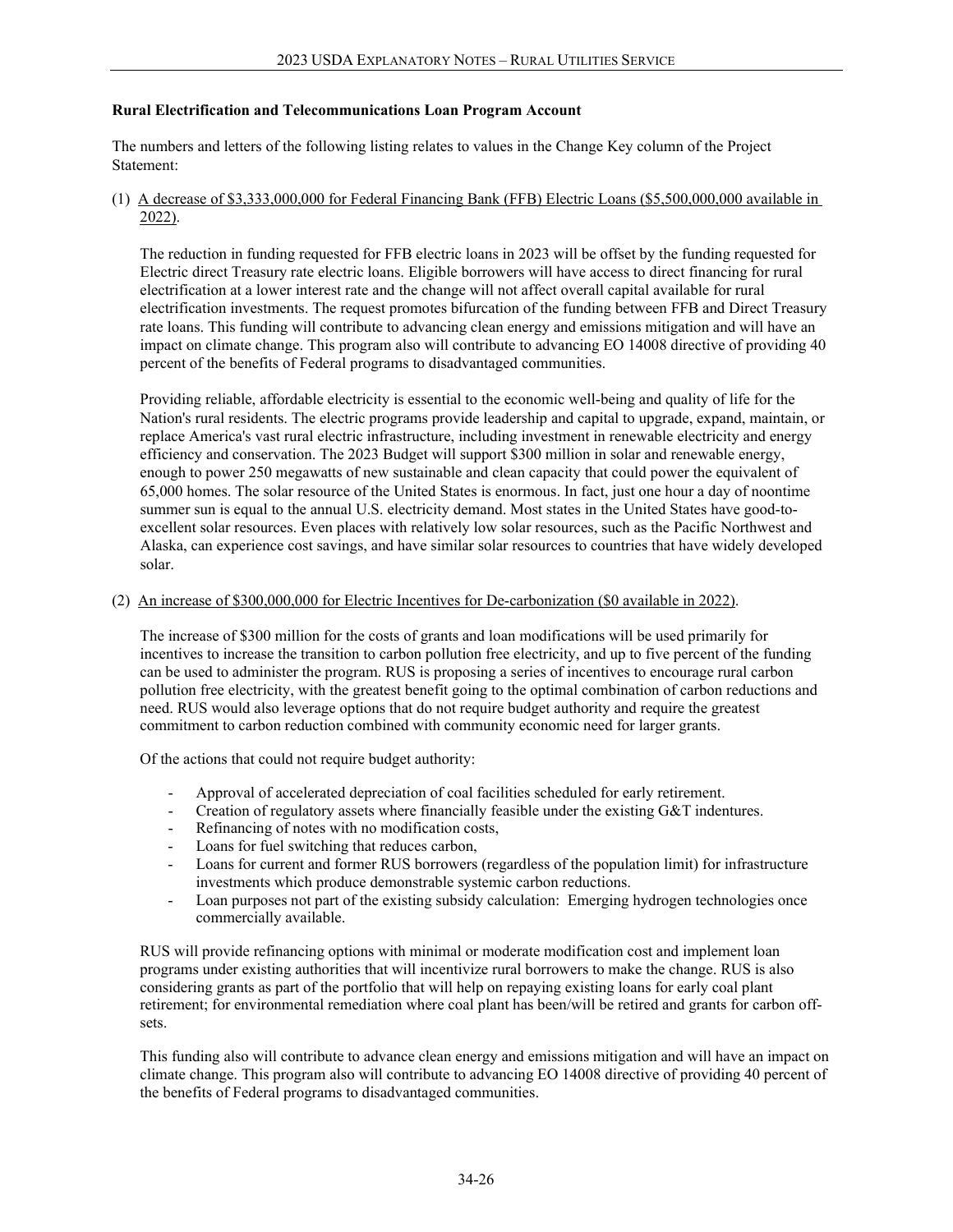## (3) An increase of \$4,333,000,000 for Direct Electric Treasury Rate Loan program (\$0 available in 2022).

This program provides electric financing loans at the government's cost of money (or the current Treasury rate) under section 4 of the Rural Electrification Act (RE Act) as amended in the Budget to reduce borrower's interest costs while maintaining a sustainable program level. These loans support improvements and additions to rural electric distribution, transmission, and generating facilities (including renewable energy systems and investments in environmental improvements to reduce emissions of pollutants), and the implementation demand side management, energy efficiency and conservation programs, and renewable energy systems to service rural areas. The long-term, low interest rate financing helps non-profit electric borrowers provide reliable, affordable electric service for rural homes and businesses, while creating good paying jobs.

Continuation of the program is critical because:

- Rural America continues to lag in terms of access to modern services in urban and suburban communities; and
- Building, upgrading, and maintaining the electric grid is essential not only to the rural economy, but for the national economy as well.

The increase provides funding through the Direct Electric Treasury rate loan program to borrowers. This program provides loans at a Treasury rate and does not include prepayment penalty. This is a program that will benefit borrowers in disadvantage communities as its cost is less than the funding provided through the FFB loan program. This funding also will contribute to advance clean energy and emissions mitigation and will have an impact on climate change. This program also will contribute to advancing EO 14008 directive of providing 40 percent of the benefits of Federal programs to disadvantaged communities. and Section 209 of EO 14008 that directs the Federal government to eliminate subsides to fossil fuel.

The administration has called for a whole-of -government approach to achieving net zero greenhouse gas emissions by 2050, and USDA has a critical role to play to avoid the works impacts of climate change. Funding for this program will contribute to de-carbonization of rural electricity and invest in renewable le electricity generation.

# (4) A decrease of \$750,000,000 for Guaranteed Electric Underwriting for Bonds and Notes (\$750,000,000 available in 2022).

The reduction in funding requested for the guaranteed underwriting program in 2023 can be offset by continued access by most of the lenders' eligible borrowers to direct financing for rural electrification and telecommunications under the Direct Treasury Rate Electric Loans, Electric FFB loans and Telecommunications Direct Treasury Loans. The change will not affect overall capital available for rural electrification and telecommunications investment.

# (5a) A decrease of \$69,000,000 for Telecommunications Direct Treasury Loan program (\$759,000,000 available in 2022).

This program provides telecommunication loans to finance the improvement or extension of telecommunications service in rural areas. All telecommunications facilities financed must be broadband capable. This program enhances rural prosperity through access to capital that often is not available from the private sector. Program funding provides for broadband infrastructure deployment projects at reasonable rates and terms so that rural communities are affordable places to live, expand private sector businesses, and farm. Broadband service improves the quality of life and helps reduce outmigration, ensures continuity of growth in the agriculture and business sectors, and attracts people to live and invest in rural places.

Continuation of the program is critical because:

- 1. Millions of Americans in rural areas have limited or even no access to broadband and this program provides a funding resource that is often not available from the private sector; and
- 2. This program plays an essential role in providing financing for broadband capable telecommunications projects that improve or extend telecommunications service driving economic development and job creation in rural America.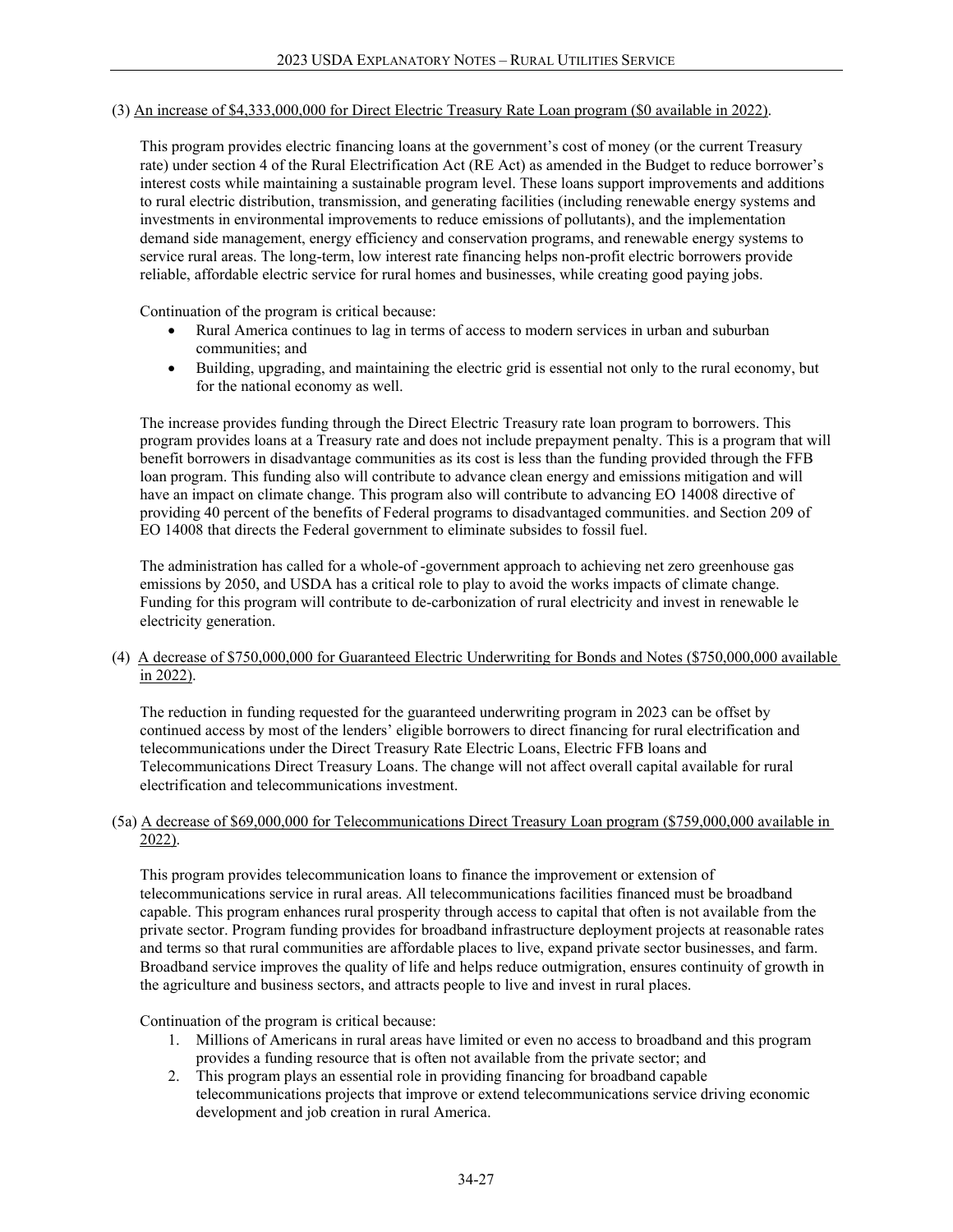Over the last ten years the telecommunications program obligated over \$1.5 billion through 142 direct telecommunication loans to telecommunication companies and cooperatives primarily in the Midwest and south census areas of the Nation. In that time, the top three funded states have been South Dakota with \$171.6 million, followed by North Dakota with \$127.3 million and Iowa with \$121.5 million. These investments ensure that rural areas have access to affordable and reliable telecommunication services comparable to those available throughout the rest of the United States. In those years, obligations in persistent poverty areas have averaged nine percent of obligations.

The Telecomm direct treasury rate does not have a prepayment penalty and a lower paperwork burden on the borrower than the Telecomm Federal Financing Bank program. Loans made through the Telecomm FFB program require the borrower to invest in additional staff or systems to allow them to monitor the interest changes of short- and long-term bonds. In addition, telecom companies have a historical understanding of the direct treasury rate loans and prefer to utilize this instrument. Historically over 75 percent of the Telecom borrowers choose direct treasury rate over FFB.

The funding request of \$690 million for 2023 is projected to support approximately 57 loans providing improved telecommunication facilities benefitting rural subscribers with improved educational opportunities, health care, safety, security, higher employment, while supporting the creation of good paying jobs.

# (5b) An increase of \$1,449,000 for Rural Electrification and Telecommunications Program budget authority (\$2,277,000 available in 2022).

The increase of \$1.449 million in Telecommunications Direct loan level subsidy due to an increase in the Telecommunications Direct Loan subsidy rate. The budget authority is necessary to support the estimated loan obligations associated with the requested 2023 program levels for the programs.

# (6) A decrease of \$345,000,000 for FFB Telecommunications Loan program (\$345,000,000 available in 2022).

No funding is requested for this program in 2023. The reduction in funding requested for FFB telecommunication loans in 2022 will be offset by the funding requested for the Treasury Rate program, which is preferred by borrowers due to its simplicity and security of a fixed interest rate and term for each advance. Furthermore, building broadband assets in high-cost rural areas and the ongoing operation of a network is a substantial undertaking and often profits are low. FFB loans can only be approved if the borrower's projected Times Interest Earned Ratio (TIER) is at least 1.2, while Treasury Rate loans can be approved for a borrower with a TIER as low as 1.0. Thus, for borrowers with very small profit margins, Treasury Rate loans may be the only option.

# (7) An increase of \$25,000,000 for Telecommunication modification (\$0 available in 2022).

RUS expects to use the \$25 million for two purposes. The first would be to use the funds to pay for certain costs to modify the terms associated with existing RUS Telecom loans where the borrower is in financial distress, but not facing imminent default or otherwise eligible for a troubled debt restructuring. Such actions would include re-amortizations to the loan term, lowering the associated interest rate, and providing principal and interest deferrals, as needed to assist individual borrowers. Such actions would have to comply with the agency's servicing regulation which is available in 7 CFR 1752.

The second purpose would be to support refinancing of outstanding Telecom loans, including for both existing RUS borrowers and non-RUS loans when the original purpose of the loan was for the extension of telecommunications service. In such cases, recipients would be required to commit to: (1) not turning off service to any customers as a result of non-payment for a period of at least 2 years, and (2) offer at least one broadband package with speeds of at least 100 Mbps/ 20 Mbps at an affordable rate for the area. The agency would need to finalize updates to our program regulation and then would expect to issue a funding announcement to advertise the availability of funds to the public.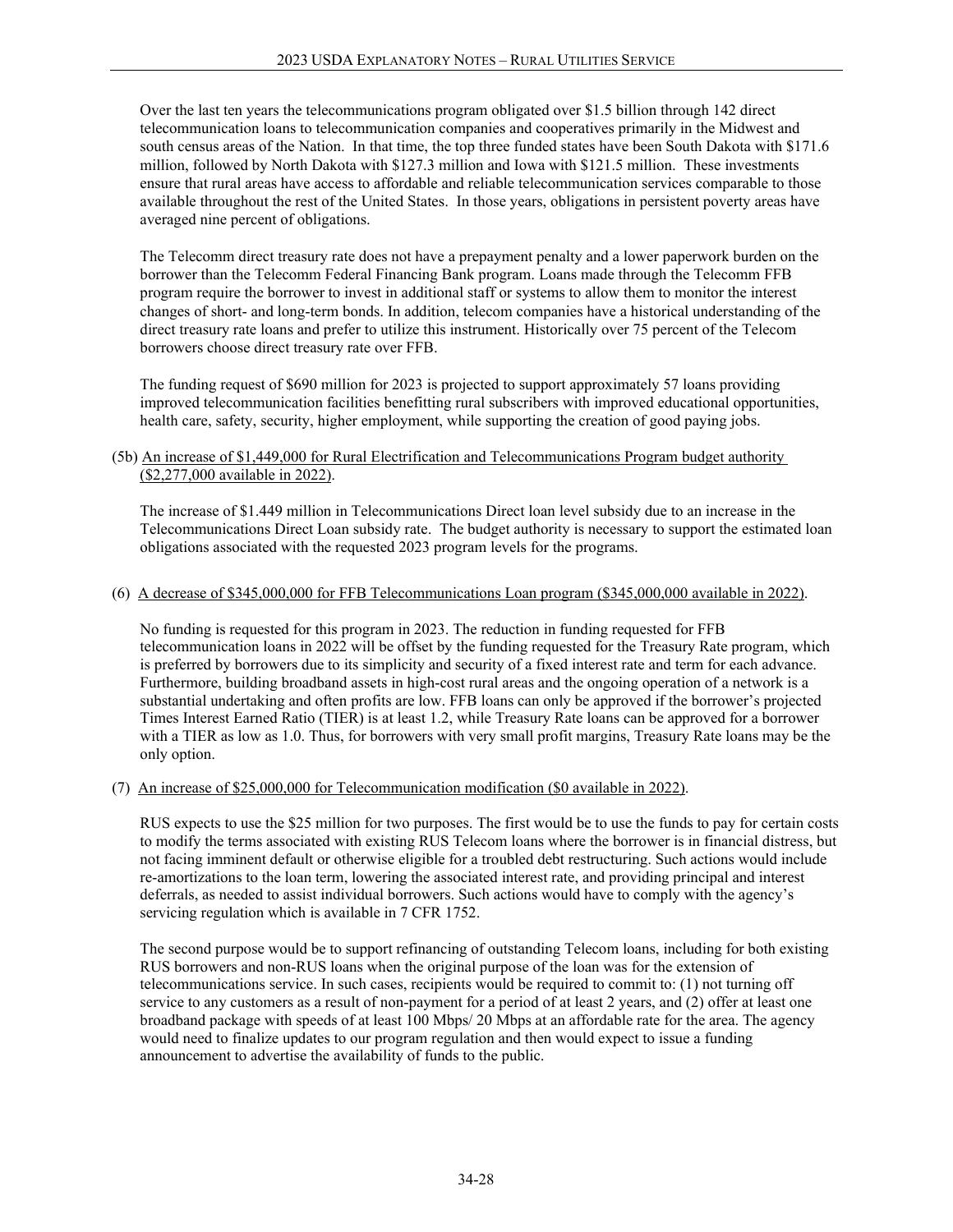### (8) An increase of \$54,727,000 for Rural Energy Savings Program (RESP) (\$199,275,000 available in 2022).

RESP was created by the 2014 Farm Bill and provides subsidized zero interest loans to local utilities or other entities to then relend funds at very low interest rates directly to rural consumers for installation of energy efficiency measures. The program also supports the development of measurement and verification systems to help rural entities manage their energy savings loan programs.

Continuation of the program is critical because:

- The program helps rural families and small businesses achieve cost savings by providing loans to qualified consumers to implement durable cost-effective energy efficiency measures; and
- The program reduces barriers to investment in energy efficiency projects or activities.

USDA's Electric Loan Program helps finance wind, solar and natural gas plants, and finances improvements to produce clean energy from coal-fired plants. In rural areas in Missouri, local utilities also use the loans to invest in infrastructure to deliver affordable power to millions of residential, commercial, and agricultural consumers. The total funding request in 2023 will provide approximately 18 loans to rural utilities and other companies who provide energy efficiency loans to qualified consumers to implement durable cost-effective energy efficiency measures. This program will be instrumental in providing funds to consumer for upgrades in cost-effective energy efficiency for their homes and businesses. These improvements will help in responding to the climate crisis and will create good paying jobs. This program is also contributing to improve environmental justice in disadvantage communities and energy communities. The 2023 Budget begins the process of ensuring that Federal funding no longer directly subsidizes fossil fuels, as required in Section 209 of Executive Order 14008, *Tackling the Climate Crisis at Home and Abroad*. RUS will ensure that RESP is not directly subsidizing fossil fuels by limiting projects to investments that increase efficiency. This funding also will contribute to advance clean energy and emissions mitigation and will have an impact on climate change. This program also will contribute to reaching environmental justice in disadvantage communities and energy communities by advancing EO 14008 directive of providing 40 percent of the benefits of Federal programs to disadvantaged communities. In 2023, RESP will be focused on investing in projects that increase efficiency.

(9) An increase of \$15,340,000 for Rural Energy Savings Program (RESP) budget authority (\$11,00,000 available in 2022).

The increase of \$15.34 million in RESP is due to an increase in the subsidy rate for 2023. The subsidy rate went from 5.52 percent in 2022 to 10.37 percent in 2023. The increase in budget authority will support the requested loan level.

#### (10) An increase of \$15,000,000 for Rural Clean Energy Initiative Technical Assistance (\$0 available in 2022).

The budget requests \$15 million for new technical assistance funding to support the creation of the Rural Clean Energy Initiative for increasing coordination between USDA, Department of Energy (DOE), and the Department of Interior (DOI) that will be necessary to achieve the President's de-carbonization goals and ensure clean energy funding is implemented effectively in rural areas. This technical assistance would help borrowers understand how DOE and DOI programs and permitting rules work for rural electric utilities and to ensure that RD programs work in concert with each other. The DOE is also requesting \$5 million in technical assistance to support this effort.

This funding also will contribute to advance clean energy and emissions mitigation and will have an impact on climate change.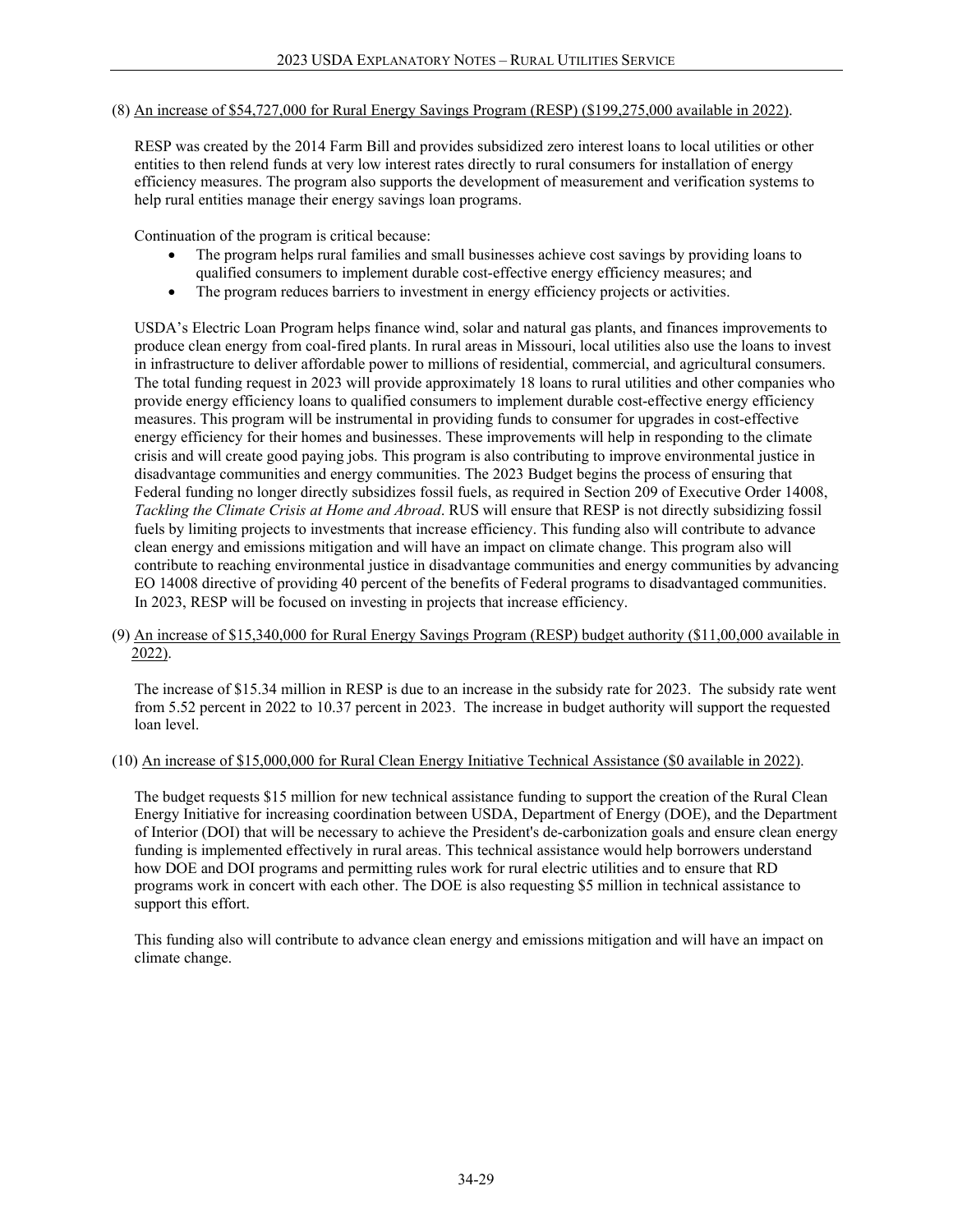# <span id="page-29-0"></span>**GEOGRAPHIC BREAKDOWN OF OBLIGATIONS**

*Table RUS-30. Rural Electric Savings Program Loans. Geographic Breakdown of Obligations (thousands of dollars)*

| <b>State/Territory/Country</b> | 2020<br>Actual | 2021<br>Actual | 2022<br><b>Estimated</b> | 2023<br><b>Estimated</b> |
|--------------------------------|----------------|----------------|--------------------------|--------------------------|
| Arkansas                       | \$50,000       |                |                          |                          |
| Colorado                       | 5,000          |                |                          |                          |
| Georgia                        | 4,500          |                |                          |                          |
| Indiana                        | 1,650          |                |                          |                          |
| Michigan                       | 1,800          |                |                          |                          |
| North Carolina                 |                | \$6,000        |                          |                          |
| Oregon                         | 3,000          |                |                          |                          |
| South Carolina                 | 2,500          |                |                          |                          |
| Texas                          | 35,000         |                |                          |                          |
| Washington                     |                | 26,000         |                          |                          |
| Wisconsin                      | 300            |                |                          |                          |
| Distribution Unknown           |                |                | \$32,000                 | \$202,507                |
| Obligations                    | 103,750        | 32,000         | 32,000                   | 202,507                  |

*Table RUS-31. Rural Electric Federal Financing Bank Loans. Geographic Breakdown of Obligations (thousands of dollars)*

| <b>State/Territory/Country</b> | 2020<br><b>Actual</b> | 2021<br><b>Actual</b> | 2022<br><b>Estimated</b> | 2023<br><b>Estimated</b> |
|--------------------------------|-----------------------|-----------------------|--------------------------|--------------------------|
| Alabama                        | \$540,000             | \$71,233              |                          |                          |
| Alaska                         | 4,900                 | 42,000                |                          |                          |
| Arizona                        | 2,868                 | 235,150               |                          |                          |
| Arkansas                       | 701,719               | 39,627                |                          |                          |
| California                     | 12,498                |                       |                          |                          |
| Colorado                       | 48,223                |                       |                          |                          |
| Florida                        | 1,111,759             |                       |                          |                          |
| Georgia                        | 310,261               | 390,181               |                          |                          |
| Idaho                          | 4,915                 |                       |                          |                          |
| <b>Illinois</b>                |                       | 230,020               |                          |                          |
| Indiana                        | 28,996                | 198,473               |                          |                          |
| Iowa                           | 43,600                | 176,797               |                          |                          |
| Kentucky                       | 581,142               | 226,502               |                          |                          |
| Louisiana                      | 126,356               |                       |                          |                          |
| Maine                          | 9,500                 | 7,739                 |                          |                          |
| Michigan                       | 34,576                | 59,542                |                          |                          |
| Minnesota                      | 60,500                | 107,798               |                          |                          |
| Mississippi                    | 44,155                |                       |                          |                          |
| Missouri                       | 123,580               | 325,757               |                          |                          |
| Nebraska                       | 8,218                 |                       |                          |                          |
| New Hampshire                  |                       | 14,432                |                          |                          |
| New Mexico                     | 164,204               | 8,847                 |                          |                          |
| New York                       |                       | 11,700                |                          |                          |
| North Carolina                 | 227,376               | 358,319               |                          |                          |
| North Dakota                   | 121,484               | 170,860               |                          |                          |
| Ohio                           | 60,158                | 26,500                |                          |                          |
| Oklahoma                       | 92,995                | 584,987               |                          |                          |
| Pennsylvania                   | 4,500                 |                       |                          |                          |
| South Carolina                 | 148,372               | 426,374               |                          |                          |
| South Dakota                   | 100,236               | 8,609                 |                          |                          |
| Tennessee                      | 93,000                | 150,000               |                          |                          |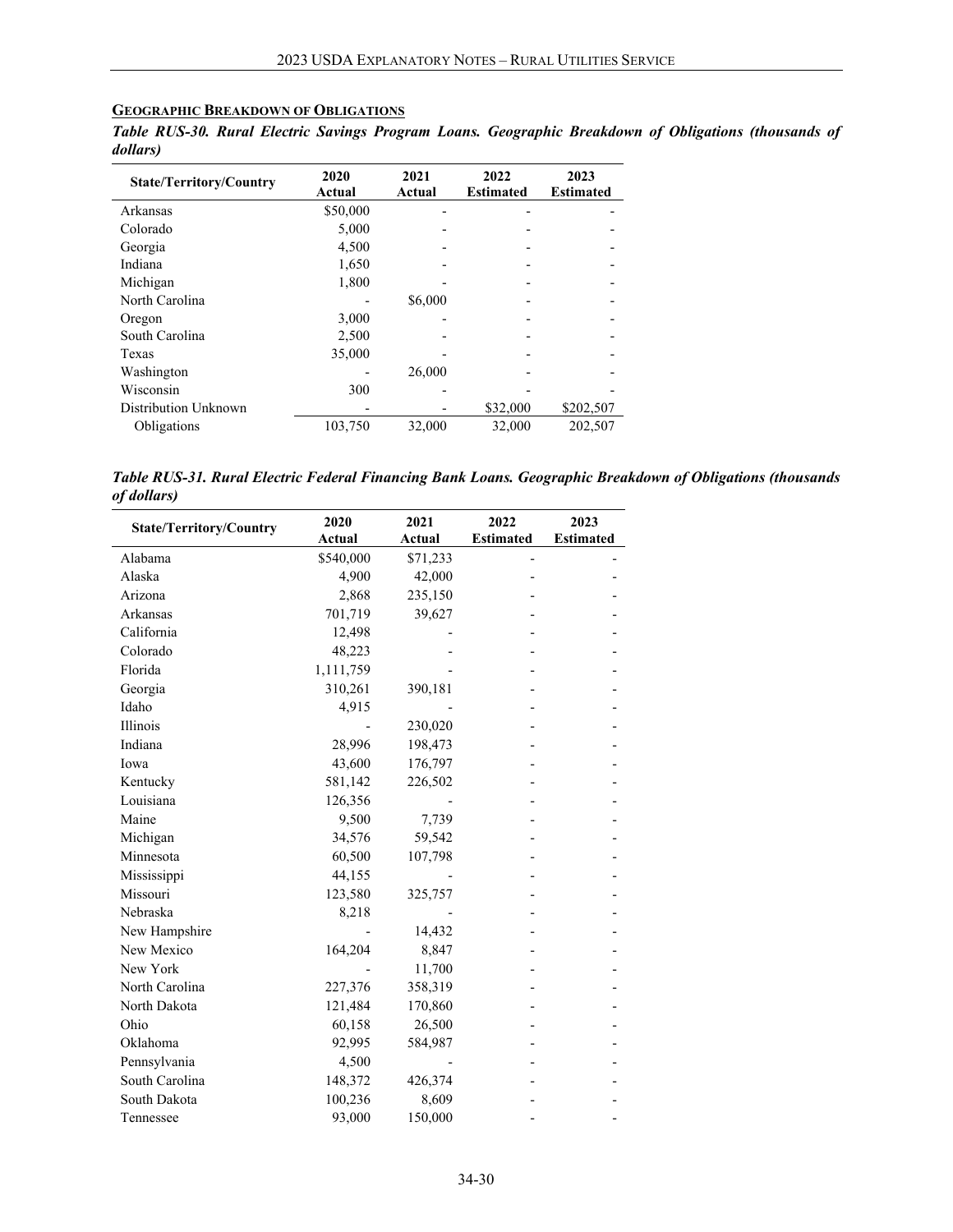| <b>State/Territory/Country</b> | 2020<br>Actual           | 2021<br>Actual  | 2022<br><b>Estimated</b> | 2023<br><b>Estimated</b> |
|--------------------------------|--------------------------|-----------------|--------------------------|--------------------------|
| Texas                          | 515,956                  | 143,951         | $\overline{\phantom{0}}$ |                          |
| Virginia                       | 105,060                  | 277,327         | $\overline{\phantom{0}}$ | -                        |
| Washington                     | 6,178                    | 4.859           |                          |                          |
| Wisconsin                      | 53,436                   | 13.275          | -                        | -                        |
| Distribution Unknown           | $\overline{\phantom{0}}$ | $\qquad \qquad$ | \$4,800,000              | \$2,167,000              |
| Obligations                    | 5,490,721                | 4,310,859       | 4,800,000                | 2,167,000                |

*Table RUS-32. Rural Electric Federal Financing Bank Modifications Loans. Geographic Breakdown of Obligations (thousands of dollars)*  $\overline{\phantom{0}}$ 

| <b>State/Territory/Country</b> | 2020<br>Actual           | 2021<br>Actual           | 2022<br><b>Estimated</b> | 2023<br><b>Estimated</b> |
|--------------------------------|--------------------------|--------------------------|--------------------------|--------------------------|
| Distribution Unknown           | $\overline{\phantom{0}}$ | $\overline{\phantom{a}}$ | $\qquad \qquad$          | \$285,000                |
| Obligations                    | -                        | $\overline{\phantom{0}}$ | $\overline{\phantom{0}}$ | 285,000                  |

*Table RUS-33. Rural Electric Underwriter for Bonds and Notes Loans. Geographic Breakdown of Obligations (thousands of dollars)*

| <b>State/Territory/Country</b> | 2020<br>Actual | 2021<br>Actual | 2022<br><b>Estimated</b> | 2023<br><b>Estimated</b> |
|--------------------------------|----------------|----------------|--------------------------|--------------------------|
| Colorado                       | \$375,000      | \$200,000      |                          |                          |
| Virginia                       | 375,000        | 550,000        | -                        | $\overline{\phantom{0}}$ |
| Distribution Unknown           |                |                | \$750,000                | -                        |
| Obligations                    | 750,000        | 750,000        | 750,000                  | -                        |

*Table RUS-34. Rural Telecommunications Treasury Rate Loans. Geographic Breakdown of Obligations (thousands of dollars)*

| <b>State/Territory/Country</b> | 2020<br>2021<br>Actual<br>Actual |          | 2022<br><b>Estimated</b> | 2023<br><b>Estimated</b> |
|--------------------------------|----------------------------------|----------|--------------------------|--------------------------|
| Arkansas                       | \$10,412                         |          |                          |                          |
| California                     |                                  | \$55,593 |                          |                          |
| Indiana                        | 19,001                           | 4,631    |                          |                          |
| Iowa                           | 5,864                            |          |                          |                          |
| Mississippi                    | 9,996                            |          |                          |                          |
| New Mexico                     |                                  | 9.020    |                          |                          |
| Tennessee                      | 20,337                           |          |                          |                          |
| Virginia                       | 1,870                            |          |                          |                          |
| Wisconsin                      | 5,109                            |          |                          |                          |
| Distribution Unknown           |                                  |          | \$69,244                 | \$194,444                |
| Obligations                    | 93,449                           | 69,244   | 69,244                   | 194.444                  |

*Table RUS-35. Rural Telecommunications Federal Financing Bank Loans. Geographic Breakdown of Obligations (thousands of dollars)*

| <b>State/Territory/Country</b> | 2020<br>Actual           | 2021<br>Actual           | 2022<br><b>Estimated</b> | 2023<br><b>Estimated</b> |
|--------------------------------|--------------------------|--------------------------|--------------------------|--------------------------|
| California                     |                          | \$1,860                  |                          |                          |
| Wisconsin                      | \$5,108                  | $\overline{\phantom{0}}$ | -                        |                          |
| Distribution Unknown           | $\overline{\phantom{0}}$ |                          | \$18,000                 |                          |
| Obligations                    | 5,108                    | 1.860                    | 18,000                   |                          |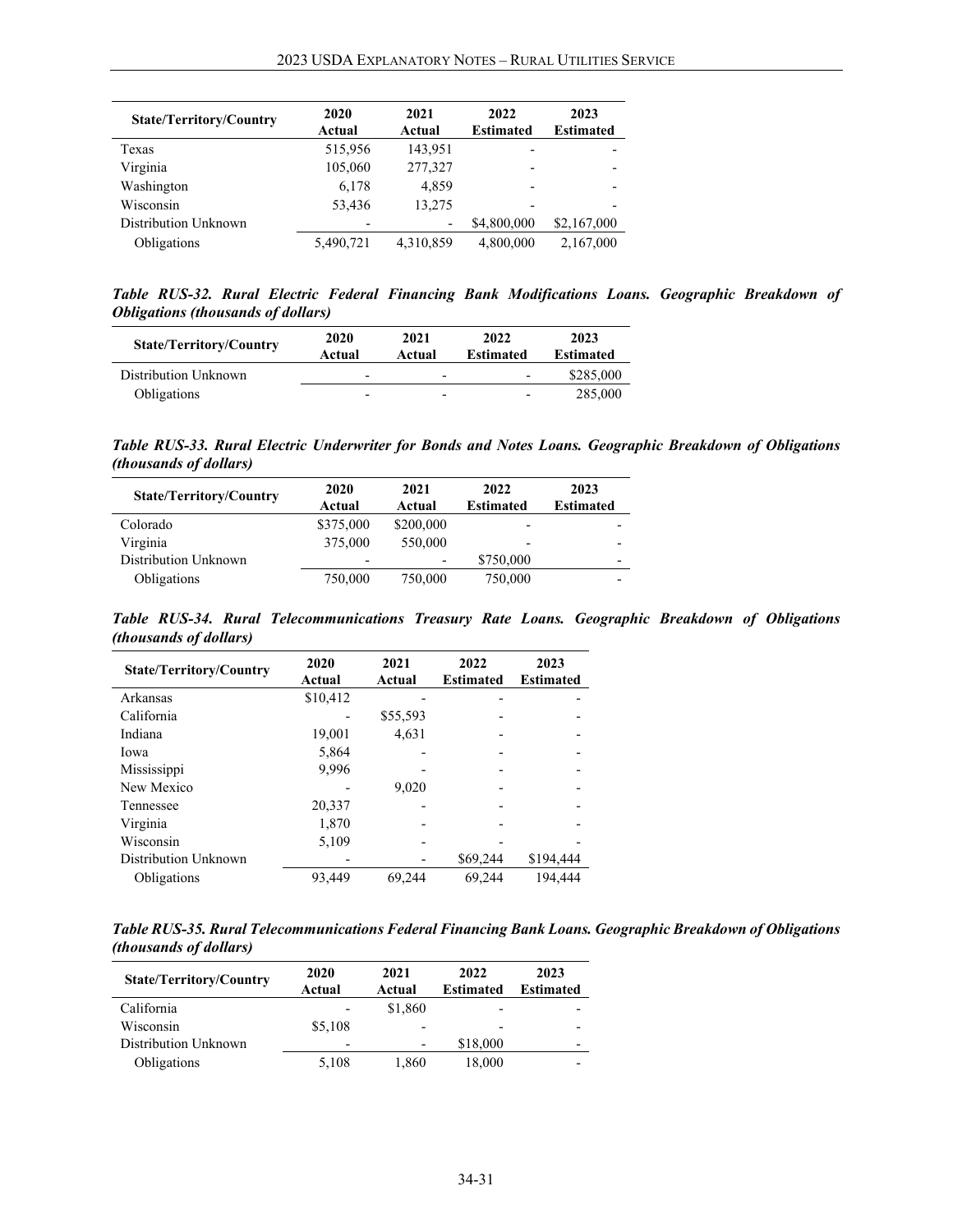| Table RUS-36. Rural Electric Treasury Rate Loans. Geographic Breakdown of Obligations (thousands of dollars) |  |  |  |
|--------------------------------------------------------------------------------------------------------------|--|--|--|
|                                                                                                              |  |  |  |

| <b>State/Territory/Country</b> | 2020<br>Actual           | 2021<br>Actual           | 2022<br><b>Estimated</b> | 2023<br><b>Estimated</b> |
|--------------------------------|--------------------------|--------------------------|--------------------------|--------------------------|
| Distribution Unknown           | -                        | $\overline{\phantom{a}}$ |                          | $-$ \$3,800,000          |
| Obligations                    | $\overline{\phantom{0}}$ | $\overline{\phantom{a}}$ |                          | 3,800,000                |

*Table RUS-37. Salaries and Expenses. Geographic Breakdown of Obligations (thousands of dollars)*

| <b>State/Territory/Country</b> |          | 2020<br>Actual | 2021<br>Actual | 2022<br><b>Estimated</b> | 2023<br><b>Estimated</b> |          |
|--------------------------------|----------|----------------|----------------|--------------------------|--------------------------|----------|
| Expenditure                    | Transfer | to             |                |                          |                          |          |
| S&E                            |          |                | \$33,270       | \$33,270                 | \$33,270                 | \$33,270 |
| Obligations                    |          |                | 33,270         | 33,270                   | 33,270                   | 33,270   |

*Table RUS-38. Modifications Salaries and Expenses. Geographic Breakdown of Obligations (thousands of dollars)*

| <b>State/Territory/Country</b> |  | 2020<br>Actual | 2021<br>Actual           | 2022<br><b>Estimated</b> | 2023<br>Estimated |
|--------------------------------|--|----------------|--------------------------|--------------------------|-------------------|
| Expenditure Transfer to        |  |                |                          |                          |                   |
| S&E                            |  | -              | -                        | $\overline{\phantom{0}}$ | \$15,000          |
| Obligations                    |  | -              | $\overline{\phantom{0}}$ |                          | 15.000            |

*Table RUS-39. Clean Energy Initiative Technical Assistance Grants. Geographic Breakdown of Obligations (thousands of dollars)*

| <b>State/Territory/Country</b> | 2020<br>Actual | 2021<br>Actual           | 2022<br><b>Estimated</b> | 2023<br><b>Estimated</b> |
|--------------------------------|----------------|--------------------------|--------------------------|--------------------------|
| Distribution Unknown           | -              | $\overline{\phantom{a}}$ | $\overline{\phantom{0}}$ | \$9,000                  |
| Obligations                    | -              | $\overline{\phantom{a}}$ | $\overline{\phantom{0}}$ | 9.000                    |

# <span id="page-31-0"></span>**CLASSIFICATION BY OBJECTS**

### *Table RUS-40. Classification by Objects (thousands of dollars)*

| Item<br>No. | Item                                          | 2020<br>Actual | 2021<br>Actual | 2022<br><b>Estimated</b> | 2023<br><b>Estimated</b> |
|-------------|-----------------------------------------------|----------------|----------------|--------------------------|--------------------------|
| 25.3        | Other goods and services from Federal sources | \$33,270       | \$33,270       | \$33,270                 | \$48,270                 |
| 41.0        | Grants, subsidies, and contributions          | 18.925         | 3.737          | 1.974                    | 341,050                  |
| 99.9        | Total, new obligations                        | 52,195         | 37,007         | 35.244                   | 389,320                  |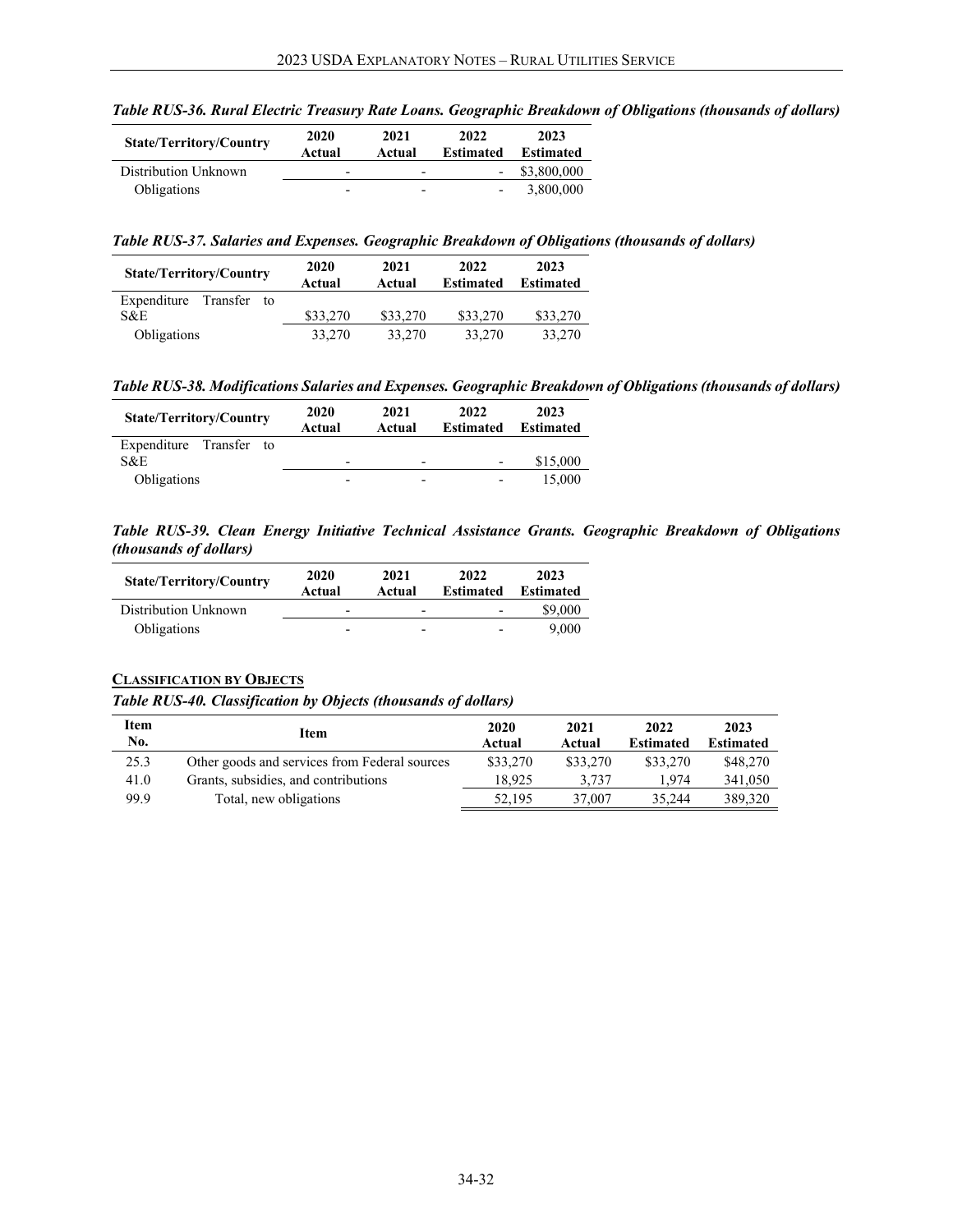### <span id="page-32-0"></span>*ACCOUNT 3: DISTANCE LEARNING, TELEMEDICINE AND BROADBAND PROGRAM*

# <span id="page-32-1"></span>**APPROPRIATIONS LANGUAGE**

The appropriations language follows (new language underscored; deleted matter enclosed in brackets):

Distance Learning, Telemedicine and Broadband Program

For the principal amount of broadband telecommunication loans, [\$11,869,000]\$14,674,000.

For grants for telemedicine and distance learning services in rural areas, as authorized by 7 U.S.C. 950aaa et seq., \$60,000,000, to remain available until expended: *Provided*, That \$3,000,000 shall be made available for grants authorized by section 379G of the Consolidated Farm and Rural Development Act: *Provided further*, That funding provided under this heading for grants under section 379G of the Consolidated Farm and Rural Development Act may only be provided to entities that meet all of the eligibility criteria for a consortium as established by this section.

For the cost of broadband loans, as authorized by section 601 of the Rural Electrification Act, [\$1,772,000] \$2,000,000, to remain available until expended: *Provided*, That the cost of direct loans shall be as defined in section 502 of the Congressional Budget Act of 1974.

For the cost to continue a broadband loan and grant pilot program established by section 779 of division A of the Consolidated Appropriations Act, 2018 (Public Law 115–141) under the Rural Electrification Act of 1936, as amended (7 U.S.C 901 et seq.), [\$650,000,000]\$600,000,000, to remain available until expended: *Provided*, That[ the Secretary may award grants described in section 601(a) of the Rural Electrification Act of 1936, as amended (7 U.S.C. 950bb(a)) for the purposes of carrying out such pilot program: *Provided further*, That the cost of direct loans shall be as defined in section 502 of the Congressional Budget Act of 1974: *Provided further*, That at least 90 percent of the households to be served by a project receiving a loan or grant under the pilot program shall be in a rural area without sufficient access to broadband: *Provided further*, That for purposes of such pilot program, a rural area without sufficient access to broadband shall be defined as ten megabytes per second downstream and one megabyte per second upstream, and such definition shall be reevaluated and redefined, as necessary, on an annual basis by the Secretary of Agriculture: *Provided further*, That] an entity to which a loan or grant is made under the pilot program shall not use the loan or grant to overbuild or duplicate broadband service in a service area by any entity that has received a broadband loan from the Rural Utilities Service unless such service is not provided sufficient access to broadband at the minimum service. [threshold: *Provided further*, That not more than four percent of the funds made available in this paragraph may be used for administrative costs to carry out the pilot program and up to three percent of funds made available in this paragraph may be available for technical assistance and pre-development planning activities to support the most rural communities: *Provided further*, That the Rural Utilities Service is directed to expedite program delivery methods that would implement this paragraph: Provided further, That for purposes of this paragraph, the Secretary shall adhere to the notice, reporting, and service area assessment requirements set forth in sections 6104(a)(2)(D) and 6104(a)(2)(E) of the Agricultural Act of 2014 (7 U.S.C 950bb(d)(5), (d)(8) and (d)(10)).]

In addition, \$35,000,000, to remain available until expended, for the Community Connect Grant Program authorized by 7 U.S.C. 950bb–3.

# [RURAL UTILITIES SERVICE—DISTANCE LEARNING, TELEMEDICINE, AND BROADBAND PROGRAM]

[For an additional amount for "Rural Utilities Service—Distance Learning, Telemedicine, and Broadband Program", \$2,000,000,000, to remain available until expended: Provided, That of the funds made available under this heading in this Act, \$74,000,000 shall be for the cost of broadband loans, as authorized by section 601 of the Rural Electrification Act: Provided further, That, of the funds made available under this heading in this Act, \$1,926,000,000 shall be for the broadband loan and grant pilot program established by section 779 of Public Law 115–141 under the Rural Electrification Act of 1936, as amended (7 U.S.C. 901 et seq.): Provided further, That at least 50 percent of the households to be served by a project receiving a loan or grant from funds provided under the preceding proviso shall be in a rural area, as defined in section  $601(b)(3)$  of the Rural Electrification Act, without sufficient access to broadband defined for such funds as having speeds of not less than 25 megabits per second downloads and 3 megabits per second uploads: Provided further, That 10 percent of the amounts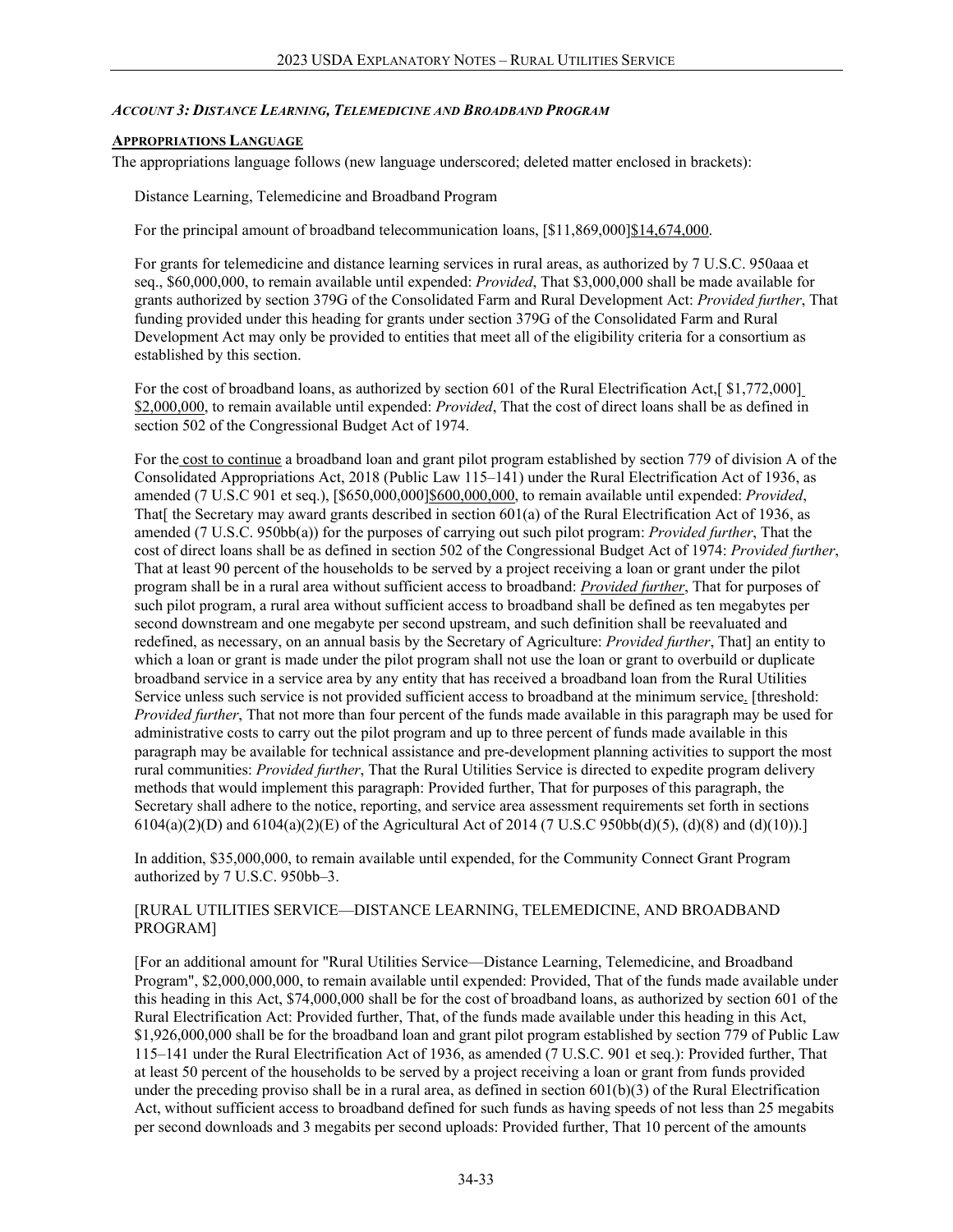made available under this heading in this Act for the pilot program shall be set aside for service areas where at least 90 percent of households to be served by a project receiving a loan or grant are in a rural area without sufficient access to broadband, as defined in the preceding proviso: Provided further, That, to the extent possible, projects receiving funds provided under this heading in this Act for the pilot program must build out service to at least 100 megabits per second downloads and 20 megabits per second uploads: Provided further, That, in administering the pilot program under this heading in this Act, the Secretary of Agriculture may, for purposes of determining entities eligible to receive assistance, consider those communities which are "Areas Rural in Character", as defined in section 343(a)(13)(D) of the Consolidated Farm and Rural Development Act: Provided further, That not more than \$50,000,000 of the funds made available under this heading in this Act for the pilot program may be used for the purpose of the preceding proviso: Provided further, That pole attachment fees and replacements charged by electric cooperatives for the shared use of their utility poles shall be an eligible use of funds provided under this heading in this Act for the pilot program to enable the deployment of broadband in rural areas: Provided further, That the Secretary shall waive any matching funds required for pilot program projects funded from amounts provided under this heading in this Act for Alaska Native Corporations for federally-recognized Tribes, on substantially underserved Trust areas, as defined in 7 U.S.C. 936f(a)(2), and residents of a rural area that was recognized as a colonia as of October 1, 1989, and for projects in which 75 percent of the service area is a persistent poverty county or counties: Provided further, That for purposes of the preceding proviso, the term "persistent poverty counties" means any county that has had 20 percent or more of its population living in poverty over the past 30 years, as measured by the 1990 and 2000 decennial censuses, and 2007–2011 American Community Survey 5–6 year average, or any territory or possession of the United States: Provided further, That, in addition to other funds available for such purpose, not more than four percent of the amounts provided under this heading in this Act shall be for administrative costs to carry out the pilot program and broadband loans: Provided further, That up to three percent of the amounts provided under this heading in this Act shall be for technical assistance and predevelopment planning activities to support rural communities, of which \$5,000,000 shall have a priority for the establishment and growth of cooperatives to offer broadband, which shall be transferred to and merged with the appropriation for "Rural Development, Salaries and Expenses": Provided further, That the Secretary of Agriculture shall collaborate, to the extent practicable, with the Commissioner of the Federal Communications Commission and the Assistant Secretary for Communications and Information at the National Telecommunications and Information Administration to carry out the amounts provided under this heading in this Act for the pilot program: Provided further, That the Secretary may transfer funds provided under this heading in this Act between broadband loans, as authorized by section 601 of the Rural Electrification Act, and the pilot program to accommodate demand: Provided further, That no funds shall be transferred pursuant to the preceding proviso until the Secretary notifies in writing and receives approval from the Committees on Appropriations and Agriculture of both Houses of Congress at least 30 days in advance of the transfer of such funds or the use of such authority: Provided further, That for purposes of the amounts provided under this heading in this Act for the pilot program, the Secretary shall adhere to the notice, reporting, and service area assessment requirements set forth in section 701(a)-(d) of the Rural Electrification Act (7 U.S.C. 950cc(a)-(d)): Provided further, That such amount is designated by the Congress as being for an emergency requirement pursuant to section 4112(a) of H. Con. Res. 71 (115th Congress), the concurrent resolution on the budget for fiscal year 2018, and to section 251(b) of the Balanced Budget and Emergency Deficit Control Act of 1985.]

#### **Change Description**

The first change (lines 4 to 11 of paragraph 4) deletes language related to the percentage of households served that need to be rural. The language is unnecessary as this is already established in the 2018 appropriations (P.L. 115-141) general provision 779. This language is redundant.

The second change (lines 14 to 21 of paragraph 4) deletes the language for the upload and download speed and the administrative and technical assistance set asides. This language is no necessary as this is already established in the 2018 appropriations (P.L. 115-141) general provision 779. This language is redundant.

The third change (lines 1 to 51 of paragraph 5) deletes language form the Infrastructure Investments and Jobs Appropriation Act. This was a one-time funding and the budget is not requesting additional funds for continuing this effort.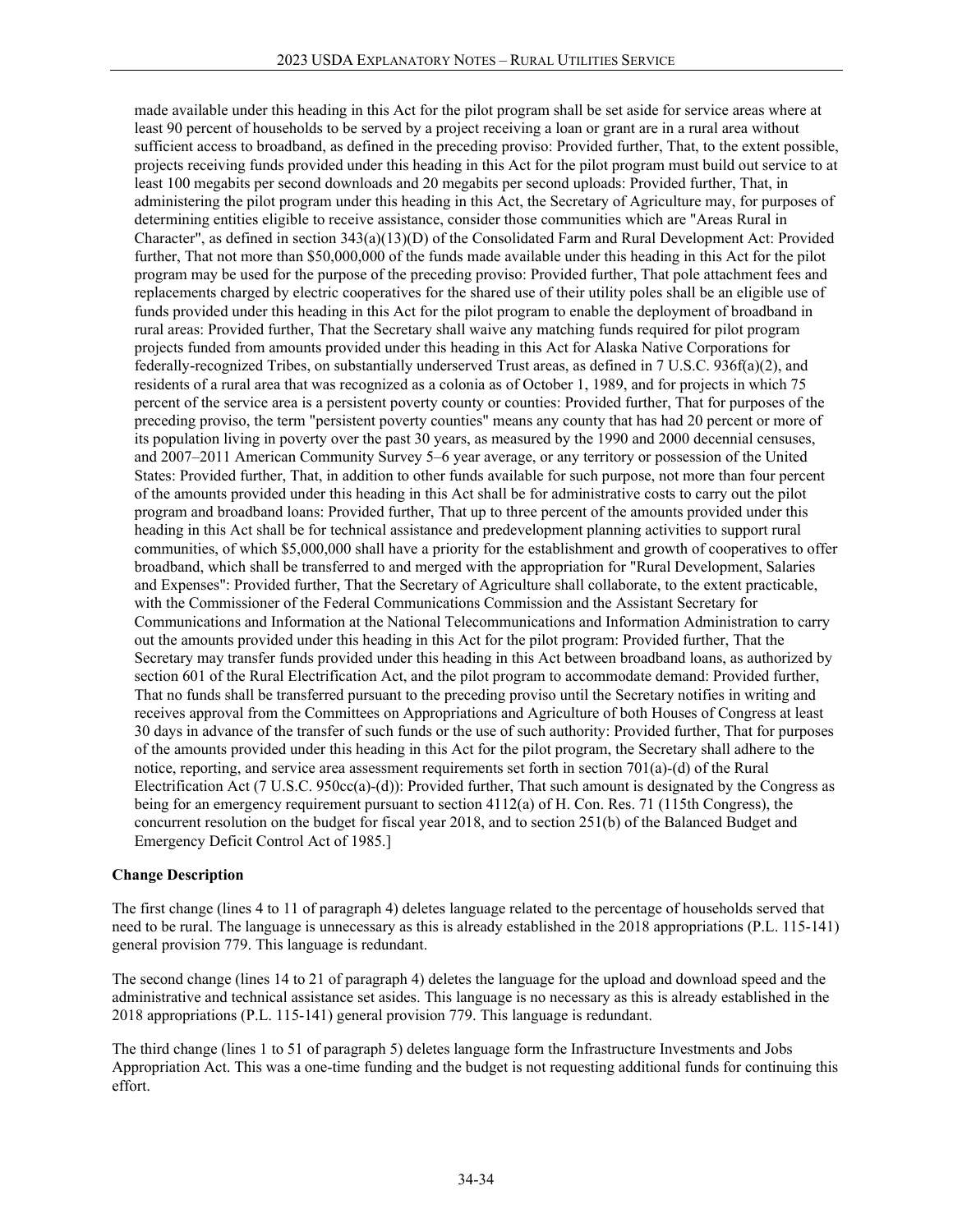# <span id="page-34-0"></span>**LEAD-OFF TABULAR STATEMENT** *Table RUS-41. Lead-Off Tabular Statement (In dollars)*

| Item                    | Grants           | <b>Program Level</b> | Subsidy        |
|-------------------------|------------------|----------------------|----------------|
| Estimate, 2022          | \$2,309,820,000  | \$1,494,414,517      | \$318,180,000  |
| Change in Appropriation | $-1,650,430,000$ | $-1.179.741.003$     | $-280,570,000$ |
| Budget Estimate, 2023   | 659,390,000      | 314,673,514          | 37,610,000     |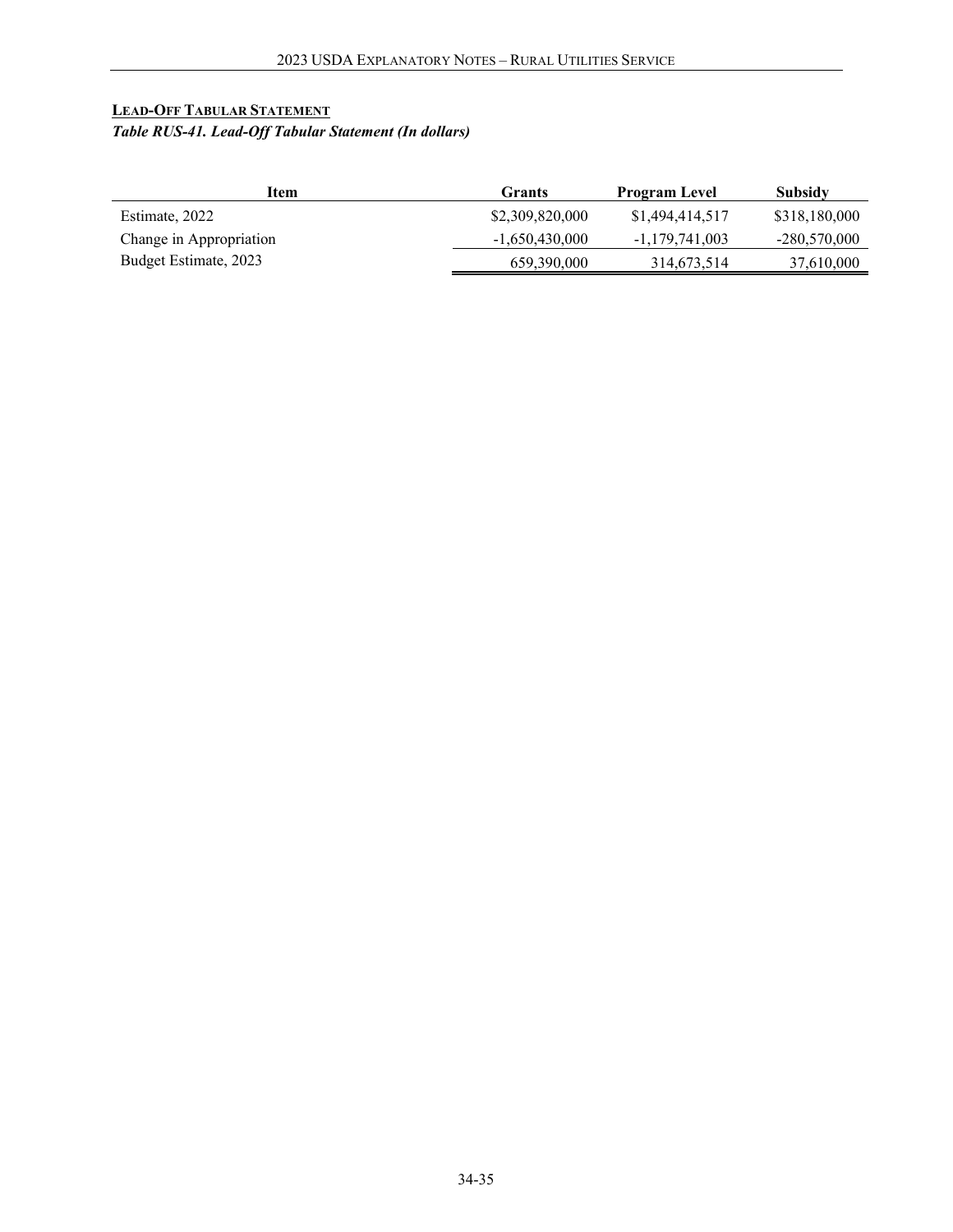# **PROJECT STATEMENT**

*Table RUS-42. Project Statement Appropriations (thousands of dollars)*

<span id="page-35-0"></span>

| <b>Item</b>                                 | 2020<br>Program<br>Level | 2020<br>Actual<br><b>BA</b> | 2021<br>Program<br>Level | 2021<br>Actual<br>BA     | 2022<br>Program<br>Level | 2022<br><b>Estimated</b><br><b>BA</b> | 2023<br>Program<br>Level | 2023<br><b>Estimated</b><br><b>BA</b> | Program<br>Level Inc.<br>or Dec. | <b>Budget</b><br><b>Authority</b><br>Inc. or<br>Dec. | Chg<br><b>Key</b> |
|---------------------------------------------|--------------------------|-----------------------------|--------------------------|--------------------------|--------------------------|---------------------------------------|--------------------------|---------------------------------------|----------------------------------|------------------------------------------------------|-------------------|
| Discretionary Appropriations:               |                          |                             |                          |                          |                          |                                       |                          |                                       |                                  |                                                      |                   |
| Distance Learning and Telemed. (DLT) Grants | \$47,000                 | \$47,000                    | \$57,000                 | \$57,000                 | \$57,000                 | \$57,000                              | \$57,000                 | \$57,000                              |                                  |                                                      | (1)               |
| DLT Delta Healthcare Services Grants        | 3,000                    | 3,000                       | 3,000                    | 3,000                    | 3,000                    | 3,000                                 | 3,000                    | 3,000                                 |                                  |                                                      | (2)               |
| Broadband Direct Treasury Rate Loans        | 11,179                   | 2,000                       | 11,869                   | 2,000                    | 13,396                   | 2,000                                 | 14,674                   | 2,000                                 | $+\$1,278$                       | $\overline{\phantom{0}}$                             | (3)               |
|                                             | 35,000                   | 35,000                      | 35,000                   | 35,000                   | 35,000                   | 35,000                                | 35,000                   | 35,000                                |                                  |                                                      | (4)               |
|                                             | 152,653                  | 152,653                     | 341,730                  | 341,730                  | 341,730                  | 341,730                               | 372,390                  | 372,390                               | $+30,660$                        | $+$ \$30,660                                         | (5)               |
|                                             | 100,000                  | 34,450                      | 100,000                  | 27,470                   | 124,750                  | 27,470                                | 150,000                  | 20,460                                | $+25,250$                        | $-7,010$                                             | (5)               |
|                                             | 75,000                   | 16,898                      | 100,000                  | 24,630                   | 95,317                   | 24,630                                | 150,000                  | 15,150                                | $+54,683$                        | $-9,480$                                             | (5)               |
|                                             | 75,000                   | 75,000                      | 100,000                  | 100,000                  | 100,000                  | 100,000                               | 150,000                  | 150,000                               | $+50,000$                        | $+50,000$                                            | (5)               |
|                                             | 9,000                    | 9,000                       | 15,930                   | 15,930                   | 15,930                   | 15,930                                | 18,000                   | 18,000                                | $+2,070$                         | $+2,070$                                             | (5)               |
|                                             | 12,000                   | 12,000                      | 21,240                   | 21,240                   | 21,240                   | 21,240                                | 24,000                   | 24,000                                | $+2,760$                         | $+2,760$                                             | (5)               |
|                                             | 519,832                  | 387,000                     | 785,769                  | 628,000                  | 807,363                  | 628,000                               | 974,064                  | 697,000                               | $+166,700$                       | $+69,000$                                            |                   |
| Supplemental Appropriations:                |                          |                             |                          |                          |                          |                                       |                          |                                       |                                  |                                                      |                   |
| <b>CARES</b> Act:                           |                          |                             |                          |                          |                          |                                       |                          |                                       |                                  |                                                      |                   |
|                                             | 24,250                   | 24,250                      |                          |                          |                          |                                       |                          |                                       |                                  |                                                      |                   |
|                                             | 750                      | 750                         |                          |                          |                          |                                       |                          |                                       |                                  |                                                      |                   |
|                                             | 97,000                   | 97,000                      |                          |                          |                          |                                       |                          |                                       |                                  |                                                      |                   |
| Broadband ReConnect Grants Admin            | 3,000                    | 3,000                       |                          |                          |                          |                                       |                          |                                       |                                  |                                                      |                   |
| Infrastructure Investment and Jobs Act:     |                          |                             |                          |                          |                          |                                       |                          |                                       |                                  |                                                      |                   |
| Broadband ReConnect 100 % Grants IIJA       |                          |                             |                          |                          | 1,095,920                | 1,095,920                             |                          |                                       | $-1,095,920$                     | $-1,095,920$                                         |                   |
| Broadband ReConnect 100% Loans IIJA         |                          |                             |                          |                          | 300,000                  | 66,060                                |                          |                                       | $-300,000$                       | $-66,060$                                            |                   |
|                                             |                          |                             |                          | $\overline{\phantom{a}}$ | 500,000                  | 129,200                               |                          |                                       | $-500,000$                       | $-129,200$                                           |                   |
| Broadband ReConnect 50% Grants IIJA         |                          |                             |                          | $\overline{\phantom{a}}$ | 500,000                  | 500,000                               |                          | $\overline{\phantom{a}}$              | $-500,000$                       | $-500,000$                                           |                   |
|                                             |                          |                             |                          |                          | 60,000                   | 60,000                                |                          |                                       | $-60,000$                        | $-60,000$                                            |                   |
|                                             |                          |                             |                          | $\overline{\phantom{a}}$ | 80,000                   | 80,000                                |                          |                                       | $-80,000$                        | $-80,000$                                            |                   |
|                                             |                          |                             |                          | $\overline{\phantom{a}}$ | 460,951                  | 68,820                                |                          |                                       | $-460,951$                       | $-68,820$                                            |                   |
|                                             | 125,000                  | 125,000                     |                          |                          | 2,996,871                | 2,000,000                             |                          |                                       | $-2,996,871$                     | $-2,000,000$                                         |                   |
|                                             | 644,832                  | 512,000                     | 785,769                  | 628,000                  | 3,804,235                | 2,628,000                             | 974,064                  | 697,000                               | $-2,830,171$                     | $-1,931,000$                                         |                   |
|                                             | 29,868                   | 14,033                      | 280,116                  | 66,282                   | 130,451                  | 48,400                                | 180,755                  | 39,306                                | $+50,305$                        | $-9,094$                                             |                   |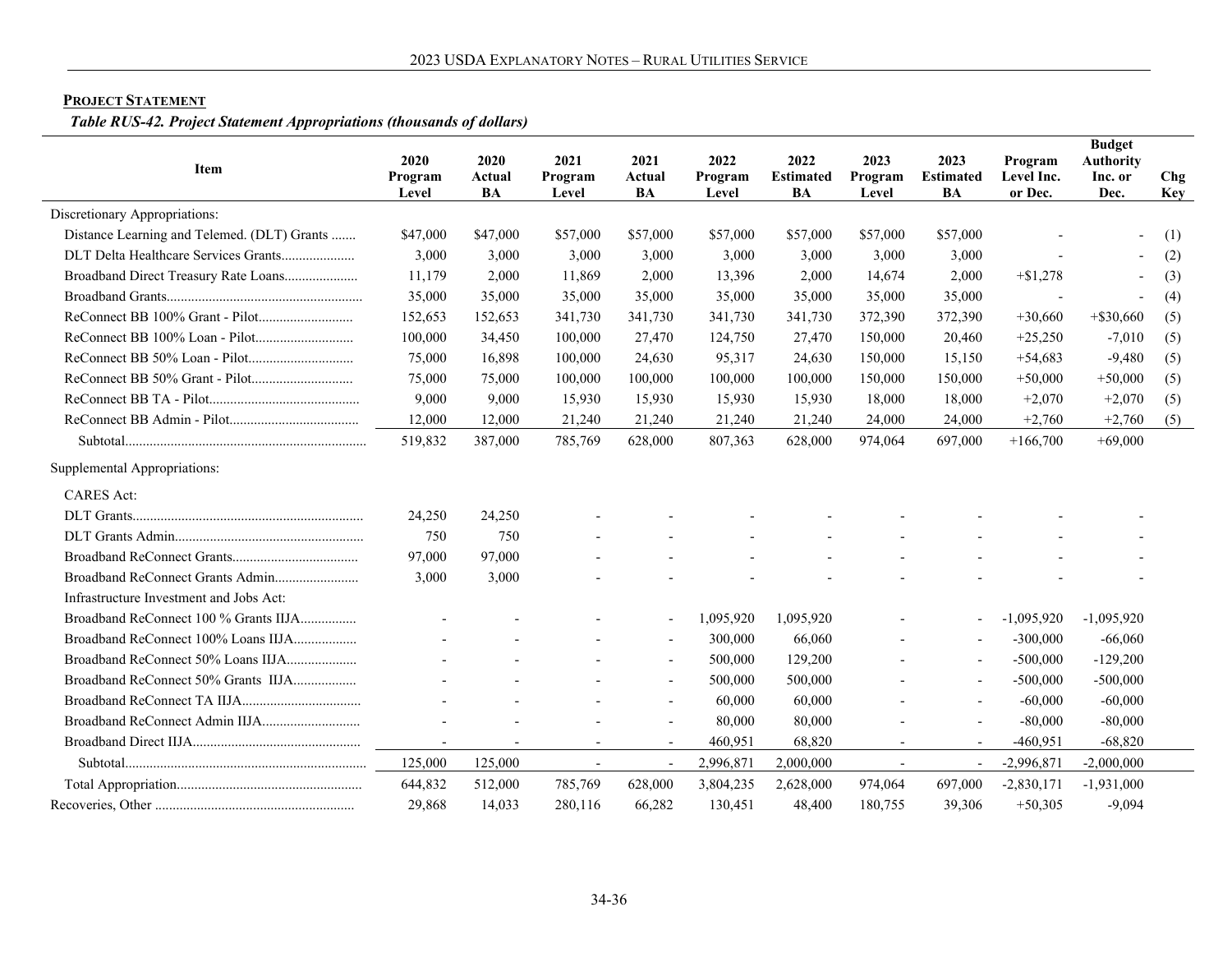| Item | 2020<br>Program<br>Level | 2020<br>Actual<br>BA | 2021<br>Program<br>Level | 2021<br>Actual<br>BA | 2022<br>Program<br>Level | 2022<br><b>Estimated</b><br>BA | 2023<br>Program<br>Level | 2023<br><b>Estimated</b><br>BA | Program<br>Level Inc.<br>or Dec. | <b>Budget</b><br><b>Authority</b><br>Inc. or<br>Dec. | Chg<br>Key |
|------|--------------------------|----------------------|--------------------------|----------------------|--------------------------|--------------------------------|--------------------------|--------------------------------|----------------------------------|------------------------------------------------------|------------|
|      | ,188,477                 | 741,851              | 836,293                  | 527,099              | 1,636,306                | 993,935                        | 4,925,327                | 2,461,680                      | $+3,289,021$                     | $+1,467,745$                                         |            |
|      | 1,863,177                | 1,267,884            | 1,902,179                | .381<br>.221         | 5,570,991                | 3,670,335                      | 6,080,146                | 3,197,986                      | 509,154                          | $-472,349$                                           |            |
|      |                          |                      |                          | $-5,492$             |                          |                                |                          |                                |                                  |                                                      |            |
|      |                          |                      | $\overline{\phantom{0}}$ | $-12,000$            |                          | -4,489                         |                          |                                |                                  | $+4,489$                                             |            |
|      | $-830,228$               | -527,099             | $-1,636,306$             | -993,935             | $-3,750,936$             | $-2,461,680$                   | $-427,412$               | $-325,686$                     | $+3,323,524$                     | $+2,135,994$                                         |            |
|      | 1,032,948                | 740,785              | 265,873                  | 209,953              | 1,820,055                | .204,166                       | 5,652,733                | 2.872.300                      | $+3,832,678$                     | $+1,668,134$                                         |            |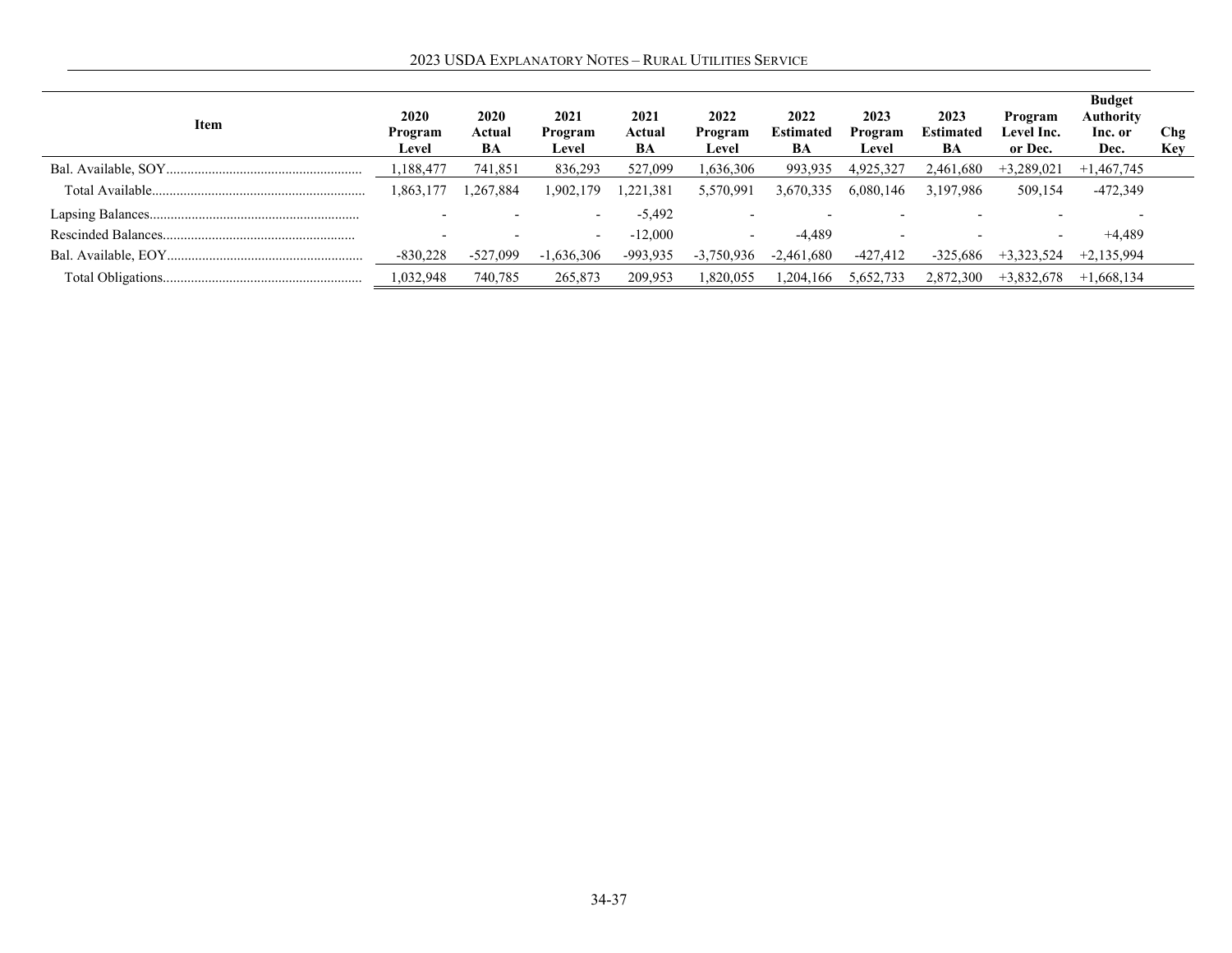# *Table RUS-43. Project Statement Obligations (thousands of dollars)*

| Item                                                         | 2020<br>Program<br>Level | 2020<br>Actual<br>BA     | 2021<br>Program<br>Level | 2021<br>Actual<br>BA     | 2022<br>Program<br>Level | 2022<br><b>Estimated</b><br><b>BA</b> | 2023<br>Program<br>Level | 2023<br><b>Estimated</b><br>BA | Program<br>Level Inc.<br>or Dec. | <b>Budget</b><br><b>Authority</b><br>Inc. or<br>Dec. |
|--------------------------------------------------------------|--------------------------|--------------------------|--------------------------|--------------------------|--------------------------|---------------------------------------|--------------------------|--------------------------------|----------------------------------|------------------------------------------------------|
| Discretionary Obligations:                                   |                          |                          |                          |                          |                          |                                       |                          |                                |                                  |                                                      |
| Distance Learning and Telemedicine (DLT) Grants              | \$59,635                 | \$59,635                 | \$68,171                 | \$68,171                 | \$67,700                 | \$67,700                              | \$66,100                 | \$66,100                       | $-$1,600$                        | $-$1,600$                                            |
|                                                              | 6,131                    | 6,131                    | 3,000                    | 3,000                    | \$3,250                  | 3,250                                 | \$3,100                  | 3,100                          | $-150$                           | $-150$                                               |
|                                                              | $\overline{a}$           | $\overline{a}$           | $\overline{\phantom{a}}$ | $\overline{a}$           | \$18,419                 | 2,750                                 | \$16,141                 | 2,200                          | $-2,278$                         | $-550$                                               |
|                                                              | 15,773                   | 15,773                   | 49,981                   | 49,981                   | \$52,200                 | 52,200                                | \$38,800                 | 38,800                         | $-13,400$                        | $-13,400$                                            |
|                                                              | 282,015                  | 282,015                  | 19,287                   | 19,287                   | \$523,361                | 523,361                               | \$492,000                | 492,000                        | $-31,361$                        | $-31,361$                                            |
|                                                              | 110,276                  | 37,990                   | $\overline{a}$           | $\overline{\phantom{a}}$ | \$657,638                | 144,812                               | \$469,208                | 64,000                         | $-188,429$                       | $-80,812$                                            |
|                                                              | 283,822                  | 63,945                   | 74,193                   | 18,274                   | \$117,845                | 30,451                                | \$397,030                | 40,100                         | $+279,185$                       | $+9,649$                                             |
|                                                              | 159,384                  | 159,384                  | 13,607                   | 13,607                   | \$192,582                | 192,582                               | \$225,000                | 225,000                        | $+32,418$                        | $+32,418$                                            |
|                                                              | 5,810                    | 5,810                    | 890                      | 890                      | \$30,769                 | 30,769                                | \$28,000                 | 28,000                         | $-2,769$                         | $-2,769$                                             |
| ReConnect BB Admin - Pilot (Exp Trfr to S&E)                 | 9,496                    | 9,496                    | 14                       | 14                       | \$33,226                 | 33,226                                | \$35,000                 | 35,000                         | $+1,774$                         | $+1,774$                                             |
|                                                              | 11,906                   | 11,906                   | 446                      | 446                      | 1,047                    | 1,047                                 |                          |                                | $-1,047$                         | $-1,047$                                             |
|                                                              | 944,249                  | 652,085                  | 229,590                  | 173,670                  | 1,698,038                | 1,082,149                             | \$1,770,379              | 994,300                        | $+72,341$                        | $-87,849$                                            |
| Supplemental Obligations:<br><b>CARES</b> Act:<br><b>DLT</b> |                          |                          |                          |                          |                          |                                       |                          |                                |                                  |                                                      |
|                                                              |                          | $\overline{\phantom{a}}$ | 24,233                   | 24,233                   | 17                       | 17                                    |                          |                                | $-17$                            | $-17$                                                |
|                                                              | 750                      | 750                      |                          |                          |                          |                                       |                          |                                |                                  |                                                      |
|                                                              | 84,950                   | 84,950                   | 12,050                   | 12,050                   |                          |                                       |                          |                                |                                  |                                                      |
| ReConnect BB Grants Admin (Exp Trfr to S&E)                  | 3,000                    | 3,000                    |                          |                          |                          |                                       |                          |                                |                                  |                                                      |
| Infrastructure Investment and Jobs Act:                      |                          |                          |                          |                          |                          |                                       |                          |                                |                                  |                                                      |
|                                                              |                          |                          |                          |                          | 89,000                   | 89,000                                | 1,006,920                | 1,006,920                      | $+917,920$                       | $+917,920$                                           |
|                                                              |                          |                          |                          |                          | $\overline{a}$           |                                       | 484,311                  | 66,060                         | $+484,311$                       | $+66,060$                                            |
|                                                              |                          |                          |                          |                          |                          |                                       | 1,279,208                | 129,200                        | $+1,279,208$                     | $+129,200$                                           |
|                                                              |                          |                          |                          |                          |                          | $\overline{\phantom{a}}$              | 500,000                  | 500,000                        | $+500,000$                       | $+500,000$                                           |
|                                                              |                          |                          |                          |                          | 11,000                   | 11,000                                | 49,000                   | 49,000                         | $+38,000$                        | $+38,000$                                            |
|                                                              |                          |                          |                          |                          | 22,000                   | 22,000                                | 58,000                   | 58,000                         | $+36,000$                        | $+36,000$                                            |
|                                                              |                          |                          |                          |                          |                          |                                       | 504,916                  | 68,820                         | $+504,916$                       | $+68,820$                                            |
| Subtotal Supp                                                | 88,700                   | 88,700                   | 36,283                   | 36,283                   | 122,017                  | 122,017                               | 3,882,354                | 1,878,000                      | $+3,760,337$                     | $+1,755,983$                                         |
|                                                              | 1,032,948                | 740,785                  | 265,873                  | 209,953                  | 1,820,055                | 1,204,166                             | 5,652,733                | 2,872,300                      | 3,832,678                        | 1,668,134                                            |
|                                                              |                          |                          |                          |                          |                          |                                       |                          |                                |                                  |                                                      |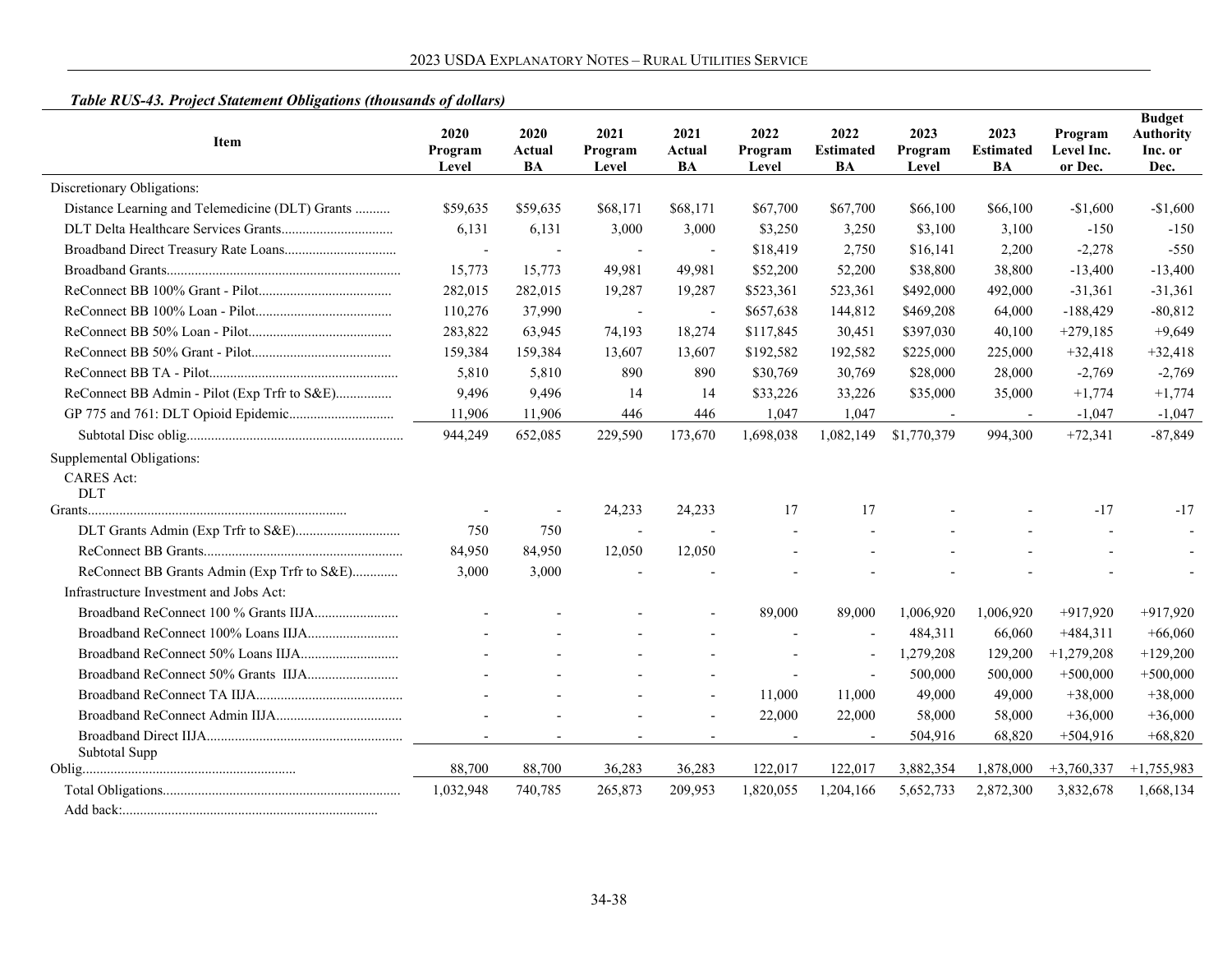| Item                                            | 2020<br>Program<br>Level | 2020<br>Actual<br><b>BA</b> | 2021<br>Program<br>Level | 2021<br>Actual<br><b>BA</b> | 2022<br>Program<br>Level | 2022<br><b>Estimated</b><br>BA | 2023<br>Program<br>Level | 2023<br><b>Estimated</b><br>BA | Program<br>Level Inc.<br>or Dec. | <b>Budget</b><br><b>Authority</b><br>Inc. or<br>Dec. |
|-------------------------------------------------|--------------------------|-----------------------------|--------------------------|-----------------------------|--------------------------|--------------------------------|--------------------------|--------------------------------|----------------------------------|------------------------------------------------------|
|                                                 | $\overline{\phantom{a}}$ | $\sim$                      | $\sim$                   | 5,492                       | $\sim$                   | $\sim$                         | $\overline{\phantom{a}}$ | $\overline{a}$                 | $\overline{a}$                   |                                                      |
|                                                 |                          |                             |                          | 12,000                      |                          | 4,489                          |                          |                                |                                  | $-4,489$                                             |
| Balances Available, EOY:                        |                          |                             |                          |                             |                          |                                |                          |                                |                                  |                                                      |
| Distance Learning and Telemedicine (DLT) Grants | 9.189                    | 9,189                       | 6.918                    | 6,918                       | 3,783                    | 3,783                          | 1,113                    | 1,113                          | $-2,670$                         | $-2,670$                                             |
|                                                 |                          |                             | 327                      | 327                         | 355                      | 355                            | 491                      | 491                            | $+136$                           | $+136$                                               |
|                                                 | 81,550                   | 14,589                      | 49,549                   | 7,398                       | 61,083                   | 4,630                          | 43,747                   | 6,531                          | $-17,336$                        | $+1,901$                                             |
|                                                 | 35,639                   | 35,639                      | 22,422                   | 22,422                      | 6,637                    | 6,637                          | 4,040                    | 4,040                          | $-2,597$                         | $-2,597$                                             |
|                                                 | 192,073                  | 192,073                     | 523,361                  | 523,361                     | 348,806                  | 348,806                        | 234,857                  | 234,857                        | $-113,949$                       | $-113,949$                                           |
|                                                 | 301,131                  | 103,740                     | 657,638                  | 144,812                     | 174,169                  | 38,352                         | 15,976                   | 3,518                          | $-158,193$                       | $-34,834$                                            |
|                                                 | 50,055                   | 11,277                      | 117,845                  | 30,451                      | 135,000                  | 34,884                         | 70,190                   | 18,137                         | $-64,810$                        | $-16,747$                                            |
|                                                 | 95,616                   | 95,616                      | 192,582                  | 192,582                     | 108,458                  | 108,458                        | 40,224                   | 40,224                         | $-68,234$                        | $-68,234$                                            |
|                                                 | 15,729                   | 15,729                      | 30,769                   | 30,769                      | 15,930                   | 15,930                         | 5,930                    | 5,930                          | $-10,000$                        | $-10,000$                                            |
|                                                 | 12,000                   | 12,000                      | 33,226                   | 33,226                      | 21,240                   | 21,240                         | 10,240                   | 10,240                         | $-11,000$                        | $-11,000$                                            |
|                                                 |                          |                             |                          | $\overline{\phantom{a}}$    | 1,006,920                | 1,006,920                      |                          |                                | $-1,006,920$                     | $-1,006,920$                                         |
|                                                 |                          |                             |                          |                             | 300,000                  | 66,060                         |                          |                                | $-300,000$                       | $-66,060$                                            |
|                                                 |                          |                             |                          |                             | 500,000                  | 129,200                        |                          |                                | $-500,000$                       | $-129,200$                                           |
|                                                 |                          |                             |                          |                             | 500,000                  | 500,000                        |                          |                                | $-500,000$                       | $-500,000$                                           |
|                                                 |                          |                             |                          |                             | 49,000                   | 49,000                         |                          |                                | $-49,000$                        | $-49,000$                                            |
|                                                 |                          |                             |                          |                             | 460,951                  | 68,820                         |                          |                                | $-460,951$                       | $-68,820$                                            |
|                                                 |                          |                             |                          |                             | 58,000                   | 58,000                         |                          |                                | $-58,000$                        | $-58,000$                                            |
|                                                 | 342                      | 342                         | 1,047                    | 1,047                       |                          |                                |                          |                                |                                  |                                                      |
|                                                 | 24,250                   | 24,250                      | 17                       | 17                          |                          |                                |                          |                                |                                  |                                                      |
|                                                 | 12,050                   | 12,050                      |                          |                             |                          |                                |                          |                                |                                  |                                                      |
|                                                 | 604                      | 604                         | 604                      | 604                         | 604                      | 604                            | 604                      | 604                            |                                  |                                                      |
|                                                 | 830,228                  | 527,099                     | 1,636,306                | 993,935                     | 3,750,936                | 2,461,680                      | 427,412                  | 325,686                        | $-3,323,524$                     | $-2,135,994$                                         |
|                                                 | 1,863,177                | 1,267,884                   | 1,902,179                | 1,221,381                   | 5,570,991                | 3,670,335                      | 6,080,146                | 3,197,986                      | 509,154                          | $-472,349$                                           |
| Less:                                           |                          |                             |                          |                             |                          |                                |                          |                                |                                  |                                                      |
|                                                 | $-29,868$                | $-14,033$                   | $-280,116$               | $-66,282$                   | $-130,451$               | $-48,400$                      | $-180,755$               | $-39,306$                      | $-50,305$                        | 9,094                                                |
|                                                 | $-1,188,477$             | $-741,851$                  | $-836,293$               | $-527,099$                  | $-1,636,306$             | -993,935                       | $-4,925,327$             | $-2,461,680$                   | $-3,289,021$                     | $-1,467,745$                                         |
|                                                 | 644,832                  | 512,000                     | 785,769                  | 628,000                     | 3,804,235                | 2,628,000                      | 974,064                  | 697,000                        | $-2,830,171$                     | $-1,931,000$                                         |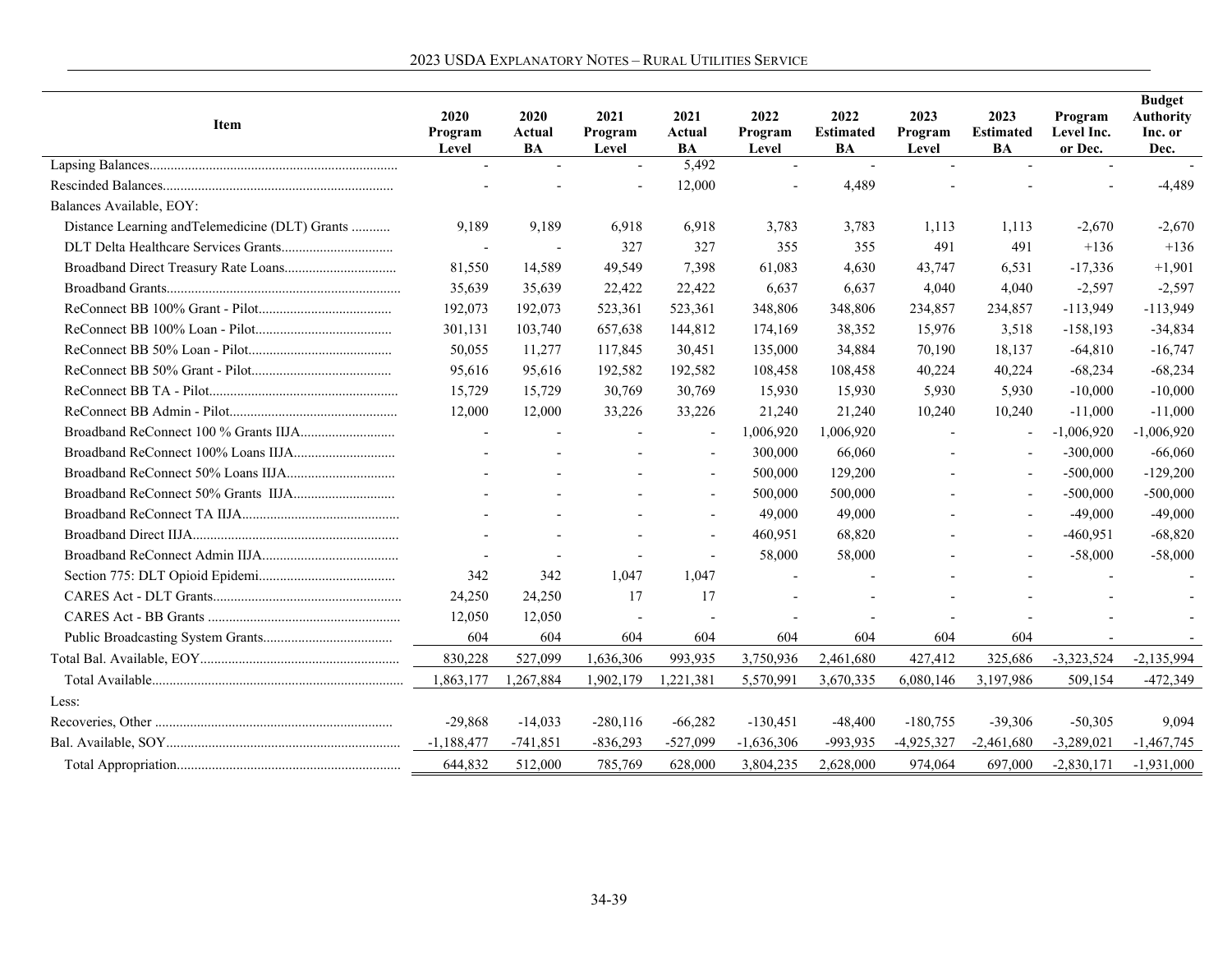# **Distance learning, Telemedicine and Broadband program**

(1) No change for Distance Learning and Telemedicine Grants (\$57,000,000 available in 2022).

This program is designed specifically to meet the educational and health care needs of rural America by providing grants for advanced telecommunications technologies that provide enhanced learning and health care opportunities for rural residents. Telemedicine can help hospitals meet operational and financial challenges by helping to increase volume, improve quality, and save on staffing costs. Even small rural hospitals can expand to provide highly specialized health services and expertise without the tremendous costs of incentivizing and relocating specialty physicians. The requested funding will enable the Agency to finance telemedicine projects to help address the Nation's opioid epidemic and finance distance learning projects that help address the Nation's need for additional science, technology, engineering and mathematics (STEM) educational resources.

Continuation of the program is critical because:

- Telemedicine and distance learning are critical services in rural America; and
- Many communities in rural America lag in educational performance and many residents live in medically underserved counties.

Millions of Americans in rural areas have limited access to healthcare and educational services and very few private sector providers would likely even consider working in the rural sector. For many small communities that are currently underserved, lower-income and extremely rural, RUS represents the primary financial assistance available. If the program was not funded the ability of rural Americans to access critical telemedicine and distance learning services would diminish.

The funding request of \$57 million for 2023 is projected to provide distance learning and telemedicine services through approximately 88 projects that will provide healthcare and educational access in unserved or underserved rural communities.

Over the last ten years the Distance Learning, Telemedicine and Broadband Programs (DLTB) obligated \$405 million through 982 distance learning and telemedicine grants throughout the Nation. In that time, the top three funded states have been Oklahoma with \$38.9 million, followed by Mississippi with \$32.4 million, and Georgia with \$22.6 million. Funding for distance learning and telemedicine grants helps rural communities use the unique capabilities of telecommunications to connect to each other and to the world, overcoming the effects of remoteness and low population density.

The DLT Program supports rural schools and learning centers gain access to improved educational resources. Distance learning projects provide funding for Internet-based educational services in schools and libraries and promote confidence in, and understanding of, the Internet and its benefits to students and young entrepreneurs. Grants through this program are also being used to address the nation's need for additional science, technology, engineering and mathematics (STEM) educational resources.

Funding enables RD to finance telemedicine projects to help address the Nation's opioid epidemic. By statute, 20 percent of the funding for this program will be set aside for projects related to opioids.

# (2) No change for Delta Healthcare Grants (\$3,000,000 available in 2022).

This program provides grant funds for developing health care services, health care cooperatives, health education programs, and public health-related facilities in the Delta Region. This program supports RD's Strategic Goal of improving the quality of life in rural America by enhancing the ability of rural businesses to succeed by providing access to enhanced healthcare. These grants are targeted to a consortium of regional institutions of higher education, academic health and research institutes, and economic development entities in the region that have experience in addressing health care issues.

(3) An increase of \$1,278,000 for Broadband Treasury Direct Loan program (\$13,396,000 available in 2022).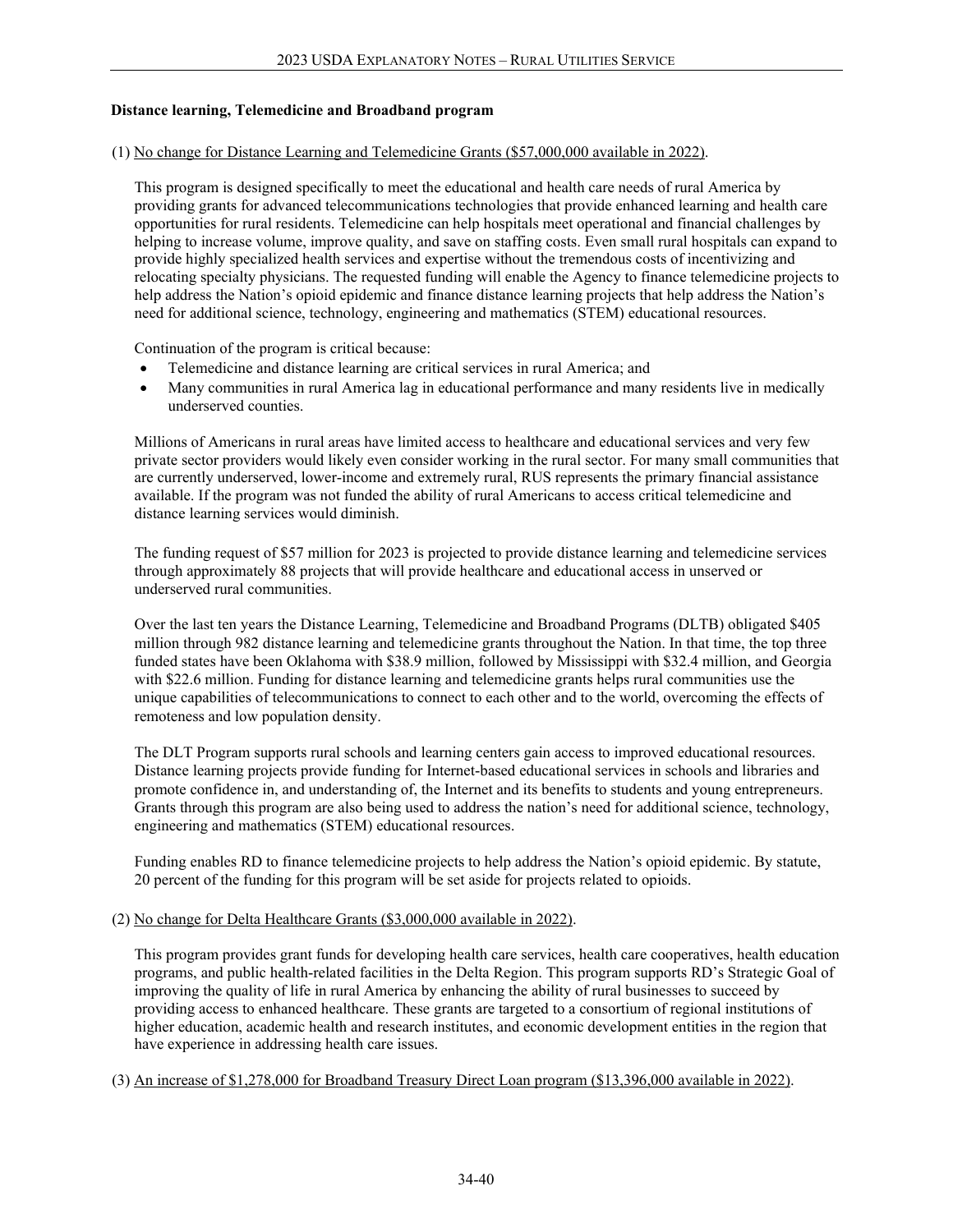This program provides funds for direct broadband telecommunications treasury rate loans on a technology neutral basis (any technology that meets the performance requirements can be funded and no technology is given preference over another), for the costs of construction, improvement, and acquisition of facilities and equipment to provide broadband service to eligible rural communities. These loans are available to cooperative, nonprofit, limited dividend or mutual associations, limited liability companies, Indian tribes and tribal organizations, and commercial organizations. In addition to the activities and functions specifically described in the budget request, current year and budget year base funds will be used to carry out activities and functions consistent with the full range of authorities and activities delegated to the agency.

Continuation of the program is critical because:

- Projects provide residents of rural America with access to high-speed internet services; and
- Internet service is essential for the economic and social development of rural communities and provides opportunity to compete in the global economy.

Base funding supports the USDA Strategic Goal of assisting rural communities to create prosperity so that they are self-sustaining, repopulating and economically thriving. The program also supports RD's Strategic Goal of improving the quality of life in rural America by enhancing the ability of rural businesses to succeed by providing access to modern telecommunications.

From 2011 to 2019, the Broadband Treasury Direct Loans Program obligated \$264.7 million through nine direct loans providing last mile services.

The 2023 funding will be used to support approximately one broadband loan for the deployment of broadband infrastructure.

#### (4) No change for Broadband Community Connect Grants (\$35,000,000 available in 2022).

This program funds eligible entities that provide public access to broadband in otherwise un-served communities. Funds must be used to deploy broadband service and offer free broadband service to critical community facilities for two years.

Continuation of the program is critical because:

- Projects funded by these grants will be used in areas that will never have access if grant funds are not available; and
- Targeting unserved communities that lack traditional investment opportunities with grant funds is the only way to ensure these economically challenged rural communities are served.

Over the last ten years the Community Connect Grant Program obligated \$179 million through 107 community connect grants across the Nation. In that time, the top three funded states have been Virginia with \$36.8 million, followed by Oklahoma with \$30.4 million, and Minnesota with \$14.1 million. The projects funded through the Community Connect Program help rural residents tap into the enormous potential of the Internet for jobs, education, healthcare, public safety, and community development.

Funding for the broadband telecommunications grant program will continue to provide residents in rural America with essential high-speed Internet services. The funding request of \$35 million for 2023 is expected to support approximately 13 broadband grants that will provide broadband access in rural communities where service is primarily unavailable.

# (5a) An increase of \$165,423,000 for ReConnect Pilot Program level (\$698,967,000 available in 2022).

This program was established by the Consolidated Appropriations Act of 2018, to conduct a new broadband loan and grant pilot program under the Rural Electrification Act (7 U.S.C. 901 et seq.) to fund broadband-capable infrastructure in rural communities of 20,000 or less where at least 90 percent of the households to be served are without sufficient access to broadband, provided that funds shall not be used to overbuild or duplicate broadband expansion efforts of any entity that has received a broadband loan from RUS. A wide variety of entities are eligible for funding, including incumbent and competitive rural telephone and broadband service providers, rural electric cooperatives, private firms (but not sole proprietors or partnerships), nonprofits and government bodies.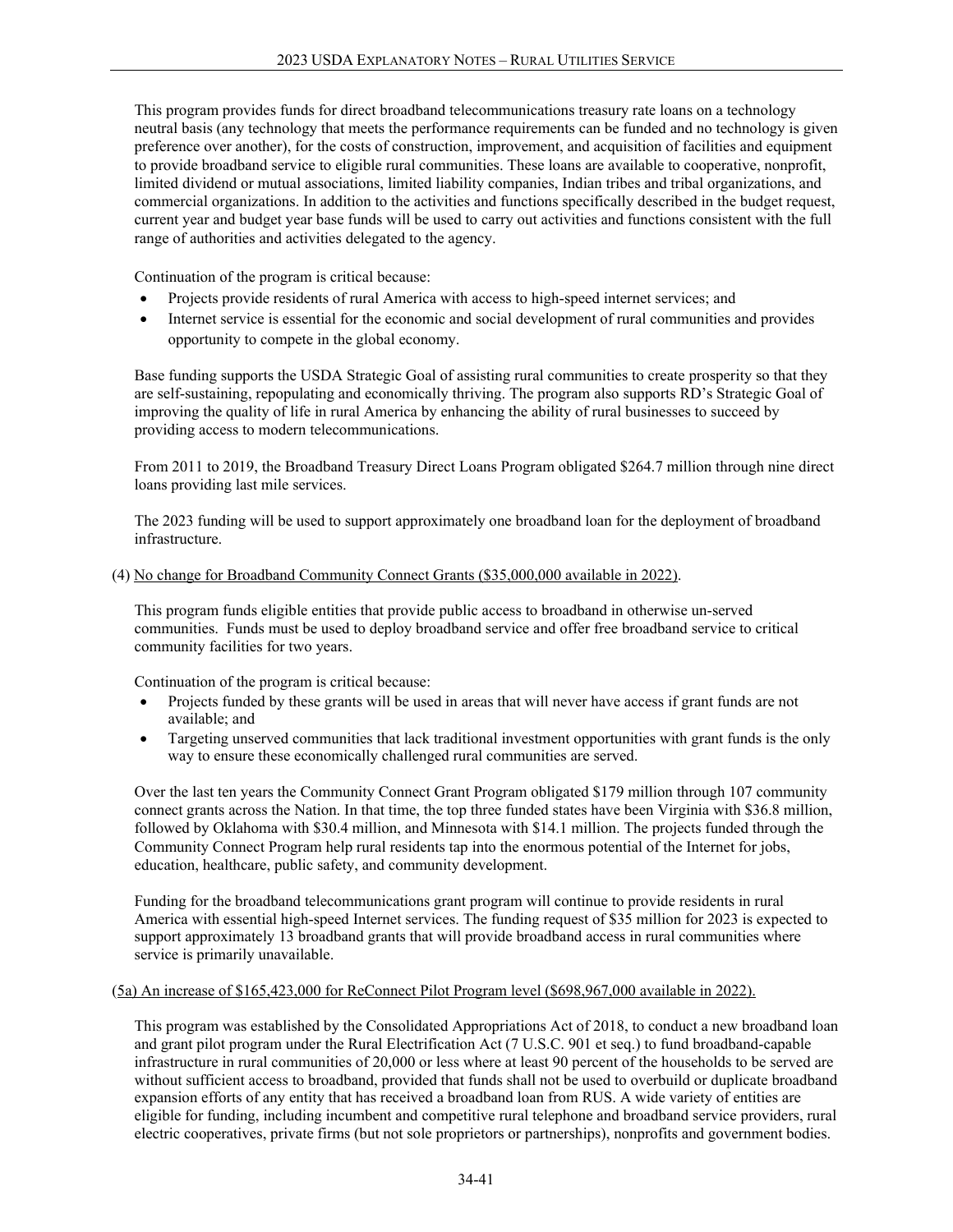The ReConnect Program expands customer service by providing borrowers with three separate funding categories to choose from: 100 percent loan, 50 percent loan / 50 percent grant, or 100 percent grant for a broad menu of services to finance broadband in rural communities, with a priority for tribal lands. The funding enhances rural prosperity through access to capital that is often not available from the private sector and provides for broadband infrastructure deployment projects at reasonable rates and terms so that rural communities are affordable places to live, private sector businesses can expand, and farms can reach their potential.

Continuation of the program is critical because:

- Projects funded by this program facilitate broadband deployment in areas of rural America, particularly tribal lands, that currently don't have sufficient access to broadband,
- This program generates private sector investment to deploy broadband infrastructure to provide high-speed internet connectivity to as many rural premises as possible, including homes, community facilities for healthcare and public safety, schools, libraries, farms, ranches, factories, and other production sites; and
- This program creates good paying jobs in rural areas, helping rebuild the economy.

The overwhelming majority of projects funded under Telecom programs in the last five years have proposed to deploy a Fiber-to-the-Premise (FTTP) network. This is not surprising because many rural telecommunications providers and electric cooperatives have demonstrated a preference to deploy fiber-based networks. Such facilities can operate for 20 to 30 years into the future, in contrast to wireless networks whose equipment must be replaced every 3 to 5 years. Additionally, FTTP systems are capable of delivering speeds over 1 Gig to endusers.

In 2021, the ReConnect program obligated over \$12 million in grant funds through the CARES Act to support two projects. These projects were in Utah, with a grant of \$7.5 million, and in Texas, with a grant of \$4.4 million. These grants will provide funds for high-speed broadband infrastructure.

Administrative funds provided for within the program authorization will cover the additional staffing and IT enhancements needed to implement and grow the program. If the requested increase is not provided rural providers will have fewer options to fund broadband service in rural communities and USDA may not be able to offer a full menu of services to finance the need for rural broadband service. These funds will support 16 FTEs and \$14 million in IT investments related to the deployment of this program.

#### (5b) An increase of \$69,000,000 for ReConnect Pilot Program (\$531,000,000 available in 2022).

This increase in budget authority for this account support the loan level requested for FY 2023.This budget authority will support loans, grants and loan/grant combination as well as funding for technical assistance and administrative cost. This program demand continues to increase as the program gets funded every year.

### <span id="page-41-0"></span>**GEOGRAPHIC BREAKDOWN OF OBLIGATIONS**

*Table RUS-44. Distance Learning and Telecommunications Grants Geographic Breakdown of Obligations (thousands of dollars)*

| <b>State/Territory/Country</b> | 2020<br>Actual | 2021<br>Actual | 2022<br><b>Estimated</b> | 2023<br><b>Estimated</b> |
|--------------------------------|----------------|----------------|--------------------------|--------------------------|
| Alabama                        | \$2,877        | \$2,933        |                          |                          |
| Alaska                         | 4,360          | 3,406          |                          |                          |
| Arizona                        | 1,277          | 716            |                          |                          |
| Arkansas                       |                | 2,515          |                          |                          |
| California                     | 957            | 1,129          |                          |                          |
| Colorado                       | 985            |                |                          |                          |
| Florida                        | 1,012          | 161            |                          |                          |
| Georgia                        | 1,941          | 2,755          |                          |                          |
| Hawaii                         |                | 125            |                          |                          |
| Idaho                          | 575            | 751            |                          |                          |
| Illinois                       | 4,169          | 4,574          |                          |                          |
| Indiana                        |                | 847            |                          |                          |
| Iowa                           | 615            | 798            |                          |                          |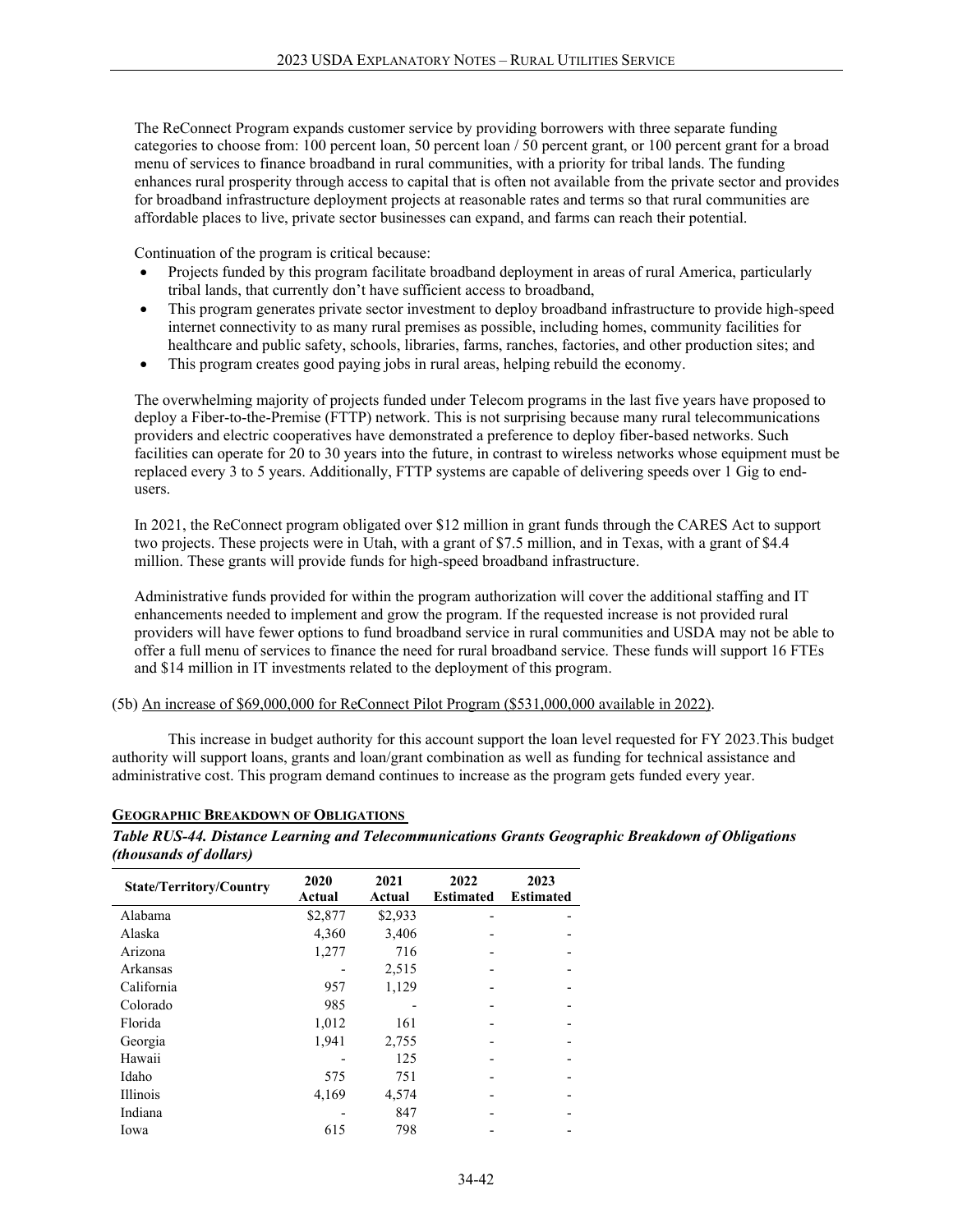| <b>State/Territory/Country</b> | 2020   | 2021   | 2022             | 2023             |
|--------------------------------|--------|--------|------------------|------------------|
|                                | Actual | Actual | <b>Estimated</b> | <b>Estimated</b> |
| Kansas                         | 3,121  | 2,820  |                  |                  |
| Kentucky                       | 1,717  | 3,776  |                  |                  |
| Louisiana                      | 4,664  | 1,706  |                  |                  |
| Maine                          | 1,000  | 4,309  |                  |                  |
| Maryland                       | 430    | 57     |                  |                  |
| Michigan                       | 669    | 787    |                  |                  |
| Minnesota                      |        | 374    |                  |                  |
| Mississippi                    | 2,477  | 2,420  |                  |                  |
| Missouri                       | 1,912  | 903    |                  |                  |
| Montana                        |        | 153    |                  |                  |
| Nebraska                       |        | 517    |                  |                  |
| Nevada                         | 978    | 244    |                  |                  |
| New Hampshire                  | 181    | 995    |                  |                  |
| New Mexico                     |        | 601    |                  |                  |
| New York                       | 1,612  | 89     |                  |                  |
| North Carolina                 | 4,206  | 3,579  |                  |                  |
| North Dakota                   | 84     |        |                  |                  |
| Ohio                           | 1,172  | 3,153  |                  |                  |
| Oklahoma                       | 969    | 2,547  |                  |                  |
| Oregon                         | 147    | 107    |                  |                  |
| Pennsylvania                   | 2,798  | 1,532  |                  |                  |
| South Carolina                 | 2,031  | 2,760  |                  |                  |
| South Dakota                   | 985    |        |                  |                  |
| Tennessee                      | 1,990  | 2,944  |                  |                  |
| Texas                          | 1,945  | 3,789  |                  |                  |
| Utah                           |        | 234    |                  |                  |
| Vermont                        | 466    |        |                  |                  |
| Virgin Islands                 | 723    |        |                  |                  |
| Virginia                       | 2,588  | 1,261  |                  |                  |
| Washington                     | 1,000  | 1,990  |                  |                  |
| West Virginia                  |        | 3,602  |                  |                  |
| Wisconsin                      | 1,000  | 213    |                  |                  |
| Distribution Unknown           |        |        | \$67,700         | \$66,100         |
| Obligations                    | 59,635 | 68,171 | 67,700           | 66,100           |

| Table RUS-45. Distance Learning and Telemedicine Delta Health Service Grants Geographic Breakdown of |  |  |
|------------------------------------------------------------------------------------------------------|--|--|
| <i><b>Obligations (thousands of dollars)</b></i>                                                     |  |  |

| <b>State/Territory/Country</b> | 2020<br>Actual | 2021<br>Actual | 2022<br><b>Estimated</b> | 2023<br><b>Estimated</b> |
|--------------------------------|----------------|----------------|--------------------------|--------------------------|
| Arkansas                       | \$1,000        | \$1,930        |                          |                          |
| <b>Illinois</b>                | 895            |                |                          |                          |
| Kentucky                       | 1,433          | 182            |                          |                          |
| Mississippi                    | 2,803          |                |                          |                          |
| Tennessee                      |                | 887            |                          |                          |
| Distribution Unknown           |                |                | \$3,250                  | \$3,100                  |
| Obligations                    | 6.131          | 3,000          | 3,250                    | 3,100                    |

*Table RUS-46. Direct Broadband Telecommunications Treasury Rate Loans Geographic Breakdown of Obligations (thousands of dollars)*

| <b>State/Territory/Country</b> | 2020<br>Actual           | 2021<br>Actual           | 2022<br><b>Estimated</b> | 2023<br><b>Estimated</b> |
|--------------------------------|--------------------------|--------------------------|--------------------------|--------------------------|
| Distribution Unknown           | -                        | $\overline{\phantom{a}}$ | \$18,419                 | \$16,141                 |
| Obligations                    | $\overline{\phantom{0}}$ | $\overline{\phantom{a}}$ | 18.419                   | 16.141                   |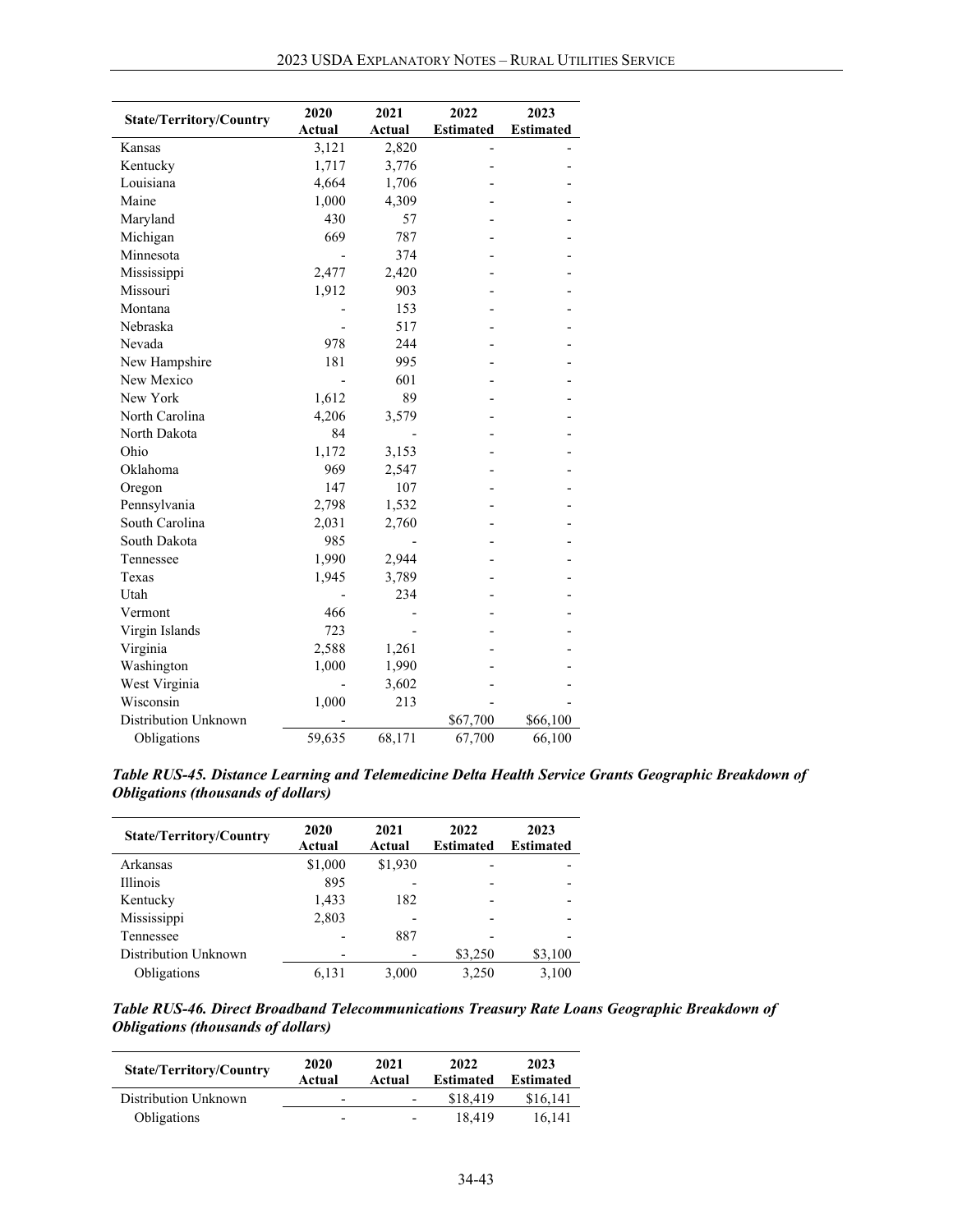| <b>State/Territory/Country</b> | 2020<br>Actual | 2021<br>Actual | 2022<br><b>Estimated</b> | 2023<br><b>Estimated</b> |
|--------------------------------|----------------|----------------|--------------------------|--------------------------|
|                                |                |                |                          |                          |
| Alaska                         | \$3,000        | \$3,980        |                          |                          |
| Georgia                        |                | 1,802          |                          |                          |
| Illinois                       | 2,054          | 4,947          |                          |                          |
| Iowa                           |                | 1,937          |                          |                          |
| Kentucky                       | 1,267          | 2,834          |                          |                          |
| Louisiana                      |                | 1,534          |                          |                          |
| Maryland                       |                | 807            |                          |                          |
| Minnesota                      |                | 2,335          |                          |                          |
| Mississippi                    |                | 3,000          |                          |                          |
| Nevada                         | 137            |                |                          |                          |
| North Carolina                 |                | 5,283          |                          |                          |
| Oklahoma                       | 5,188          | 5,612          |                          |                          |
| Oregon                         |                | 6,000          |                          |                          |
| Tennessee                      |                | 1,704          |                          |                          |
| Utah                           | 1,127          |                |                          |                          |
| Virginia                       |                | 7,205          |                          |                          |
| Washington                     |                | 1,002          |                          |                          |
| West Virginia                  | 3,000          |                |                          |                          |
| Distribution Unknown           |                |                | \$52,200                 | \$38,800                 |
| Obligations                    | 15,773         | 49,981         | 52,200                   | 38,800                   |

*Table RUS-47. Broadband Telecommunications Grants Geographic Breakdown of Obligations (thousands of dollars)*

*Table RUS-48. Broadband Pilot 100 percent Grants Geographic Breakdown of Obligations (thousands of dollars)*

| <b>State/Territory/Country</b> | 2020<br>Actual | 2021<br>Actual | 2022<br><b>Estimated</b> | 2023<br><b>Estimated</b> |
|--------------------------------|----------------|----------------|--------------------------|--------------------------|
| Alaska                         | \$18,889       |                |                          |                          |
| Arizona                        | 1,666          |                |                          |                          |
| Arkansas                       | 3,750          |                |                          |                          |
| Colorado                       |                | \$6,029        |                          |                          |
| Georgia                        | 5,498          |                |                          |                          |
| Illinois                       | 3,431          | 1,602          |                          |                          |
| Iowa                           | 921            |                |                          |                          |
| Kentucky                       | 23,394         |                |                          |                          |
| Maine                          | 1,519          |                |                          |                          |
| Minnesota                      | 5,230          |                |                          |                          |
| Missouri                       | 23,376         |                |                          |                          |
| Montana                        | 3,358          |                |                          |                          |
| Nebraska                       | 5,735          |                |                          |                          |
| Nevada                         | 2,267          |                |                          |                          |
| New Mexico                     | 23,337         |                |                          |                          |
| New York                       | 14,650         |                |                          |                          |
| North Carolina                 | 31,411         |                |                          |                          |
| North Dakota                   | 1,809          |                |                          |                          |
| Oklahoma                       | 19,779         |                |                          |                          |
| Oregon                         | 5,989          | 5,989          |                          |                          |
| South Carolina                 | 27,041         |                |                          |                          |
| South Dakota                   | 12,863         |                |                          |                          |
| Tennessee                      | 9,821          |                |                          |                          |
| Texas                          | 3,025          |                |                          |                          |
| Utah                           | 5,137          | 5,667          |                          |                          |
| Washington                     | 2,476          |                |                          |                          |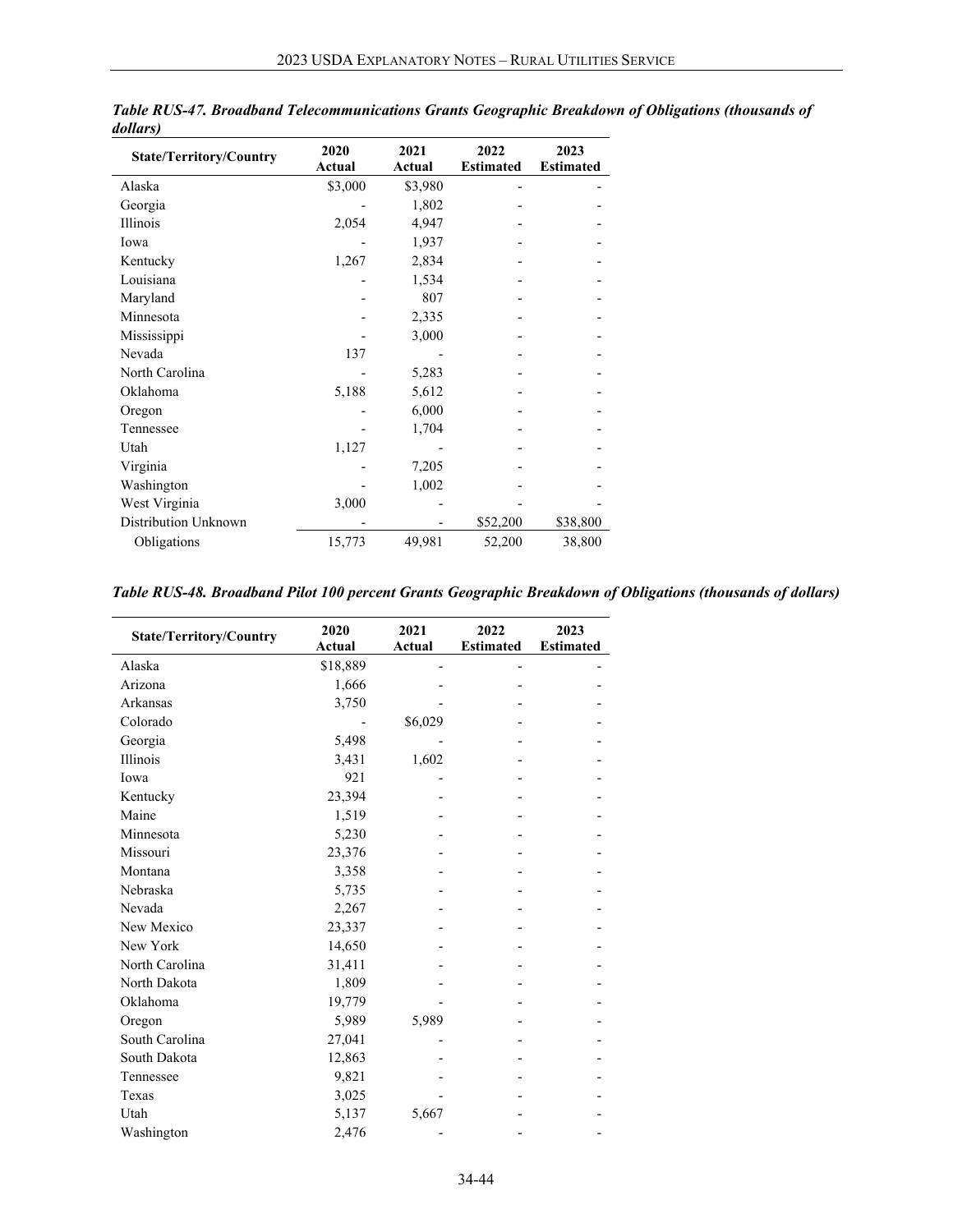| <b>State/Territory/Country</b> | 2020<br>Actual           | 2021<br>Actual | 2022<br><b>Estimated</b> | 2023<br><b>Estimated</b> |
|--------------------------------|--------------------------|----------------|--------------------------|--------------------------|
| West Virginia                  | 20,844                   |                |                          |                          |
| Wisconsin                      | 4.796                    |                |                          |                          |
| Distribution Unknown           | $\overline{\phantom{a}}$ |                | \$523,361                | \$492,000                |
| Obligations                    | 282,015                  | 19,287         | 523,361                  | 492,000                  |

*Table RUS-49. Broadband Pilot 100 percent Loans Geographic Breakdown of Obligations (thousands of dollars)*

| <b>State/Territory/Country</b> | 2020<br>Actual | 2021<br>Actual | 2022<br><b>Estimated</b> | 2023<br><b>Estimated</b> |
|--------------------------------|----------------|----------------|--------------------------|--------------------------|
| Alabama                        | \$1,999        |                |                          |                          |
| Missouri                       | 3,000          |                |                          |                          |
| New Mexico                     | 8,192          |                |                          |                          |
| North Carolina                 | 48,000         |                |                          |                          |
| Oklahoma                       | 5,059          |                |                          |                          |
| Pennsylvania                   | 750            |                |                          |                          |
| South Carolina                 | 7,502          |                |                          |                          |
| Tennessee                      | 31,982         |                |                          |                          |
| Virginia                       | 3,793          |                |                          |                          |
| Distribution Unknown           |                |                | \$657,638                | \$469,208                |
| Obligations                    | 110,276        |                | 657,638                  | 469,208                  |

*Table RUS-50. Broadband Pilot 50 percent Grants Geographic Breakdown of Obligations (thousands of dollars)*

| <b>State/Territory/Country</b> | 2020<br>Actual | 2021<br>Actual | 2022<br><b>Estimated</b> | 2023<br><b>Estimated</b> |
|--------------------------------|----------------|----------------|--------------------------|--------------------------|
| Alabama                        | \$30,182       |                |                          |                          |
| Arkansas                       | 1,728          |                |                          |                          |
| Georgia                        | 2,036          |                |                          |                          |
| Illinois                       | 6,390          |                |                          |                          |
| Iowa                           | 3,209          |                |                          |                          |
| Kansas                         | 2,636          |                |                          |                          |
| Louisiana                      | 7,763          |                |                          |                          |
| Maine                          | 4,178          |                |                          |                          |
| Michigan                       | 11,300         |                |                          |                          |
| Minnesota                      | 2,712          |                |                          |                          |
| Missouri                       | 27,705         | \$7,000        |                          |                          |
| North Dakota                   | 10,624         |                |                          |                          |
| Oklahoma                       | 15,043         | 6,608          |                          |                          |
| Tennessee                      | 1,024          |                |                          |                          |
| Texas                          | 5,203          |                |                          |                          |
| Utah                           | 11,892         |                |                          |                          |
| Virginia                       | 14,000         |                |                          |                          |
| West Virginia                  | 1,758          |                |                          |                          |
| Distribution Unknown           |                |                | \$192,582                | \$225,000                |
| Obligations                    | 159,384        | 13,607         | 192,582                  | 225,000                  |

*Table RUS-51. Broadband Pilot 50 percent Loans Geographic Breakdown of Obligations (thousands of dollars)*

| <b>State/Territory/Country</b> | 2020<br><b>Actual</b> | 2021<br>Actual | 2022<br><b>Estimated</b> | 2023<br><b>Estimated</b> |
|--------------------------------|-----------------------|----------------|--------------------------|--------------------------|
| Alabama                        | \$36,719              |                |                          |                          |
| Arkansas                       | 1,728                 |                | $\overline{\phantom{0}}$ |                          |
| Georgia                        | 2,036                 | \$10,592       | $\overline{\phantom{0}}$ |                          |
| Idaho                          | 15,314                | 5,491          | $\overline{\phantom{0}}$ |                          |
| <b>Illinois</b>                | 29,839                |                |                          |                          |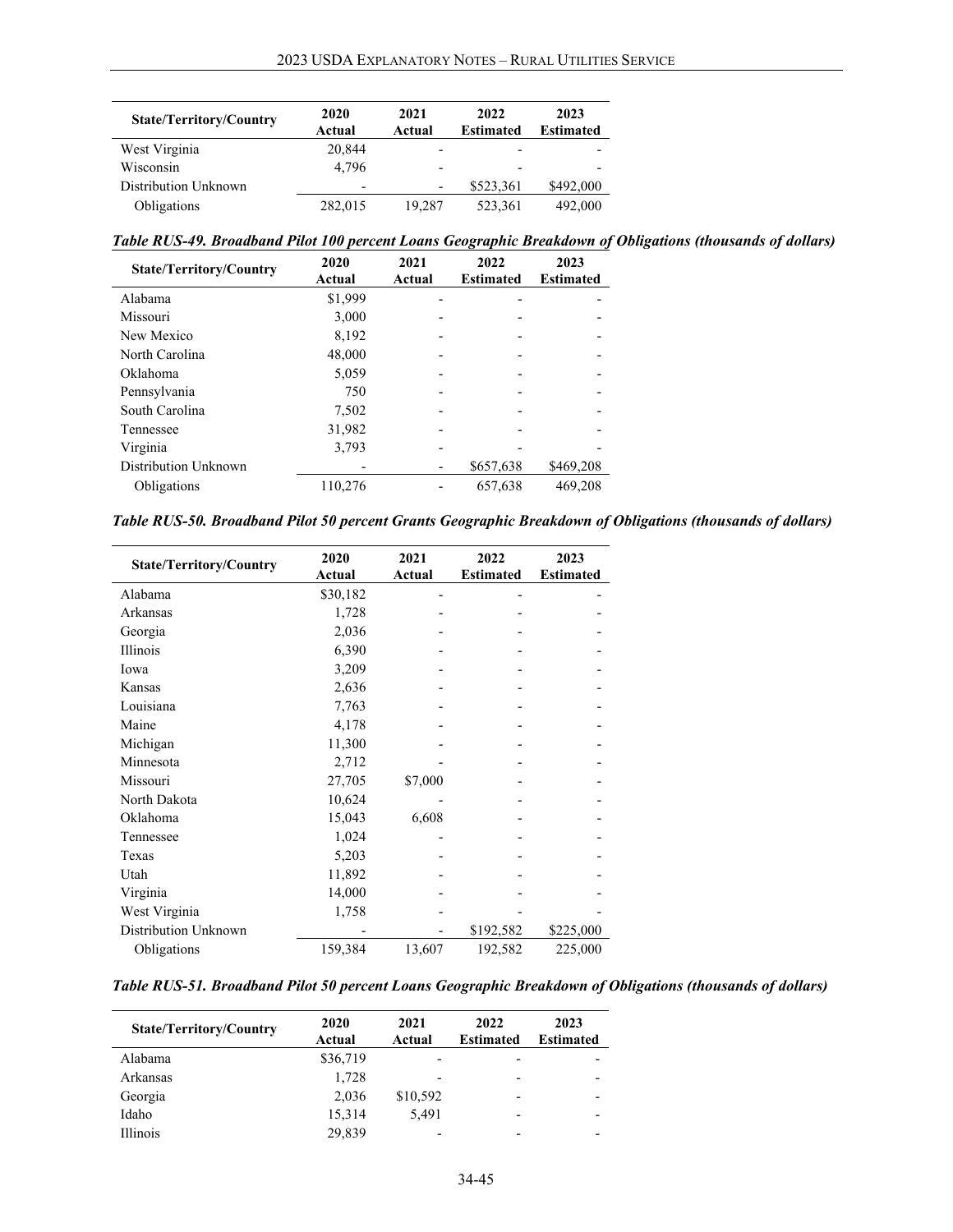| <b>State/Territory/Country</b> | 2020<br>Actual | 2021<br>Actual | 2022<br><b>Estimated</b> | 2023<br><b>Estimated</b> |
|--------------------------------|----------------|----------------|--------------------------|--------------------------|
| Indiana                        | 1,958          |                |                          |                          |
| Iowa                           | 13,289         |                |                          |                          |
| Kansas                         | 2,636          |                |                          |                          |
| Kentucky                       | 2,454          |                |                          |                          |
| Louisiana                      | 13,923         |                |                          |                          |
| Maine                          | 4,178          |                |                          |                          |
| Michigan                       | 14,660         |                |                          |                          |
| Minnesota                      | 7,589          | 2,381          |                          |                          |
| Missouri                       | 67,599         | 46,893         |                          |                          |
| Montana                        | 5,445          |                |                          |                          |
| North Dakota                   | 10,624         |                |                          |                          |
| Oklahoma                       | 15,043         | 2,229          |                          |                          |
| Oregon                         |                | 6,608          |                          |                          |
| Tennessee                      | 5,941          |                |                          |                          |
| Texas                          | 5,203          |                |                          |                          |
| Utah                           | 11,887         |                |                          |                          |
| Virginia                       | 14,000         |                |                          |                          |
| West Virginia                  | 1,758          |                |                          |                          |
| Distribution Unknown           |                |                | \$117,845                | \$397,030                |
| Obligations                    | 283,822        | 74,193         | 117,845                  | 397,030                  |

*Table RUS-52. Broadband Pilot Technical Assistance Grants Geographic Breakdown of Obligations (thousands of dollars)*

| <b>State/Territory/Country</b> | 2020<br>Actual | 2021<br>Actual | 2022<br><b>Estimated</b> | 2023<br><b>Estimated</b> |
|--------------------------------|----------------|----------------|--------------------------|--------------------------|
| District of Columbia           | \$5,810        | \$890          | \$30,769                 | \$28,000                 |
| Obligations                    | 5.810          | 890            | 30,769                   | 28,000                   |

*Table RUS-53. Broadband Pilot Administrative Expenses Geographic Breakdown of Obligations (thousands of dollars)*

| <b>State/Territory/Country</b> |  | 2020<br>Actual | 2021<br>Actual | 2022<br><b>Estimated</b> | 2023<br><b>Estimated</b> |          |
|--------------------------------|--|----------------|----------------|--------------------------|--------------------------|----------|
| Expenditure Transfer           |  | to             |                |                          |                          |          |
| S&E                            |  |                | \$9,496        | \$14                     | \$33,226                 | \$35,000 |
| Obligations                    |  |                | 9.496          | 14                       | 33.226                   | 35,000   |

*Table RUS-54. Broadband Pilot 100 percent% IIJA Grants Geographic Breakdown of Obligations (thousands of dollars)*

| <b>State/Territory/Country</b> | 2020<br>Actual           | 2021<br>Actual           | 2022<br><b>Estimated</b> | 2023<br><b>Estimated</b> |
|--------------------------------|--------------------------|--------------------------|--------------------------|--------------------------|
| Distribution Unknown           | $\overline{\phantom{a}}$ | $\overline{\phantom{0}}$ | \$89,000                 | \$1,006,920              |
| Obligations                    | $\overline{\phantom{a}}$ | $\overline{\phantom{a}}$ | 89,000                   | 1.006.920                |

*Table RUS-55. Broadband Pilot 100 percent IIJA Loans Geographic Breakdown of Obligations (thousands of dollars)*

| <b>State/Territory/Country</b> | 2020<br>Actual           | 2021<br>Actual           | 2022<br><b>Estimated</b> | 2023<br><b>Estimated</b> |
|--------------------------------|--------------------------|--------------------------|--------------------------|--------------------------|
| Distribution Unknown           | -                        | $\overline{\phantom{0}}$ | $\overline{\phantom{0}}$ | \$484.311                |
| Obligations                    | $\overline{\phantom{0}}$ | $\overline{\phantom{0}}$ |                          | 484.311                  |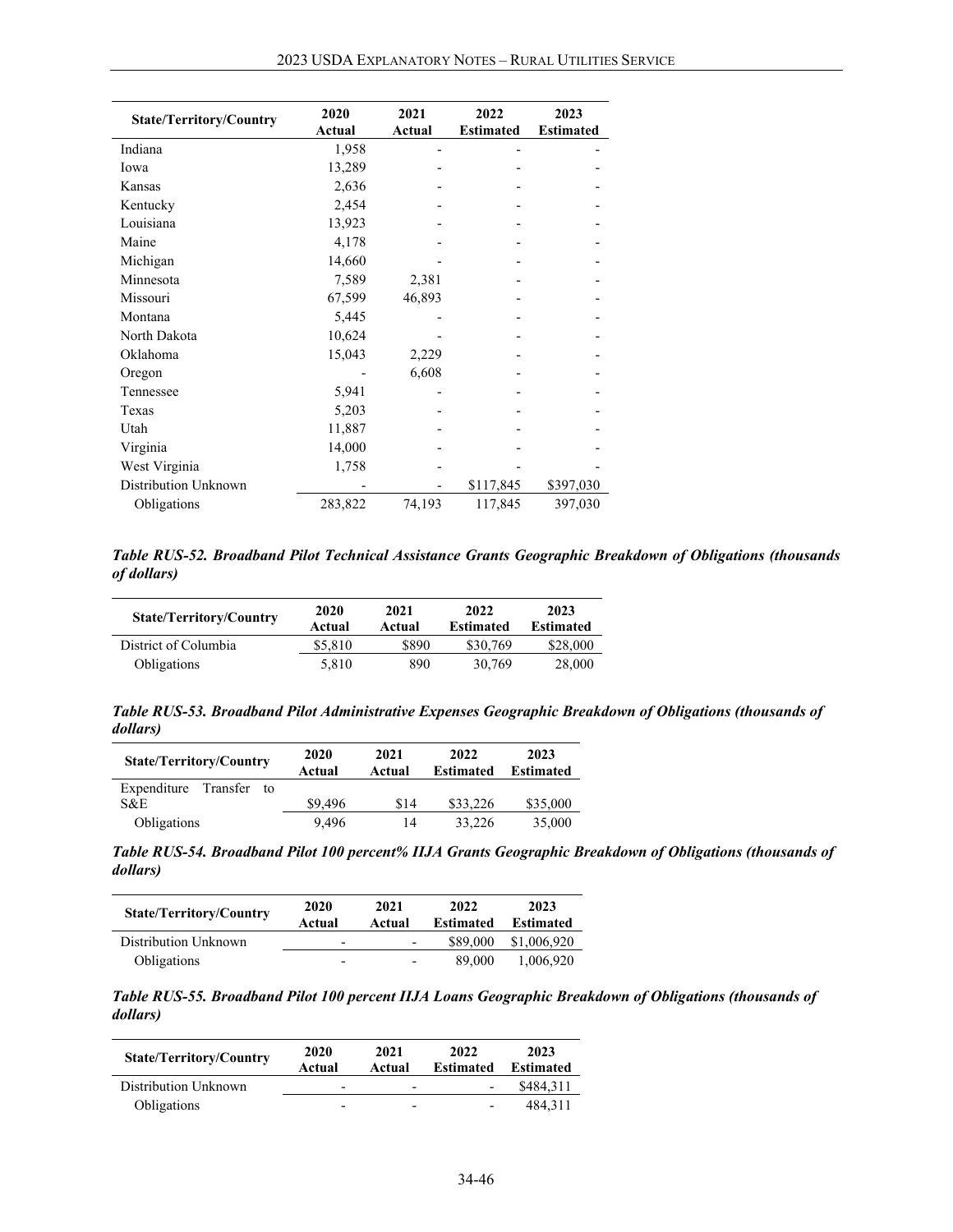|                  | Table RUS-56. Broadband Pilot 50 percent IIJA Grants Geographic Breakdown of Obligations (thousands of |  |  |  |
|------------------|--------------------------------------------------------------------------------------------------------|--|--|--|
| <i>dollars</i> ) |                                                                                                        |  |  |  |

| <b>State/Territory/Country</b> | 2020<br>Actual           | 2021<br>Actual           | 2022<br><b>Estimated</b> | 2023<br><b>Estimated</b> |
|--------------------------------|--------------------------|--------------------------|--------------------------|--------------------------|
| Distribution Unknown           | $\overline{\phantom{a}}$ | $\overline{\phantom{a}}$ |                          | \$500,000                |
| Obligations                    | $\overline{\phantom{a}}$ | $\overline{\phantom{a}}$ | $\overline{\phantom{0}}$ | 500,000                  |

*Table RUS-57. Broadband Pilot 50 percent IIJA Loans Geographic Breakdown of Obligations (thousands of dollars)*

| <b>State/Territory/Country</b> | 2020<br>Actual           | 2021<br>Actual           | 2022<br><b>Estimated</b> | 2023<br><b>Estimated</b> |
|--------------------------------|--------------------------|--------------------------|--------------------------|--------------------------|
| Distribution Unknown           | $\overline{\phantom{a}}$ | $\overline{\phantom{0}}$ |                          | \$1,279,208              |
| Obligations                    | $\overline{\phantom{a}}$ | $\overline{\phantom{a}}$ |                          | 1,279,208                |

*Table RUS-58. Broadband Pilot Technical Assistance Grants IIJA Geographic Breakdown of Obligations (thousands of dollars)*

| <b>State/Territory/Country</b> | 2020<br>Actual           | 2021<br>Actual           | 2022<br><b>Estimated</b> | 2023<br><b>Estimated</b> |
|--------------------------------|--------------------------|--------------------------|--------------------------|--------------------------|
| District of Columbia           | $\overline{\phantom{0}}$ | $\overline{\phantom{a}}$ | \$11,000                 | \$49,000                 |
| Obligations                    | $\overline{\phantom{0}}$ | $\overline{\phantom{a}}$ | 11,000                   | 49,000                   |

*Table RUS-59. Broadband Pilot Administrative Expenses IIJA Geographic Breakdown of Obligations (thousands of dollars)*

| <b>State/Territory/Country</b> |  | 2020<br>Actual           | 2021<br>Actual           | 2022<br><b>Estimated</b> | 2023<br><b>Estimated</b> |
|--------------------------------|--|--------------------------|--------------------------|--------------------------|--------------------------|
| Expenditure Transfer to        |  |                          |                          |                          |                          |
| S&E                            |  | -                        | $\blacksquare$           | \$22,000                 | \$58,000                 |
| Obligations                    |  | $\overline{\phantom{0}}$ | $\overline{\phantom{a}}$ | 22,000                   | 58,000                   |

*Table RUS-60. Direct Broadband Telecommunications Treasury Rate Loans IIJA Geographic Breakdown of Obligations (thousands of dollars)*

| <b>State/Territory/Country</b> | 2020<br>Actual           | 2021<br>Actual           | 2022<br><b>Estimated</b> | 2023<br><b>Estimated</b> |
|--------------------------------|--------------------------|--------------------------|--------------------------|--------------------------|
| Distribution Unknown           | -                        | $\overline{\phantom{a}}$ | $\overline{\phantom{a}}$ | \$504.916                |
| Obligations                    | $\overline{\phantom{0}}$ | $\overline{\phantom{a}}$ | $\overline{\phantom{a}}$ | 504.916                  |

*Table RUS-61. Opioid Epidemic Grants Geographic Breakdown of Obligations (thousands of dollars)*

| <b>State/Territory/Country</b> | 2020<br>Actual | 2021<br>Actual | 2022<br><b>Estimated</b> | 2023<br><b>Estimated</b> |
|--------------------------------|----------------|----------------|--------------------------|--------------------------|
| Alabama                        | \$174          |                |                          |                          |
| California                     | 1,102          |                |                          |                          |
| Georgia                        | 866            |                |                          |                          |
| Kansas                         | 833            |                |                          |                          |
| Kentucky                       | 2,365          | \$183          |                          |                          |
| Louisiana                      | 794            |                |                          |                          |
| Mississippi                    | 1,000          |                |                          |                          |
| New Mexico                     |                | 264            |                          |                          |
| Puerto Rico                    | 1,868          |                |                          |                          |
| South Carolina                 | 995            |                |                          |                          |
| Tennessee                      | 328            |                |                          |                          |
| Texas                          | 585            |                |                          |                          |
| Wisconsin                      | 996            |                |                          |                          |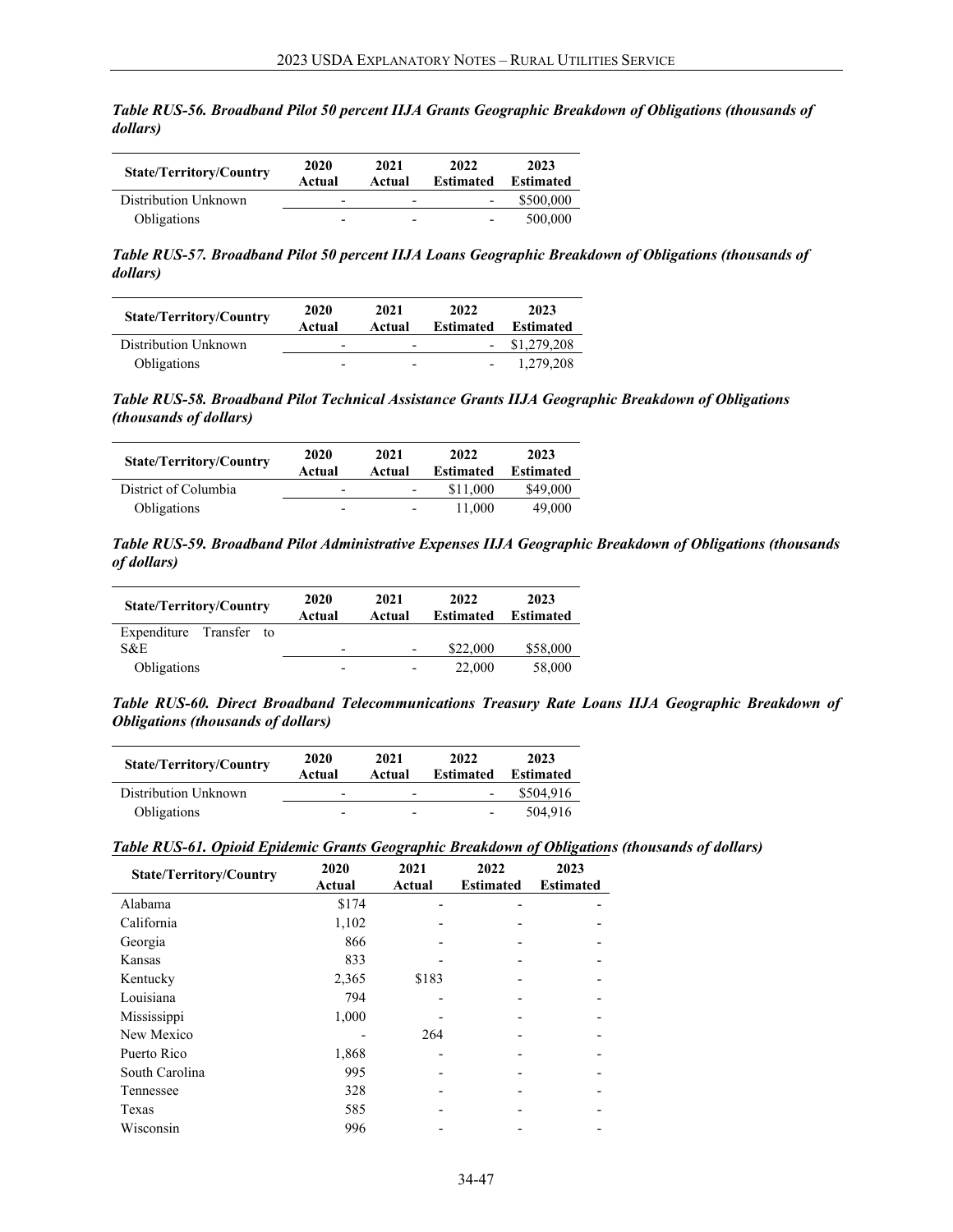| <b>State/Territory/Country</b> | 2020<br>Actual           | 2021<br>Actual | 2022<br><b>Estimated</b> | 2023<br><b>Estimated</b> |
|--------------------------------|--------------------------|----------------|--------------------------|--------------------------|
| Distribution Unknown           | $\overline{\phantom{0}}$ |                | \$1,047                  | $\overline{\phantom{a}}$ |
| Obligations                    | 11.906                   | 446            | 1.047                    | $\overline{\phantom{0}}$ |

*Table RUS-62. DLT CARES Act Grants Geographic Breakdown of Obligations (thousands of dollars)*

| <b>State/Territory/Country</b> | 2020   | 2021    | 2022             | 2023             |
|--------------------------------|--------|---------|------------------|------------------|
|                                | Actual | Actual  | <b>Estimated</b> | <b>Estimated</b> |
| Alabama                        |        | \$2,696 |                  |                  |
| Arkansas                       |        | 401     |                  |                  |
| California                     |        | 437     |                  |                  |
| Colorado                       |        | 950     |                  |                  |
| Florida                        |        | 338     |                  |                  |
| Georgia                        |        | 127     |                  |                  |
| Idaho                          |        | 727     |                  |                  |
| Iowa                           |        | 248     |                  |                  |
| Kentucky                       |        | 1,528   |                  |                  |
| Michigan                       |        | 548     |                  |                  |
| Mississippi                    |        | 4,718   |                  |                  |
| Missouri                       |        | 719     |                  |                  |
| New Mexico                     |        | 154     |                  |                  |
| New York                       |        | 297     |                  |                  |
| North Carolina                 |        | 144     |                  |                  |
| Ohio                           |        | 723     |                  |                  |
| Oklahoma                       |        | 962     |                  |                  |
| Puerto Rico                    |        | 771     |                  |                  |
| South Carolina                 |        | 2,038   |                  |                  |
| Tennessee                      |        | 275     |                  |                  |
| Texas                          |        | 80      |                  |                  |
| Vermont                        |        | 994     |                  |                  |
| Virgin Islands                 |        | 1,600   |                  |                  |
| Virginia                       |        | 76      |                  |                  |
| West Virginia                  |        | 1,262   |                  |                  |
| Western Pacific                |        | 1,420   | \$17             |                  |
| Obligations                    |        | 24,233  | 17               |                  |

*Table RUS-63. DLT CARES Act Administrative Expenses Geographic Breakdown of Obligations (thousands of dollars)*

| <b>State/Territory/Country</b> | 2020<br>Actual | 2021<br>Actual           | 2022<br><b>Estimated</b> | 2023<br><b>Estimated</b> |
|--------------------------------|----------------|--------------------------|--------------------------|--------------------------|
| Expenditure Transfer to        |                |                          |                          |                          |
| S&E                            | \$750          | $\overline{\phantom{0}}$ | $\overline{\phantom{0}}$ |                          |
| Obligations                    | 750            | $\overline{\phantom{0}}$ | $\overline{\phantom{0}}$ |                          |

*Table RUS-64. Broadband ReConnect CARES Act Grants Geographic Breakdown of Obligations (thousands of dollars)*

| <b>State/Territory/Country</b> | 2020<br><b>Actual</b> | 2021<br>Actual | 2022<br><b>Estimated</b> | 2023<br><b>Estimated</b> |
|--------------------------------|-----------------------|----------------|--------------------------|--------------------------|
| Georgia                        | \$12,575              |                |                          |                          |
| Maryland                       | 13,108                |                |                          |                          |
| Mississippi                    | 16,092                | ۰              |                          |                          |
| Missouri                       | 2,932                 |                |                          |                          |
| North Carolina                 | 5,533                 | ۰              |                          |                          |
| Oklahoma                       | 29,792                |                |                          |                          |
| Tennessee                      | 4.917                 | \$4.489        |                          |                          |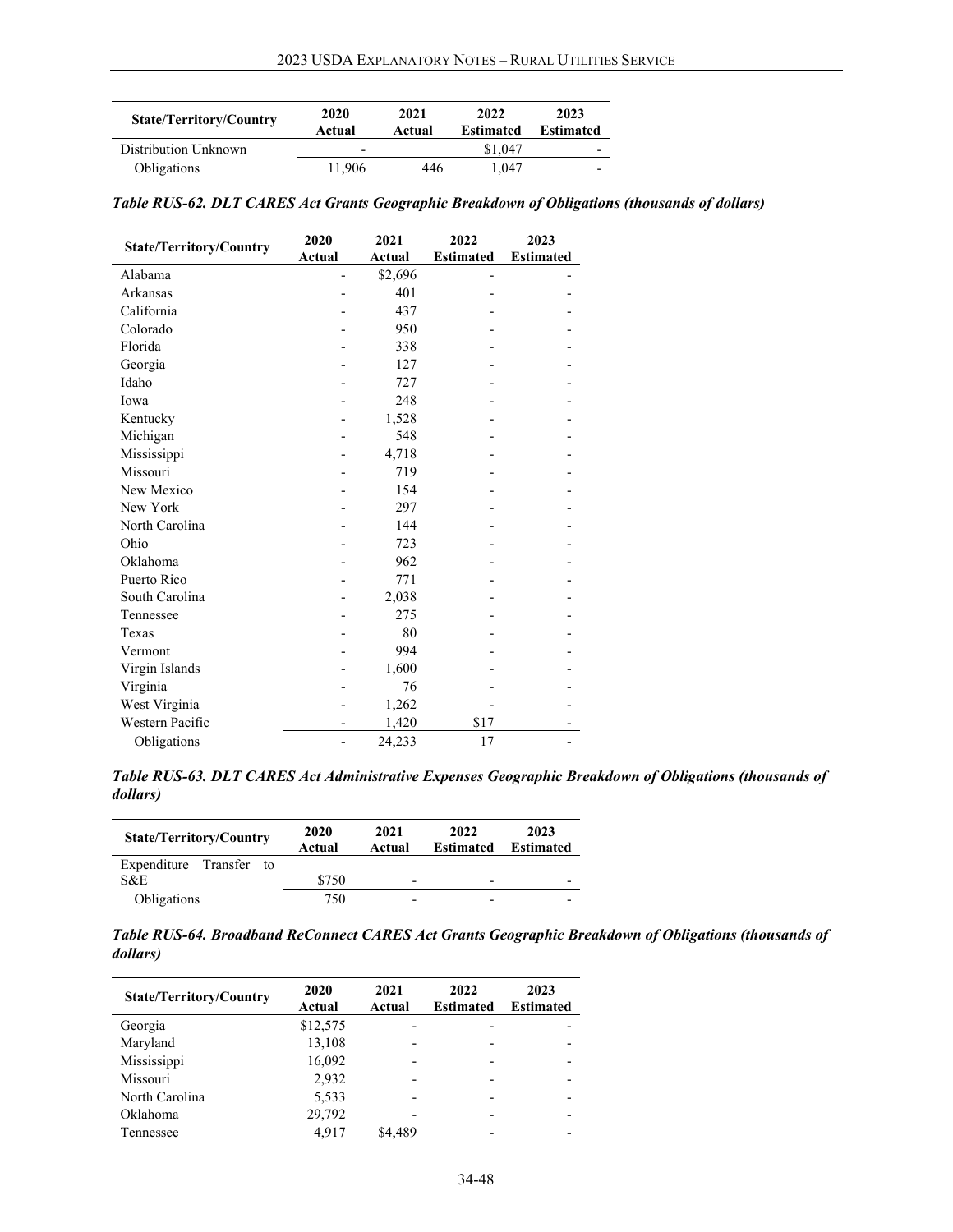| <b>State/Territory/Country</b> | 2020<br>Actual           | 2021<br>Actual | 2022<br><b>Estimated</b> | 2023<br><b>Estimated</b> |
|--------------------------------|--------------------------|----------------|--------------------------|--------------------------|
| Utah                           | $\overline{\phantom{a}}$ | 7.562          | $\overline{\phantom{0}}$ | $\overline{\phantom{0}}$ |
| Obligations                    | 84.950                   | 12.050         | $\overline{\phantom{0}}$ | $\overline{\phantom{0}}$ |

*Table RUS-65. Broadband ReConnect CARES Act Administrative Expenses Geographic Breakdown of Obligations (thousands of dollars)*

| <b>State/Territory/Country</b> | 2020<br>Actual | 2021<br>Actual           | 2022<br><b>Estimated</b> | 2023<br><b>Estimated</b> |
|--------------------------------|----------------|--------------------------|--------------------------|--------------------------|
| Expenditure Transfer to        |                |                          |                          |                          |
| S&E                            | \$3,000        | $\overline{\phantom{0}}$ | $\overline{\phantom{0}}$ |                          |
| Obligations                    | 3,000          | $\overline{\phantom{0}}$ | $\overline{\phantom{0}}$ |                          |

# <span id="page-48-0"></span>**CLASSIFICATION BY OBJECTS**

# *Table RUS-66. Classification by Objects (thousands of dollars)*

| <b>Item</b><br>No. | Item                                          | 2020 Actual | 2021<br>Actual | 2022<br><b>Estimated</b> | 2023<br><b>Estimated</b> |
|--------------------|-----------------------------------------------|-------------|----------------|--------------------------|--------------------------|
| 25.3               | Other goods and services from Federal sources | \$13,246    | \$14           | \$96,995                 | \$170,000                |
| 41.0               | Grants, subsidies, and contributions          | 727,539     | 209.939        | 1.107.171                | 2,702,300                |
| 99.9               | Total, new obligations                        | 740.785     | 209.953        | 1.204.166                | 2,872,300                |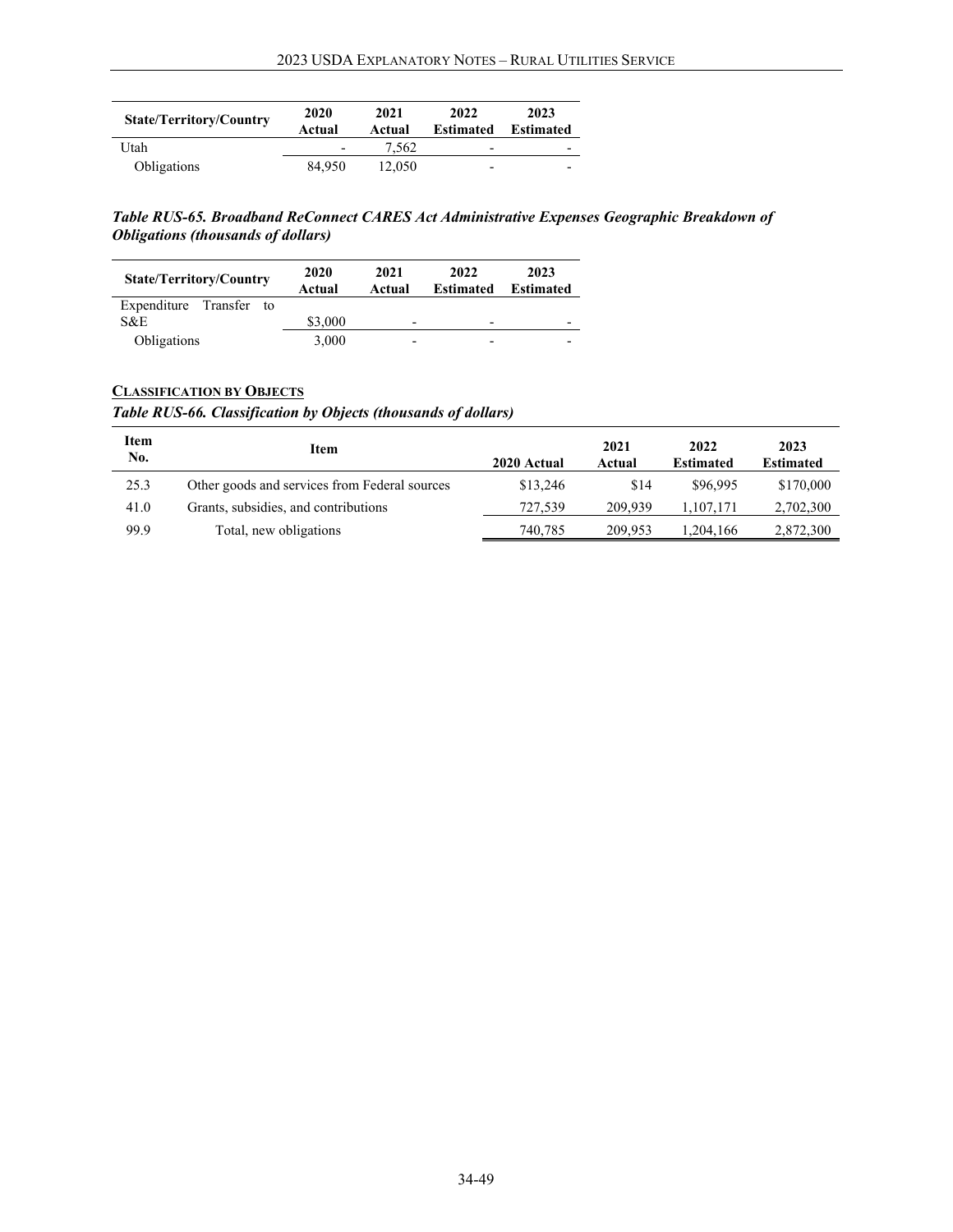# <span id="page-49-0"></span>*ACCOUNT 4: HIGH ENERGY COST GRANTS*

# <span id="page-49-1"></span>**LEAD-OFF TABULAR STATEMENT** *Table RUS-67. Lead-Off Tabular Statement (In dollars)*

| Item                    | Amount       |
|-------------------------|--------------|
| Estimate, 2022          | \$10,000,000 |
| Change in Appropriation |              |
| Budget Estimate, 2023   | 10,000,000   |
|                         |              |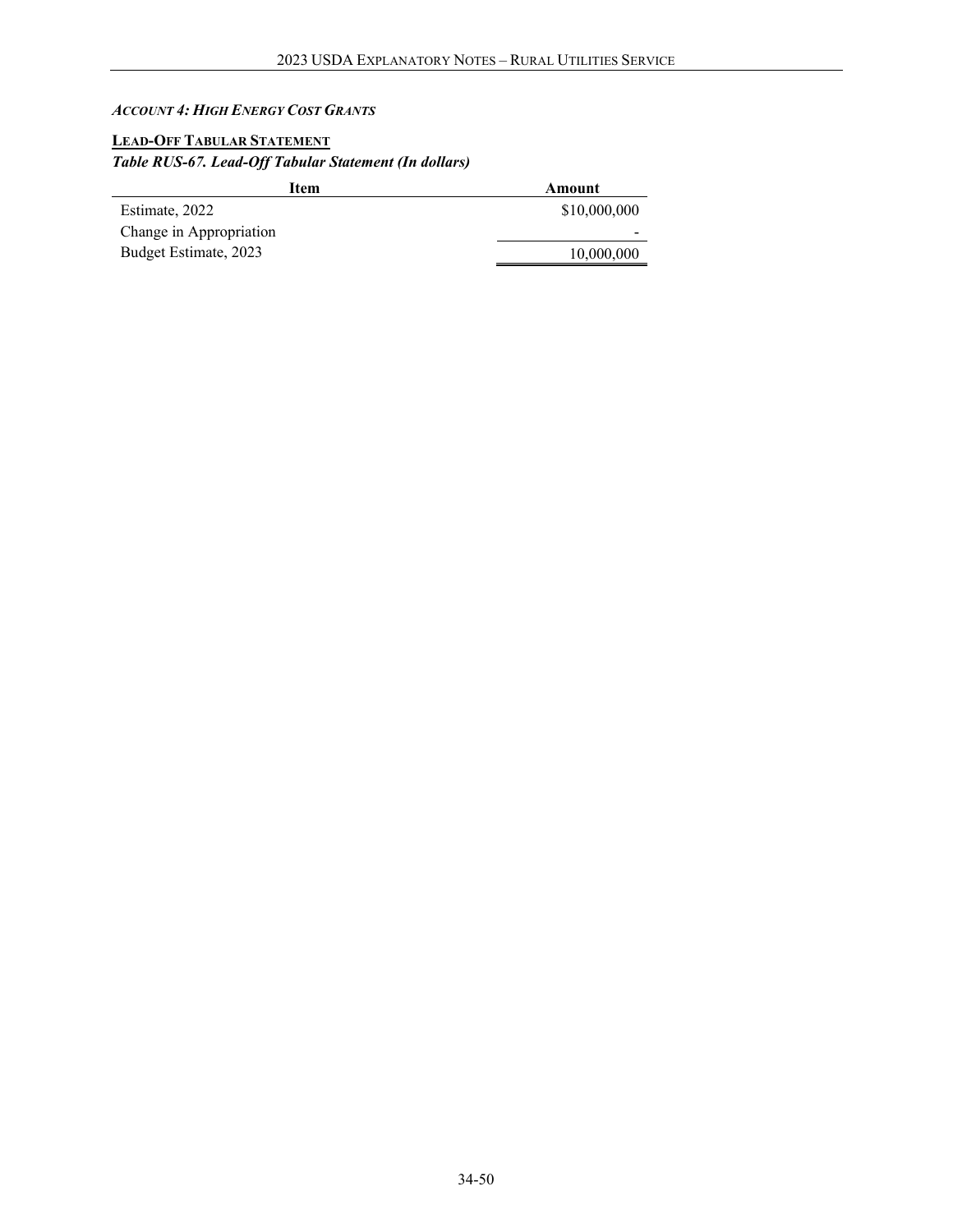# <span id="page-50-0"></span>**PROJECT STATEMENT**

# *Table RUS-68. Project Statement Appropriations (thousands of dollars)*

| <b>Item</b>                                       | 2020<br>Actual<br>BA | 2021<br>Actual<br>BA | 2022<br><b>Estimated</b><br>BA | 2023<br><b>Estimated</b><br>BA | <b>Budget</b><br>authority<br>Inc or<br>Dec |     |
|---------------------------------------------------|----------------------|----------------------|--------------------------------|--------------------------------|---------------------------------------------|-----|
| Discretionary Appropriations:<br>Total            |                      |                      |                                |                                |                                             |     |
| Transfers In:<br>Water and Waste Disposal Program | \$10,000             | \$10,000             | \$10,000                       | \$10,000                       |                                             | (1) |
|                                                   | 10,000               | 10,000               | 10,000                         | 10,000                         |                                             |     |
|                                                   | 6                    | 346                  | 700                            | 665                            | $-$ \$35                                    |     |
|                                                   | 3.578                | 1.930                | 9.311                          | 711                            | $-8.600$                                    |     |
| Bal. Available,                                   | 13,584               | 12,276               | 20,011                         | 11,376                         | $-8,635$                                    |     |
|                                                   | $-1,930$             | -9,311               | -711                           | -665                           | $+46$                                       |     |
|                                                   | 11.654               | 2.964                | 19.300                         | 10.711                         | -8.589                                      |     |

# *Table RUS-69. Project Statement Obligations (thousands of dollars)*

| Item                       | 2020<br>Actual<br>BA | 2021<br>Actual<br>BA | 2022<br><b>Estimated</b><br>BA | 2023<br><b>Estimated</b><br>BA | <b>Budget</b><br>authority<br>Inc or<br>Dec |
|----------------------------|----------------------|----------------------|--------------------------------|--------------------------------|---------------------------------------------|
| Discretionary Obligations: |                      |                      |                                |                                |                                             |
|                            | \$11,654             | \$2,964              | \$19,300                       | \$10,711                       | -\$8,589                                    |
|                            | 11,654               | 2,964                | 19,300                         | 10,711                         | $-8,589$                                    |
|                            | 11,654               | 2,964                | 19,300                         | 10,711                         | $-8,589$                                    |
| Balances Available, EOY:   |                      |                      |                                |                                |                                             |
| High Energy Cost Grants    | 1,930                | 9,311                | 711                            | 665                            | -46                                         |
|                            | 1,930                | 9,311                | 711                            | 665                            | -46                                         |
|                            | 13,584               | 12,276               | 20,011                         | 11,376                         | $-8,635$                                    |
|                            | $-10,000$            | 10,000               | $-10,000$                      | $-10,000$                      |                                             |
|                            | -6                   | $-346$               | $-700$                         | -665                           | 35                                          |
|                            | $-3,578$             | $-1,930$             | $-9,311$                       | $-711$                         | 8,600                                       |
|                            |                      |                      |                                |                                |                                             |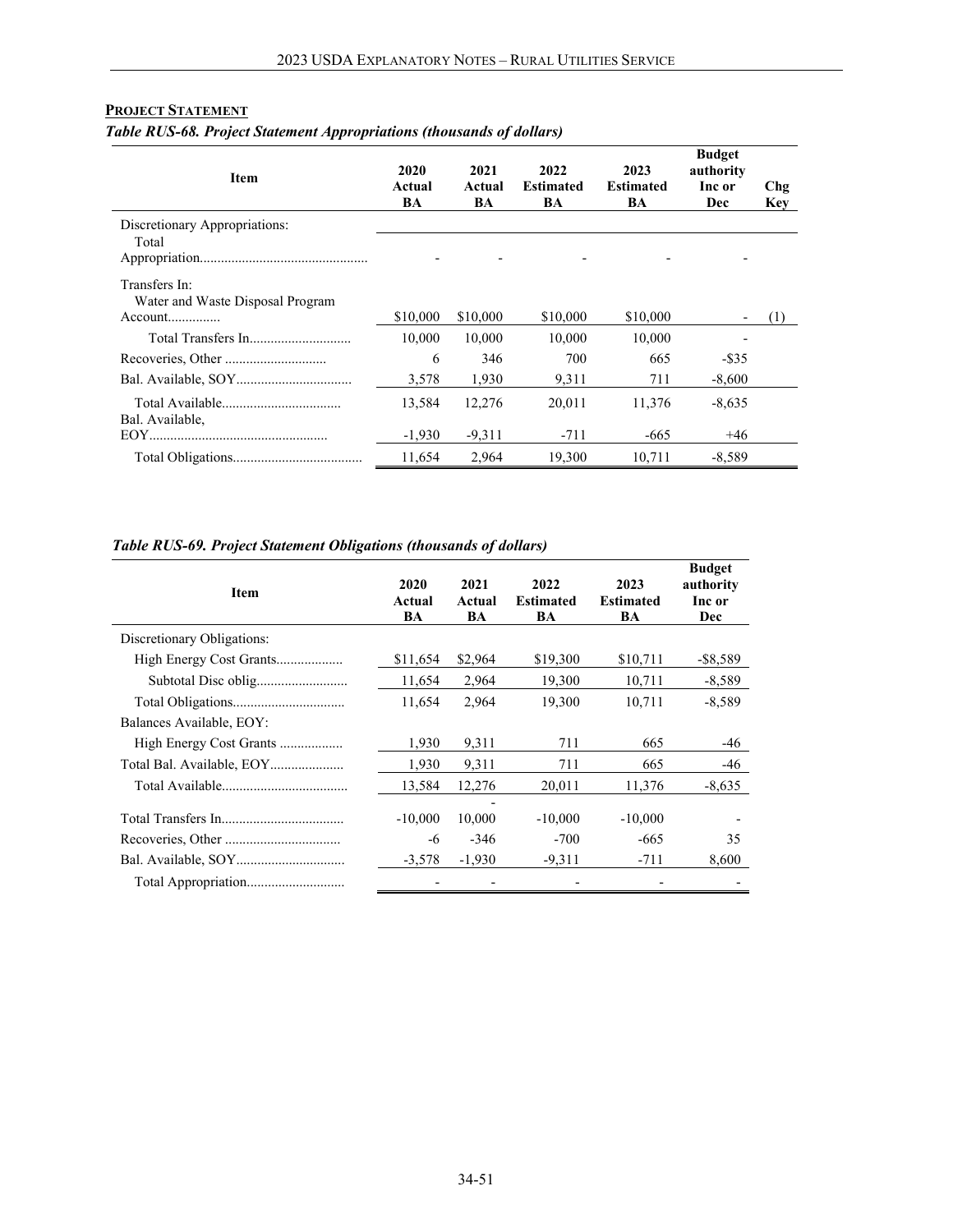# **High Energy Cost Grants**

The numbers and letters of the following listing relates to values in the Change Key column of the Project Statement:

(1) No change for High Energy Cost Grants (\$10,000,000 available in 2022).

The High Energy cost grant program provides financial assistance for energy generation, transmission, and distribution facilities, including energy efficiency improvements and renewable energy systems for rural communities with extremely high energy costs. Eligible communities have average home energy costs that are over 275 percent of the national average. The High Energy Cost grant is statutorily focused on the most remote, poorest areas with the highest energy costs (typically Alaska, the Pacific Islands or tribal areas). Funding in 2023 will be targeted to encourage recipients to purchase technologies that decrease greenhouse gases.

RUS-financed electrical systems provide service to more than 90 percent of the Nation's counties that are identified as suffering from persistent poverty, out-migration, or other economic hardships. The Electric Program also provides financial assistance throug[h High Energy Cost Grants](https://www.rd.usda.gov/programs-services/high-energy-cost-grants) to rural communities with extremely high energy costs to acquire, construct, extend, upgrade, and otherwise improve energy generation, transmission, or distribution facilities.

In 2021, this program obligated almost \$3 million supporting three grants in Alaska, which provides heat to school buildings and other facilities in Alaska. This funding will also contribute to advance clean energy and emissions mitigation and will have an impact on climate change. This program also contributes to reaching environmental justice in disadvantaged communities and coal-based communities by advancing the EO 14008 directive of providing 40 percent of the benefits of Federal programs to disadvantaged communities.

The requested funding will support the Administration's efforts to alleviating the effects of climate change by enforcing the production of clean energy and mitigating emissions of Greenhouse Gases.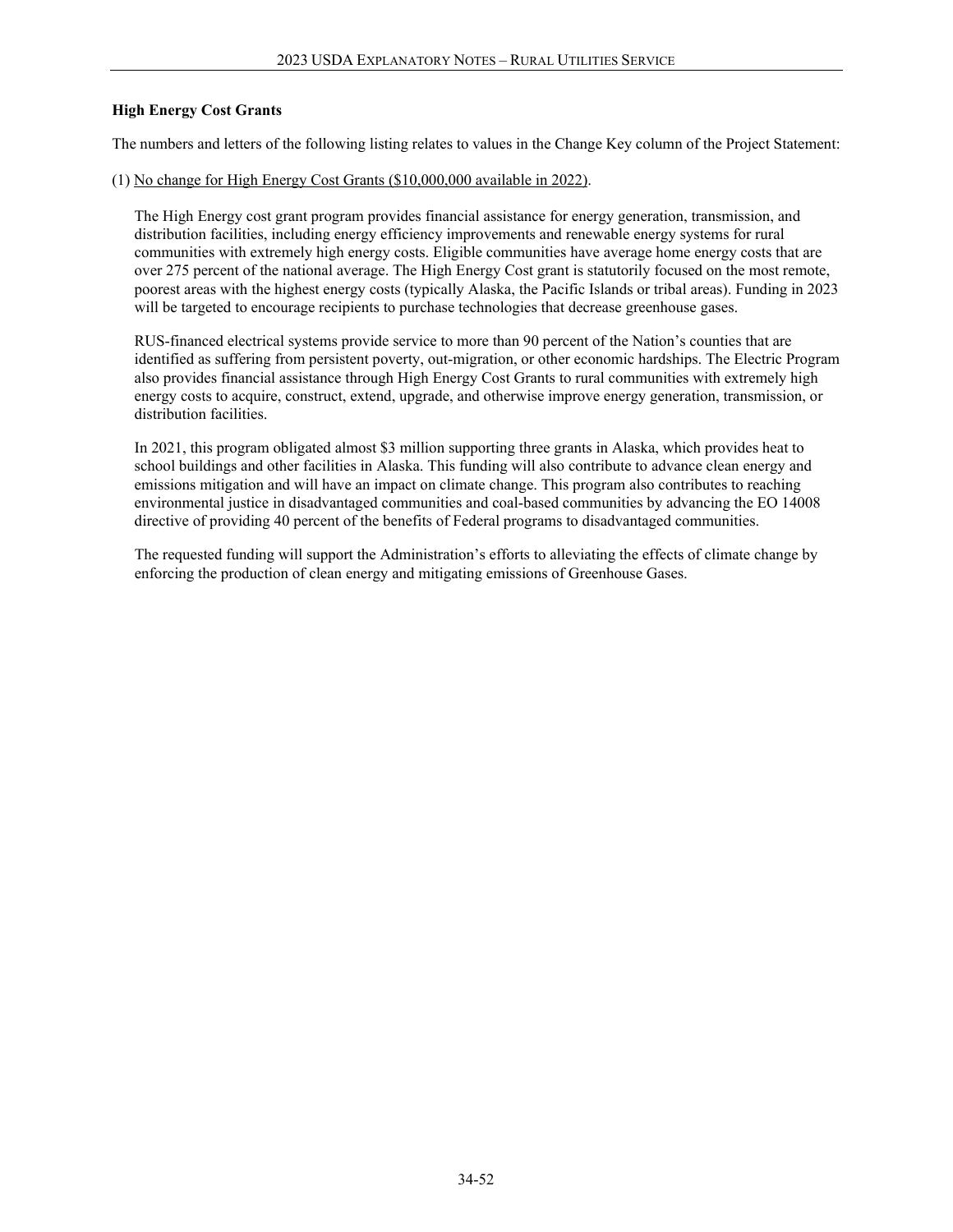| <b>State/Territory/Country</b> | 2020<br>Actual           | 2021<br>Actual           | 2022<br><b>Estimated</b> | 2023<br><b>Estimated</b> |
|--------------------------------|--------------------------|--------------------------|--------------------------|--------------------------|
| Alaska                         | \$11,654                 | \$2,964                  | $\overline{\phantom{0}}$ | $\overline{\phantom{0}}$ |
| Distribution Unknown           | $\overline{\phantom{a}}$ | $\overline{\phantom{a}}$ | \$19,300                 | \$10,711                 |
| Obligations                    | 11.654                   | 2.964                    | 19.300                   | 10,711                   |

# <span id="page-52-0"></span>GEOGRAPHIC BREAKDOWN OF OBLIGATIONS

# *Table RUS-70. Geographic Breakdown of Obligations (thousands of dollars)*

# <span id="page-52-1"></span>**CLASSIFICATION BY OBJECTS**

# *Table RUS-71. Classification by Objects (thousands of dollars)*

| <b>Item</b><br>No. | Item                                 | 2020<br>Actual | 2021<br>Actual | 2022<br><b>Estimated</b> | 2023<br><b>Estimated</b> |
|--------------------|--------------------------------------|----------------|----------------|--------------------------|--------------------------|
| 41.0               | Grants, subsidies, and contributions | \$11.654       | \$2,964        | \$19,300                 | \$10,711                 |
|                    | Total, Other Objects                 | 11.654         | 2.964          | 19.300                   | 10.711                   |
| 99.9               | Total, new obligations               | 11.654         | 2.964          | 19.300                   | 10.711                   |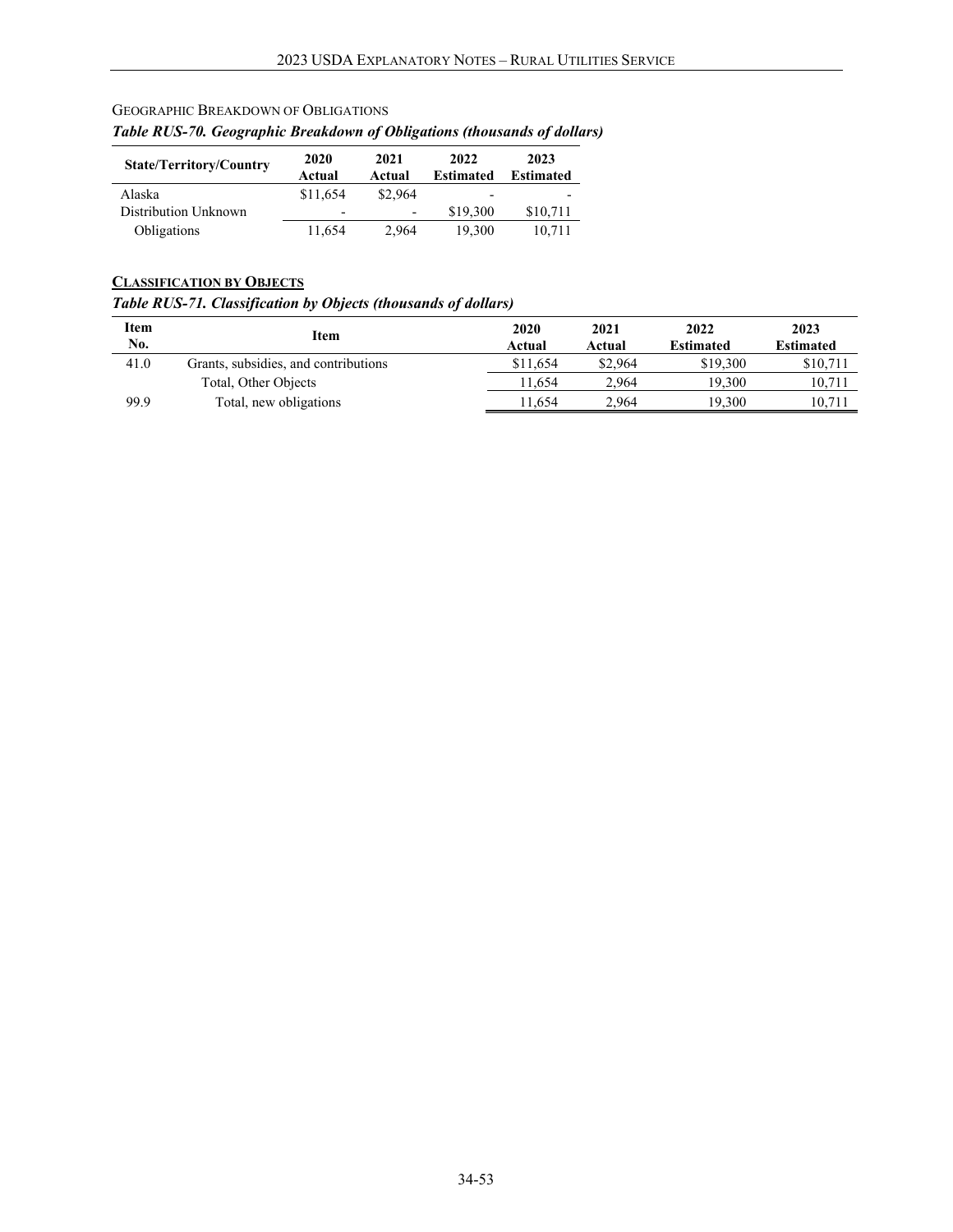## <span id="page-53-0"></span>**STATUS OF PROGRAMS**

The Rural Utilities Service (RUS) provides much-needed infrastructure or infrastructure improvements to rural communities, including water and waste treatment, electric power and telecommunications services. These services help to expand economic opportunities and improve the quality of life for rural residents.

### **Water and Environmental Programs (WEP)**

The Water and Environmental Programs (WEP) provides rural communities with technical assistance and financing to develop and support modern, affordable water and waste disposal (WWD) services. With a focus on underserved communities, WEP directs its technical and financial resources to rural communities with the greatest need, including rural water and waste systems in areas that are poverty-stricken and face health or sanitary issues, or have other obstacles hindering their ability to provide safe and reliable services. These communities may be impoverished because of out-migration, economic factors, or even natural disasters, but can help sustain economic development and improve the quality of life for their residents by providing dependable water and waste services.

WEP provides funding for clean and reliable drinking water systems, sanitary sewage disposal, sanitary solid waste disposal, and storm water drainage to households and businesses in eligible rural areas with populations of 10,000 or less.

### Climate Change/Resiliency:

To promote climate change resiliency WEP works with communities to find innovative ways to meet their water and waste needs. For example, spray irrigation systems are used by many very small systems to promote reuse within the wastewater treatment process. During FY 2021, the Village of Edison, Nebraska received a \$613,000 award through the Water and Waste Loans and Grants program to complete the second phase of their wastewater treatment system upgrades. Edison is a community of approximately 133 residents with a median household income of \$21,875, and the proposed project includes a spray irrigation component that will dispose of secondary treated wastewater by spraying it over approximately eight acres of land.

#### Equitable Access:

Providing equitable access to safe and reliable water and waste services has long been a priority for WEP. For example, in FY 2021 the West Dallas Water Authority in Alabama, which is in a persistent poverty county (poverty rates of 20 percent or more for the past 30 years) received a loan of \$853,000 and grant of \$1,980,500 to complete their Bogue Chitto Expansion project. The project will extend access to a safe and reliable water supply to 70 homes. Serving an area comprised of approximately 70.85 percent people of color and a median household income of \$19,820, testing of the individual wells at the homes in the unincorporated areas of Bogue Chitto have shown the presence of coliform, and E-coli. Addressing the existing health and sanitary issues of wells in this region is paramount to the health of local residents.

#### COVID 19 Recovery Efforts:

Although WEP was not allocated funding specifically for the purpose of COVID Pandemic relief, it worked with several communities that were hit hard by the Pandemic through the deferral of loan payments and advanced servicing actions, such as loan re-amortization. For example, a two-year loan deferral was provided to the Braddock Water Authority in Pennsylvania that enabled the deferral of more than \$550,000 in loan payments. A small water system of 688 residential and commercial connections, the Borough of Braddock is a low-income community with a median household income of approximately \$21,667. Experiencing a 40 percent decrease in revenues from FY 2019 to 2020, this relief was critical to maintaining operations.

#### Current Activities

RUS invested \$2.2 billion to modernize rural drinking water and wastewater infrastructure in all 50 States and Puerto Rico through the Water and Waste Disposal Loan and Grant Program. The 1,124 projects funded in FY 2021 will help improve rural water infrastructure for 4.69 million residents. Of these projects, 418 of them, or 69.8 percent, alleviated a health or sanitary issue. Significantly, \$142.5 million of this funding has been provided for 66 projects in persistent poverty communities.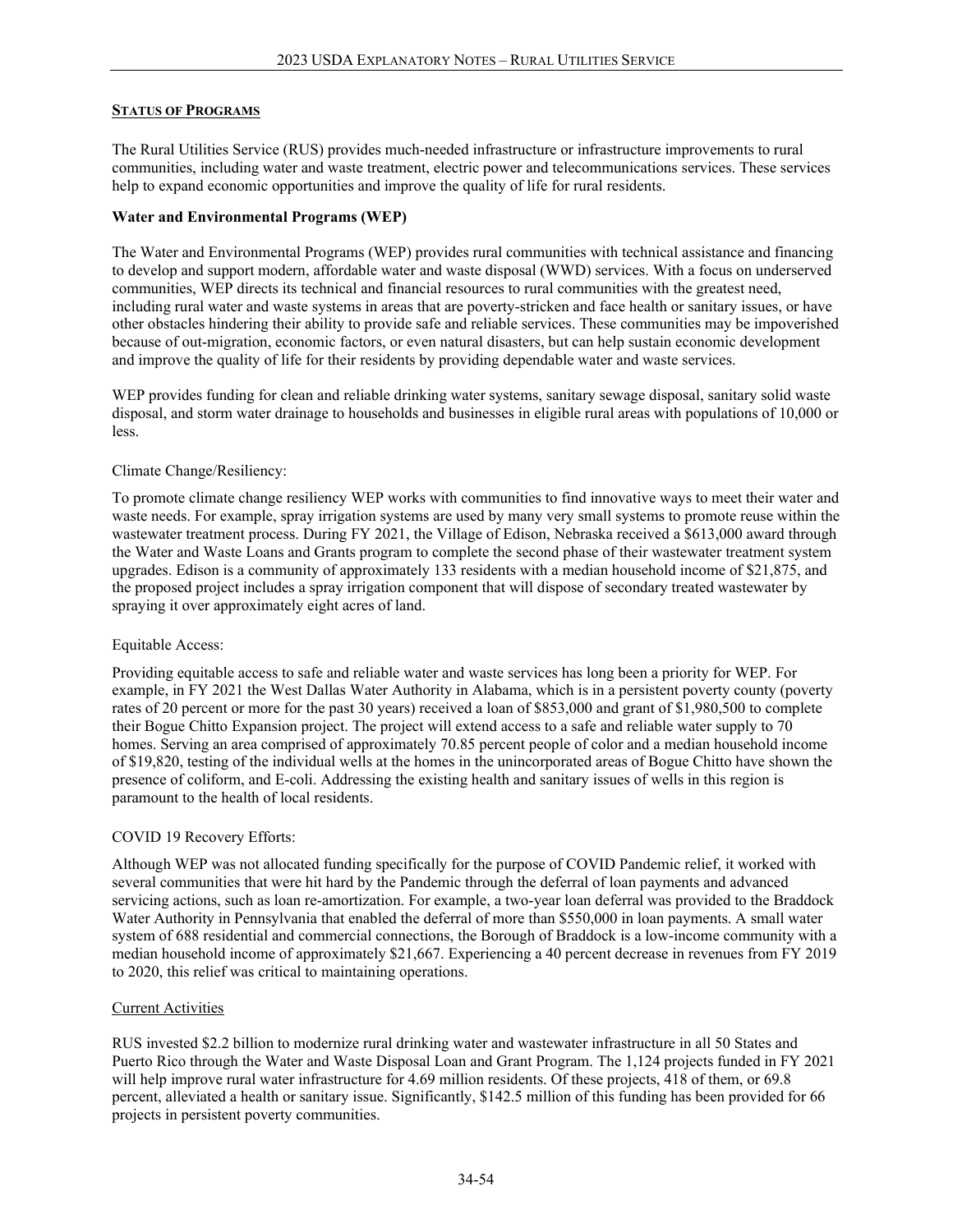### Selected Examples of Recent Progress

Shelby County, Ohio received a \$6.1 million loan and a \$5.2 million grant to improve and expand the Lake Loramie Wastewater Treatment Plant. The improvements will provide reliable water and sewer services to 2,000 people. They are needed to bring the county into compliance with Ohio Environmental Protection Agency regulations. The facility will be capable of handling 600,000 gallons per day. These improvements will increase the capacity of the facility to support more economic development and opportunity for the community.

The village of Baldwin, Wisconsin, received a \$14.5 million loan and a \$3.6 million grant to replace its wastewater treatment plant, improving service for nearly 4,000 people. The current plant is too small to support essential community facilities and economic development in the community, and much of the equipment is reaching the end of its useful life. The new plant will bring the community into compliance with state Department of Natural Resources pollutant discharge elimination standards.

The city of Russell, Iowa, received a \$495,000 loan and a \$296,000 grant to upgrade its municipal sewer system. The city will construct a Submerged Attached Growth Reactor treatment system and an ultraviolet disinfection treatment system. It also will upgrade the collection system. This project will improve the quality of life for 554 people who call Russell home.

FY 2021 Financial Data All Other WEP Programs:

| Program                                                                | <b>Total Obligated</b><br>(Dollars in<br>Million) | Total No. Loans<br>or Grants |
|------------------------------------------------------------------------|---------------------------------------------------|------------------------------|
| Direct Water and Waste Disposal Loans                                  | \$1,399.9                                         | 502                          |
| Guaranteed Water and Waste Disposal Loans                              | \$35.0                                            | 15                           |
| Water and Waste Disposal Grants                                        | \$519.9                                           | 433                          |
| Technical Assistance Grants for Rural Waste Systems                    | \$36.8                                            | 24                           |
| Circuit Rider – Technical Assistance Grants for Rural Water<br>Systems | \$23.0                                            |                              |
| Water and Waste Disposal Grants Alaskan Villages                       | \$24.2                                            | 26                           |
| Water and Waste Disposal Grants Native American Tribes                 | \$25.7                                            | 12                           |
| Water and Waste Disposal Grants Colonias                               | \$26.4                                            | 36                           |
| Individually-Owned Water Well System Grants                            | \$4.9                                             | 9                            |
| Grants for Water and Wastewater Revolving Funds                        | \$1.0                                             | 3                            |
| Solid Waste Management Grants                                          | \$4.0                                             | 26                           |
| Emergency and Imminent Community Water Asst. Grants<br>Appropriated    | \$14.2                                            | 36                           |
| Water and Waste Pilot Technical Assistants Grants                      | \$4.9                                             | 1                            |
| Hurricane Natural Disaster Grants                                      | \$63.9                                            | 26                           |
| <b>High Energy Cost Grants</b>                                         | \$3.0                                             | 3                            |
| Total                                                                  | \$2,186.6                                         | 1153                         |

### *Table RUS-72. WEP Programs*

#### **Rural Electrification and Telecommunications Loan Programs**

#### Electric Programs

The rural electric direct loan and loan guarantee programs provide financing for electric generation, transmission and distribution facilities, and for energy efficiency and conservation projects to improve service in rural areas. Loans are made to corporations, States, territories, local government subdivisions, municipalities, utility districts, and to other eligible entities, including cooperatives, tribal utilities, nonprofits, and limited-dividend or mutual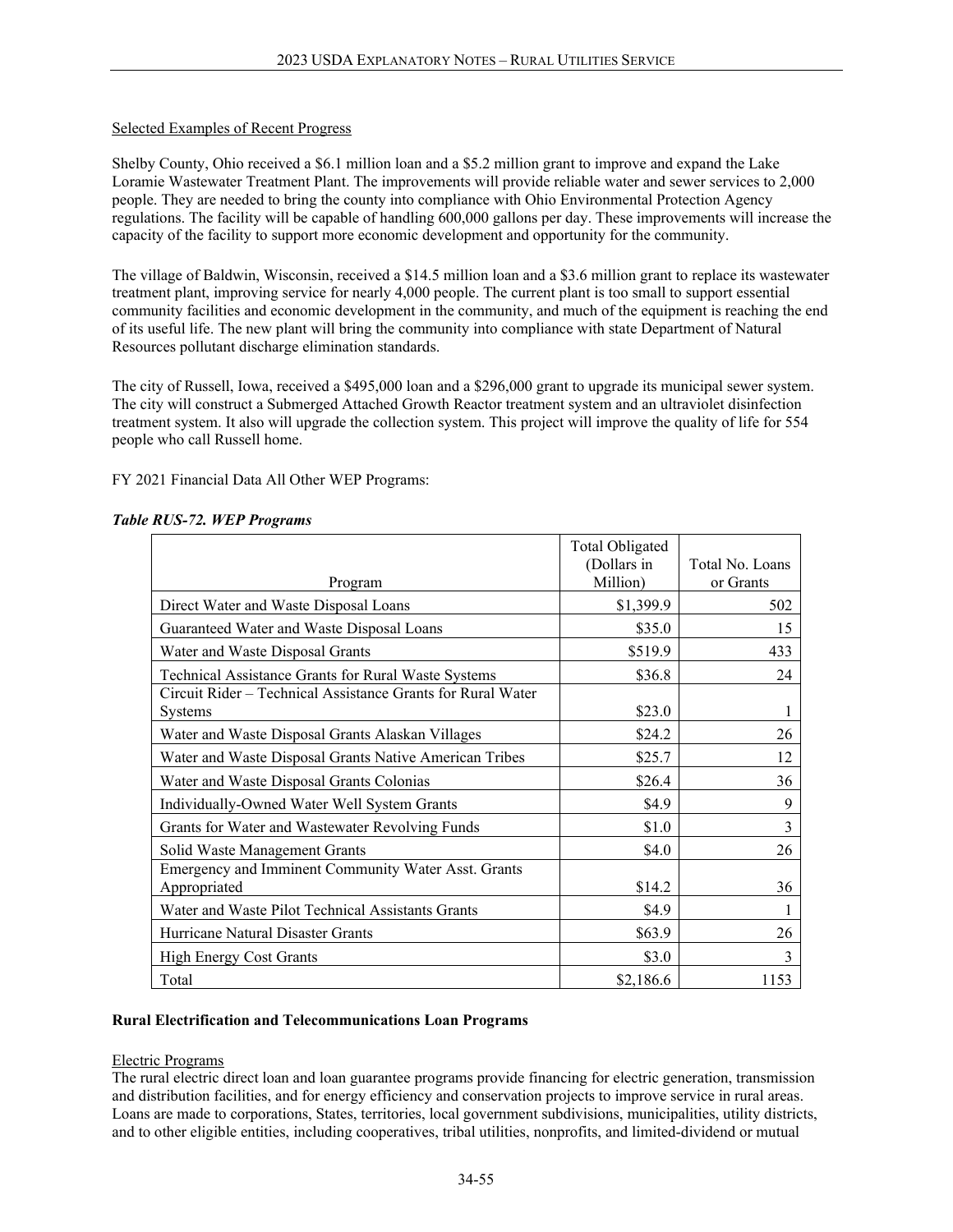associations that provide retail electric service needs to rural areas or power supply needs of distribution borrowers in rural areas.

## Specifically Addressed Areas

Providing reliable, affordable electricity is essential to the economic well-being and quality of life for the Nation's rural residents. The electric programs provide leadership and capital to upgrade, expand, maintain, or replace America's vast rural electric infrastructure, including investment in renewable electricity and energy efficiency and conservation. Some electric program loans are specifically targeted to spur economic development in areas where poverty rates have been stubbornly high for decades. In addition, the [Rural Energy Savings Program \(RESP\)](https://www.rd.usda.gov/programs-services/rural-energy-savings-program) provides loans to entities that agree to make affordable loans to help consumers implement cost-effective, energy efficiency measures[. RESP w](https://www.rd.usda.gov/programs-services/rural-energy-savings-program)ill help lower energy bills for rural families and businesses and will reduce barriers to investment in energy efficiency projects or activities.

### Climate Change/Resiliency:

In Maine, ASP2 Rural LLC will use a \$7.7 million loan to develop three solar photovoltaic facilities. The three projects are: Caribou Solar, a 964.6 kilowatt project in Caribou; Dirt Solar, a 3,937 kilowatt project in Skowhegan; and Freeport Solar, a 982.2 kilowatt project in Fairfield.

In Missouri, the Intercounty Electric Cooperative Association will use a \$15 million loan to connect 1,955 consumers and build and improve 136 miles of line. This loan includes \$432,000 in smart grid technologies. Intercounty serves approximately 30,000 customers through 5,700 miles of line in nine counties in the state.

USDA's Electric Loan Program helps finance wind, solar and natural gas plants, and finances improvements to produce clean energy from coal-fired plants. Local utilities also use the loans to invest in infrastructure to deliver affordable power to millions of residential, commercial, and agricultural consumers.

## Current Activities

The RUS Electric Program helps nearly 700 borrowers in 46 states finance safe, modern, and efficient infrastructure. The resulting loan portfolio of approximately \$46 billion is managed by the Electric Program. In FY 2021, the electric program obligated \$4.4 billion supporting 90 loans.

RUS-financed electrical systems provide service to more than 90 percent of the Nation's counties that are identified as suffering from persistent poverty, out-migration, or other economic hardships. The Electric Program also provides financial assistance throug[h High Energy Cost Grants](https://www.rd.usda.gov/programs-services/high-energy-cost-grants) to rural communities with extremely high energy costs to acquire, construct, extend, upgrade, and otherwise improve energy generation, transmission, or distribution facilities. In FY 2021, this program obligated almost \$3 million supporting three grants in Alaska, which assisted in financing the completion of the waste heat recovery north loop replacement that provides heat to the school building and other facilities of Naknek, Alaska. This funding enabled one of three existing diesel gensets in Goodnews Bay, Alaska to be replaced and additional heat recovery to be funded to allow integration of future renewable energy resource systems in Alaska.

# Selected Examples of Recent Progress

The Navajo Tribal Utility Authority, headquartered in Fort Defiance, Ariz., will use a \$235 million loan to connect 1,340 consumers and build and improve 636 miles of line throughout the system on the reservation. This loan will also fund transmission expansions and upgrades, and the construction of warehouse and headquarters facilities throughout the reservation. The funding will be used to acquire 5,337 consumers and build 144 miles of transmission line and 221 miles of distribution line near Tuba City and on the Hopi Reservation. Also, \$29.4 million of this loan will go to smart grid technologies, including 304 miles of backbone fiber and 27 miles of customer drops.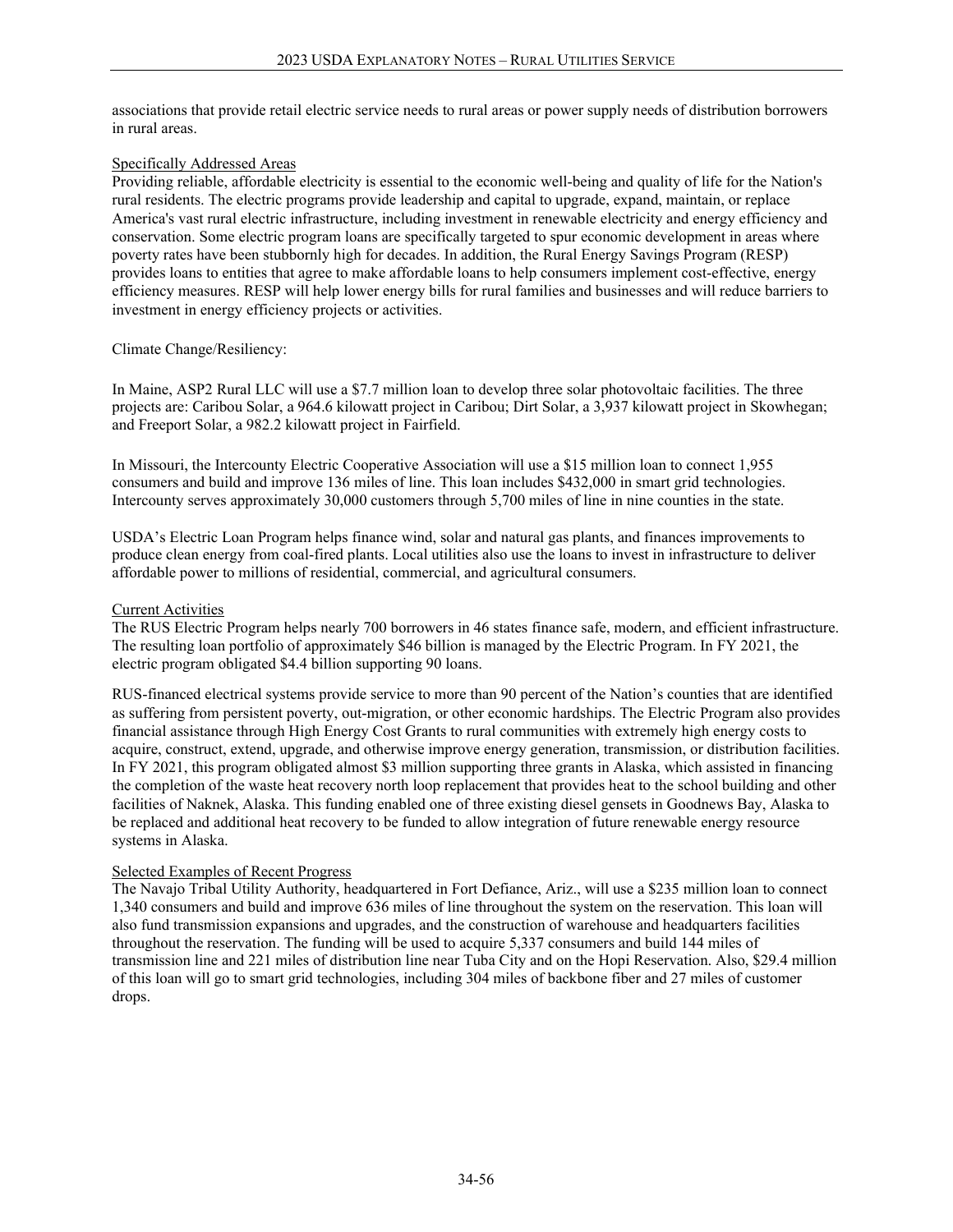# FY 2021 Financial/Performance Data All Other RE Programs:

## *Table RUS-73. Electric Programs*

| Program                                                    | Total Obligated<br>(Dollars in<br>Million) | Total No.<br>Loans or<br>Grants |
|------------------------------------------------------------|--------------------------------------------|---------------------------------|
| Direct Electric Loans                                      | \$4,411.9                                  | 90                              |
| Guaranteed Electric Underwriting Loans for Bonds and Notes | \$750.0                                    |                                 |
| GP Rural Energy Savings Program                            | \$32.0                                     |                                 |
| Total                                                      | \$5,193.9                                  | 94                              |

# Telecommunications Program

The telecommunications loan program provides direct loans and loan guarantees for broadband capable construction, expansion, and upgrades of telecommunications facilities.

# Specifically Addressed Areas

Specific areas being addressed by the telecommunications program include financing projects to improve telecommunications service in rural areas. The program priorities are to ensure that rural communities have access to advanced telecommunications services, such as high-speed Internet services; and advanced communications services such as distance learning and telemedicine. Access to high-speed Internet and other quality telecommunications services is essential for a healthy and growing rural economy. The infrastructure increases educational opportunities, improves availability of healthcare, job creation and retention, and enhances continued economic growth. Program outreach efforts are focused on identifying rural areas that do not have access to these services.

### Current Activities

During FY 2021, RUS approved nine loans for telecommunication investments in rural communities. The total amount obligated in FY 2021 was \$71.1 million. These projects, upon completion, will deliver new or improved broadband service in 5 states.

# Selected Examples of Recent Progress

In Indiana, the Pulaski-White Rural Telephone Cooperative is receiving a \$19 million loan to install 355 miles of Fiber-to-the-Home (FTTH) technology in the Buffalo and Star City exchanges.

FY 2021 Financial Data All Other Rural Telecommunication Loan Programs:

#### *Table RUS-74. Telecommunication Programs*

|                                          | Total Obligated |                 |
|------------------------------------------|-----------------|-----------------|
|                                          | (Dollars in     | Total No. Loans |
| Program                                  | Million)        | or Grants       |
| <b>Treasury Telecommunications Loans</b> | \$69.2          |                 |
| Direct Telecommunications FFB Loans      | \$1.9           |                 |
| Total                                    |                 |                 |

# **Distance Learning and Telemedicine (DLT) Program**

The DLT program helps rural communities use the unique capabilities of telecommunications to connect to each other and to the world, overcoming the effects of remoteness and low population density. RUS developed a DLT Toolkit that features a variety of resources to support virtual outreach to connect with stakeholders and potential applicants for the DLT program. This outreach helped generate 243 applications for the FY 2021 DLT windows resulting in 105 awards. Additionally, 89 awards were obligated in FY 2021 from the previous FYs application window resulting in a total of 194 awards totaling nearly \$93 million in grant funding.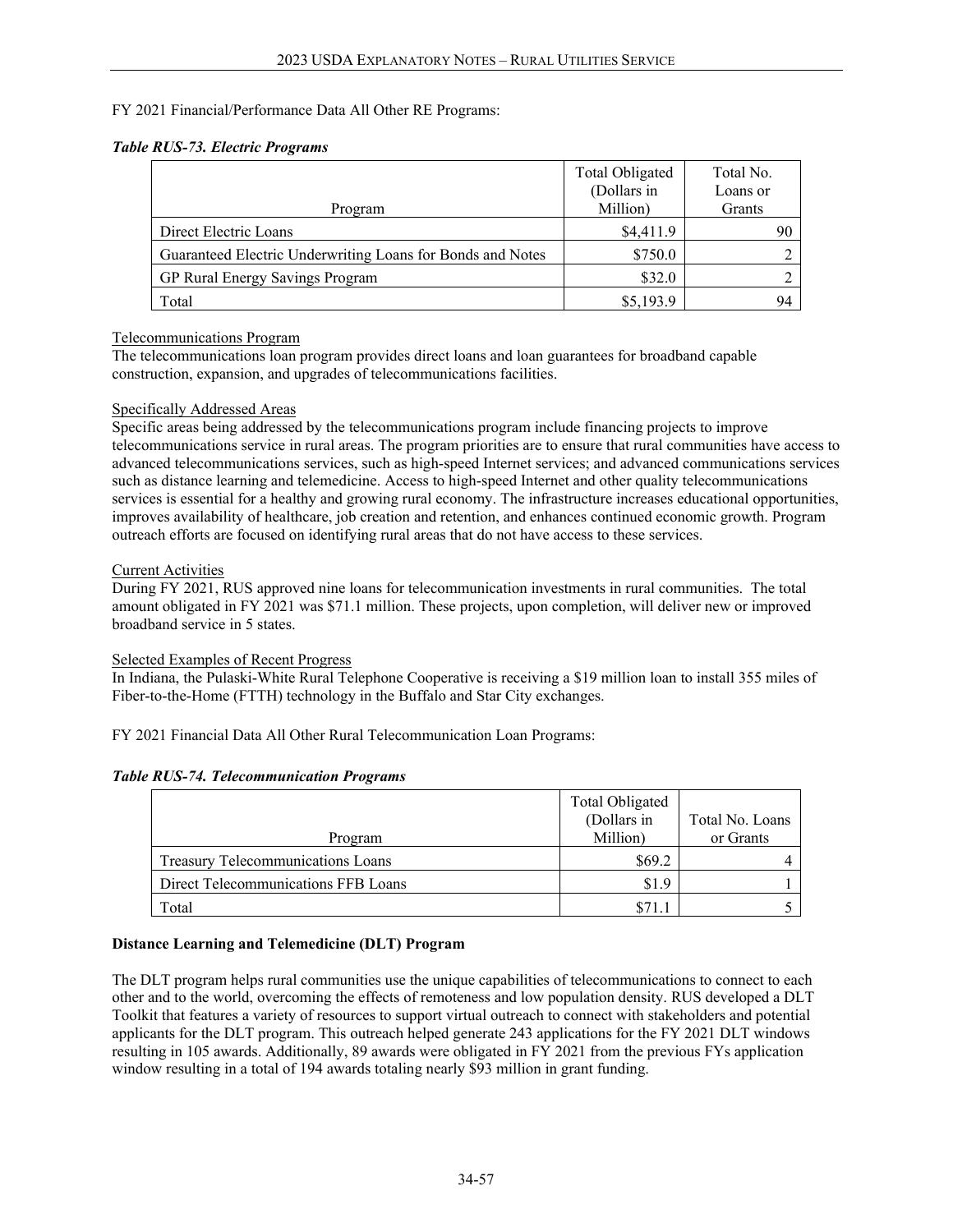In 2020, the Coronavirus Aid, Relief, and Economic Security (CARES) Act provided supplemental funding of \$25 million to the DLT program to address the COVID-19 pandemic. In 2021, \$24.23 million of the CARES Act funding was obligated to support 51 grants.

# Specifically Addressed Areas

The DLT Program assists rural schools and learning centers to gain access to improved educational resources. Distance learning projects provide funding for Internet-based educational services in schools and libraries and promote confidence in, and understanding of, the Internet and its benefits to students and young entrepreneurs. Grants through this program are also being used to address the nation's need for additional science, technology, engineering and mathematics (STEM) educational resources.

# COVID-19 Recovery Efforts:

In Georgia, the Morehouse School of Medicine Inc. will use a \$997,194 grant to purchase interactive telecommunications, distance learning and telemedicine equipment. Equipment will be installed in service hubs in two counties in west-central Georgia. It will be used to provide a variety of health care services to residents in underserved rural areas of nine counties across the state. These services include mental health and substance abuse treatment and counseling; clinical services; referrals for specialty care; health education and career development to schools; and chronic disease diagnosis, treatment and management, including COVID-19.

# Current Activities

RUS funded over \$95.4 million for 197 projects through the DLT grant program. Thirty projects are specifically in response to the opioid pandemic and substance use disorder. The program helps health care and education institutions buy the equipment and software necessary to deploy distance-learning and telemedicine services to rural residents. These investments will benefit more than 12 million rural residents.

# Selected Examples of Recent Progress

The Fall Mountain Regional School District in New Hampshire is receiving a \$995,158 grant to provide distance learning services in Cheshire and Sullivan counties. Distance learning will enable schools to share instructional resources, provide cultural literacy and career pathways programs for students, and provide professional development opportunities. The grant will also help the district respond to the COVID-19 pandemic.

Oklahoma's Okmulgee Public School District is being awarded a \$756,760 grant to provide distance learning services in Creek and Okmulgee counties. Schools will expand course offerings and provide professional development opportunities. The schools will use videoconferencing and interactive display panels to expand the curriculum, including Science, Technology, Engineering and Math (STEM) courses. The equipment this grant supports will help schools respond to the COVID-19 pandemic by enabling students to participate in virtual field trips and join classes from home.

# **Community Connect Broadband Grant Program**

The Community Connect Grant Program provides financial assistance to eligible applicants that will provide, on a "community-oriented connectivity" basis, broadband service that fosters economic growth and delivers enhanced educational, health care, and public safety benefits. Priority is given to the most rural and economically challenged communities.

# Specifically Addressed Areas

Specific areas being addressed by the Community Connect Program include serving communities and areas that are completely unserved by broadband. One major goal of the program is to provide all critical community facilities in a service area with free access to broadband Internet for two years.

# Current Activities

RUS has invested \$49.9 million in 14 states to deploy broadband infrastructure in rural areas without sufficient access to high-speed internet. In 2021, the Community Connect program approved 24 projects of which \$10.6 million are in persistent poverty communities that will deliver broadband to rural areas currently without high-speed Internet service.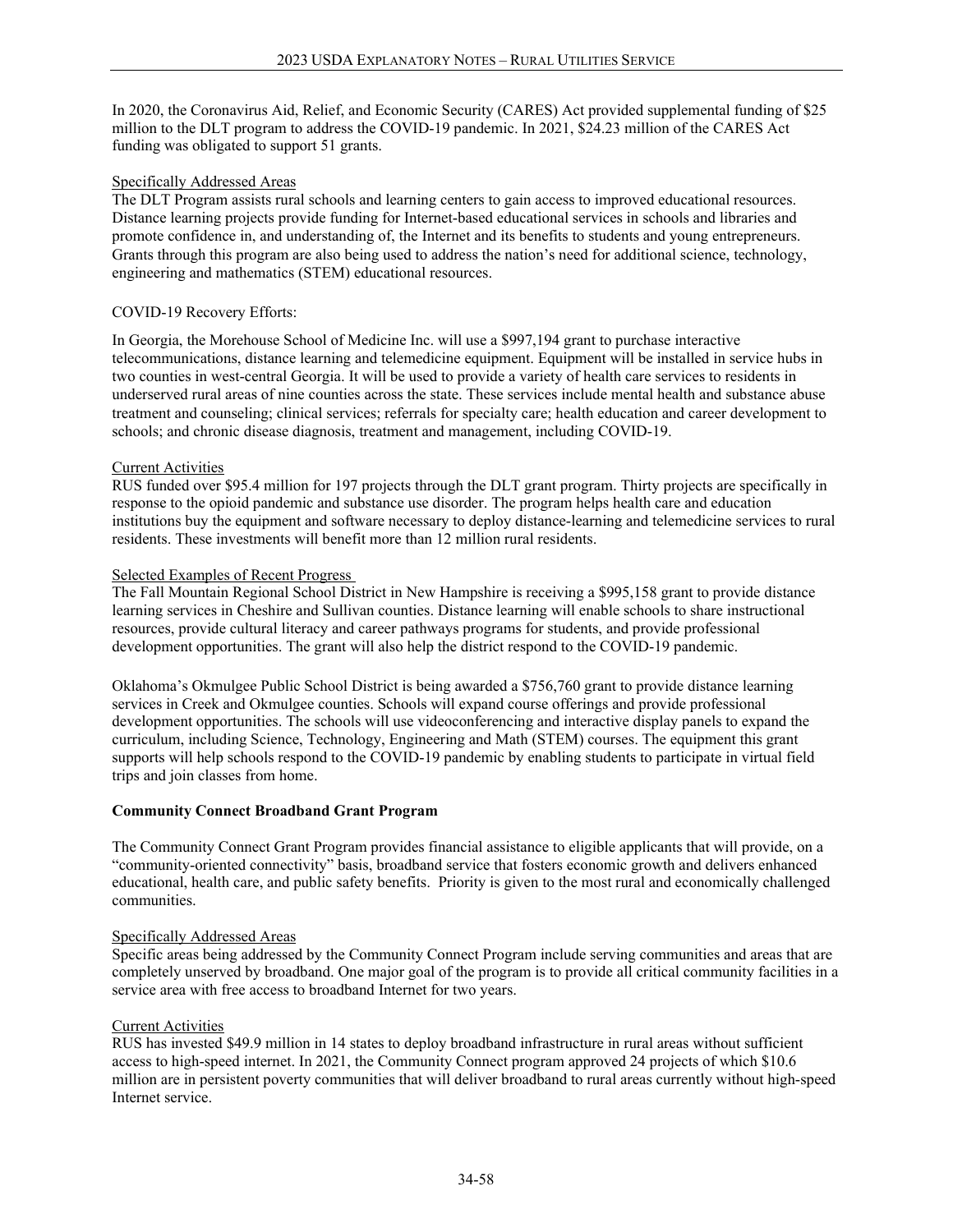# Selected Examples of Recent Progress

RUS provided \$1.4 million to Byte Networking LLC for a Fiber-to-the-Premises. This Rural investment will be used to construct a 67-mile Fiber-to-the-Premises system in the Irondale Township, Crow Wing County, Minnesota service area. Subscribers will have access to service up to 1 Gbps, expanding access to economic, educational, health care, and public safety opportunities. A Community Center will be provided in a renovated space in the Irondale Township Town Hall where residents can access the Internet free of charge for at least two years.

IGo Technology, Inc, received \$3 million grant that will be used to construct a 56 mile Fiber-to-the-Premises system in the Washington County, Virginia service area. Subscribers will have access to service up to 1 Gbps, expanding access to economic, educational, health care, and public safety opportunities. A community center will be provided in an existing building where residents can access the Internet free of charge for at least two years.

Interior Telephone Company received \$2.6 million grant that will be used to construct a 19-mile Fiber-to-the Premises system in the Port Lions, Kodiak Island Borough, Alaska service area. Subscribers will have access to service of at least 25 Mbps down and 3 Mbps up to every customer in the service area, expanding access to economic, educational, health care, and public safety opportunities in an extremely remote area of Alaska. A Community Center will be constructed next to an already existing Central Office facility Interior Telephone Company owns where residents can access the Internet free of charge for at least two years.

# **Rural eConnectivity Pilot Program (ReConnect Program)**

The ReConnect Program offers unique federal financing and funding options in the form of loans, grants, and loan/grant combinations to facilitate broadband deployment in areas of rural America that do not currently have sufficient access to broadband. The ReConnect program will generate private sector investment to deploy broadband infrastructure to provide high-speed internet e-Connectivity to as many rural premises as possible, including homes, community facilities for healthcare and public safety, schools, libraries, farms, ranches, factories, and other production sites. In addition, RD has developed an e-Connectivity Toolkit, which features 27 USDA programs that support broadband deployment. This easy-to-use resource is a simple guide that allows customers to identify their type of e-Connectivity project and locate resources the Federal government offers for planning, equipment, construction, research, and other e-Connectivity projects.

# Specifically Addressed Areas

The ReConnect Program focuses on building infrastructure for essential internet e-Connectivity services to rural areas without sufficient access to broadband, defined by the new law to provide a minimum of 10 Mbps (megabits per second) downstream and 1 Mbps upstream.

# Current Activities

RUS has invested in 52 projects representing \$336.5 billion in grant and loan funding for high-speed broadband infrastructure. The funded service areas include a total of 70,000 households.

# Selected Examples of Recent Progress

RD provided \$21.2 million in funding to Altamaha Electric Membership Corporation, Georgia. This investment will support the deployment of fiber-to-premises broadband service in rural Georgia. The funded service area includes 6,665 households, 25 educational facilities, 17 essential community facilities and 10 healthcare facilities spread over 246.27 square miles.

RD provided \$11.3 million in funding to Empire Long Distance Corporation, New York. This funding will be used to deploy fiber-to-the premises broadband service in rural New York. The funded service area includes 3,797 households, one educational facility, and two essential community facilities spread over 107.39 square miles.

RUS invested in Tombigbee Electric Cooperative who received a 50 percent grant/loan combination from USDA in order to provide Broadband and IP Voice service offerings to unserved areas of Marion, Lamar, Fayette, Franklin, Winston, and Walker Counties in Alabama. Tombigbee is building out a network that will provide broadband service to 20,585 customers. Tombigbee will construct 1,753 miles of ADSS fiber during this project and has already begun connecting customers. Tombigbee is projected to complete the build-out for this project in 2024.